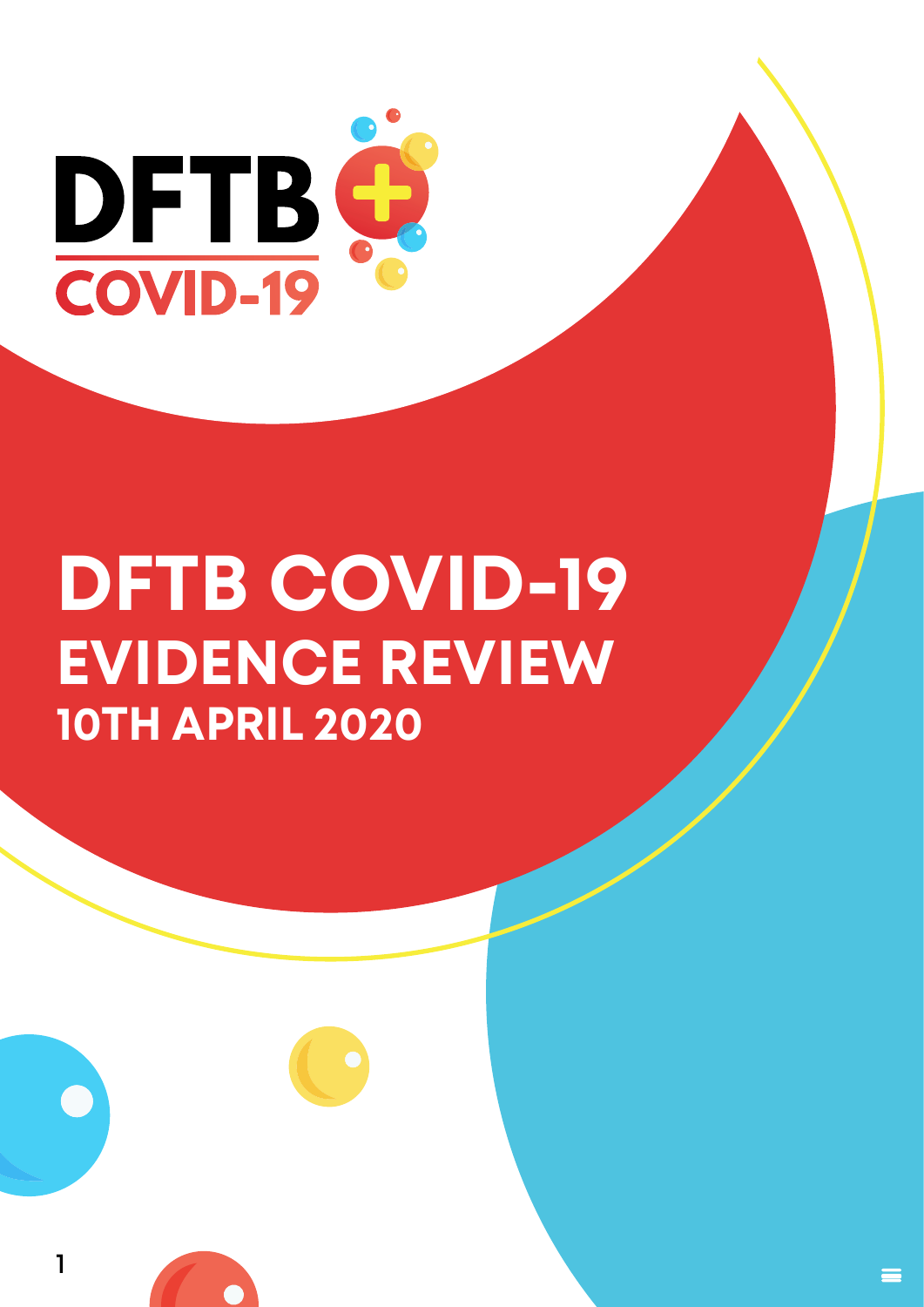# **TABLE OF CONTENTS**

- Introduction
- Executive summary of evidence to date
- Table of evidence
- Summary of evidence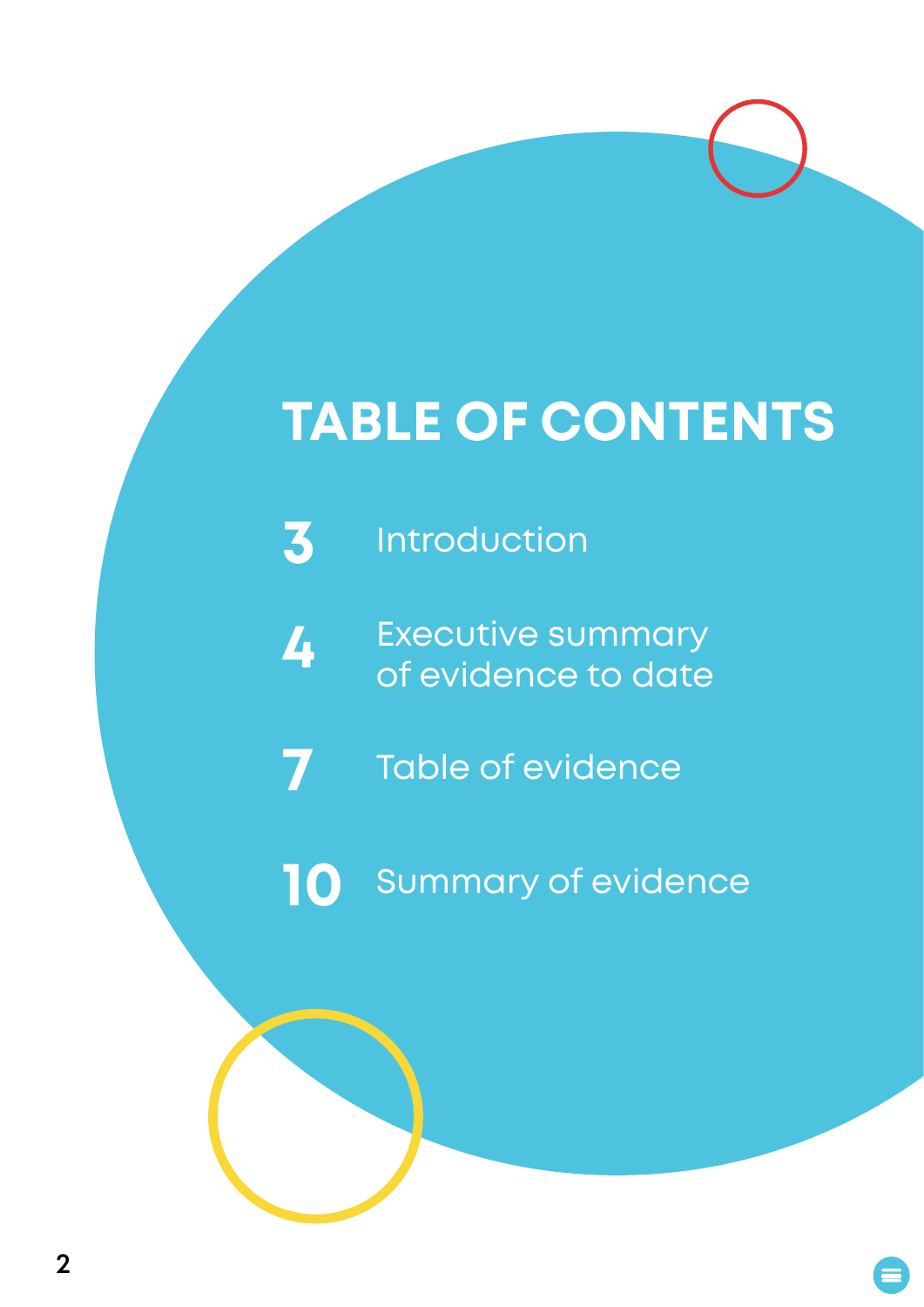### **Introduction**

In order to help facilitate the best possible care for children with COVID-19, we sought to aggregate and rapidly review all of the original research being produced pertinent to children, making it available to everyone. Speed has been essential, and in order to keep pace with the rapid production of new evidence, we have proceeded with informal, rapid, evidence synthesis. There have been a handful of studies which were obtained and deemed not suitable for inclusion, due to poor quality or patient overlap. A list of studies not included is available.

Our evidence summaries have undergone internal peer review, as well as being open to external review from our readers. We would like to highlight that due to the speed with which the evidence has been produced, much is of low quality. Many studies include few patients. There are 3 other significant issues:

1. Heterogeneous denominators. There is a significant amount of heterogeneity in the way cohorts or cases have been collected, and many of these are not directly comparable.

2. Overlap. Much of the current evidence has come from a few regions in China. We have tried to identify where cases series were at risk of including the same patients multiple times, but this remains a risk.

3.Non-peer reviewed evidence. Many included papers have come from pre-print servers. Whilst they appear of sufficient quality to be useful, they require caution when interpreting.

We hope this evidence review proves useful in helping manage children with COVID-19

Contributors: The project was coordinated by Alasdair Munro. Reviews were conducted by Alasdair Munro, Alison Boast, Henry Goldstein, Dani Hall, and Grace Leo. Digital/technical support was provided by Tessa Davis.

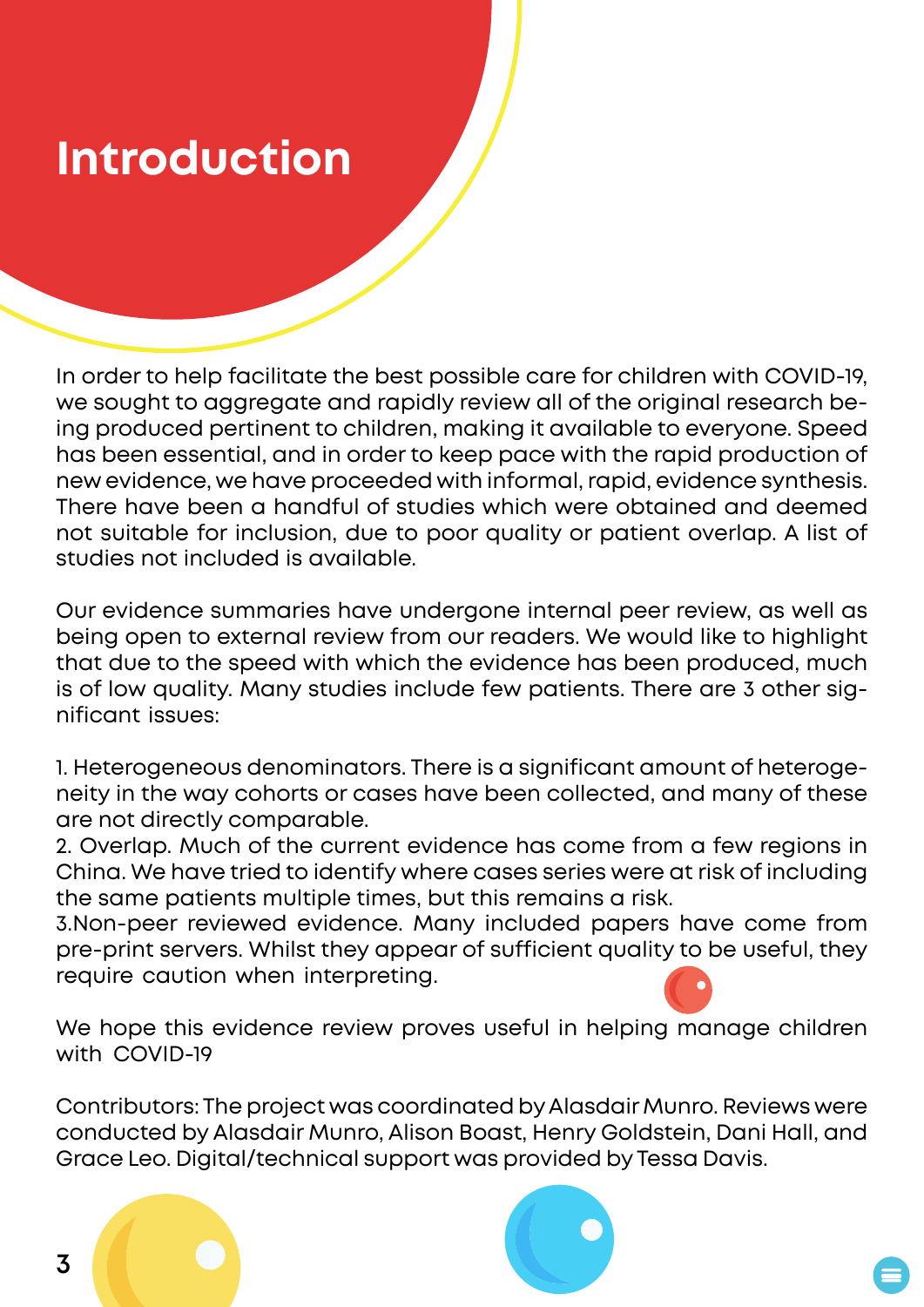## **Executive summary of evidence**

#### **Epidemiology**

Following the initial epidemiological data released from China, it appeared children were significantly less affected by infection with SARS-CoV-2 than their adult counterparts. This was reflected both in total case numbers, but also severity, with very few cases in young children and no deaths in children under 10yrs in the initial report. This finding has been reproduced in subsequent data from other countries, most notably Italy, which showed much lower rates of infection in children and no deaths in those under 30 years of age. Low numbers of childhood cases have been seen in the rest of Europe, as well as the USA, where 1/3 of childhood cases are in late adolescence. Some concerns exist that low case rates reflect selective testing of only the most unwell, however data from South Korea which has undertaken widespread community testing has also demonstrated significantly lower case numbers in children.

More detailed information has emerged from China into childhood severity of COVID-19. A large number of children appear asymptomatic. Critical illness was very rare (0.6%) and concentrated in the youngest infants. It should be noted that large numbers of "suspected" cases in this group leave room for a significant number of illnesses to have been caused by other, familiar respiratory viruses. In the USA CDC data, infants appear most likely to be hospitalised, although rates of PICU admission do not appear to be significantly different as yet.

To date, deaths remain extremely rare in children from COVID-19, with only a handful of reported cases.

**Number of studies included in this report**

**46**

**To date, deaths remain extremely rare in children from COVID-19, with only a handful of cases reported.**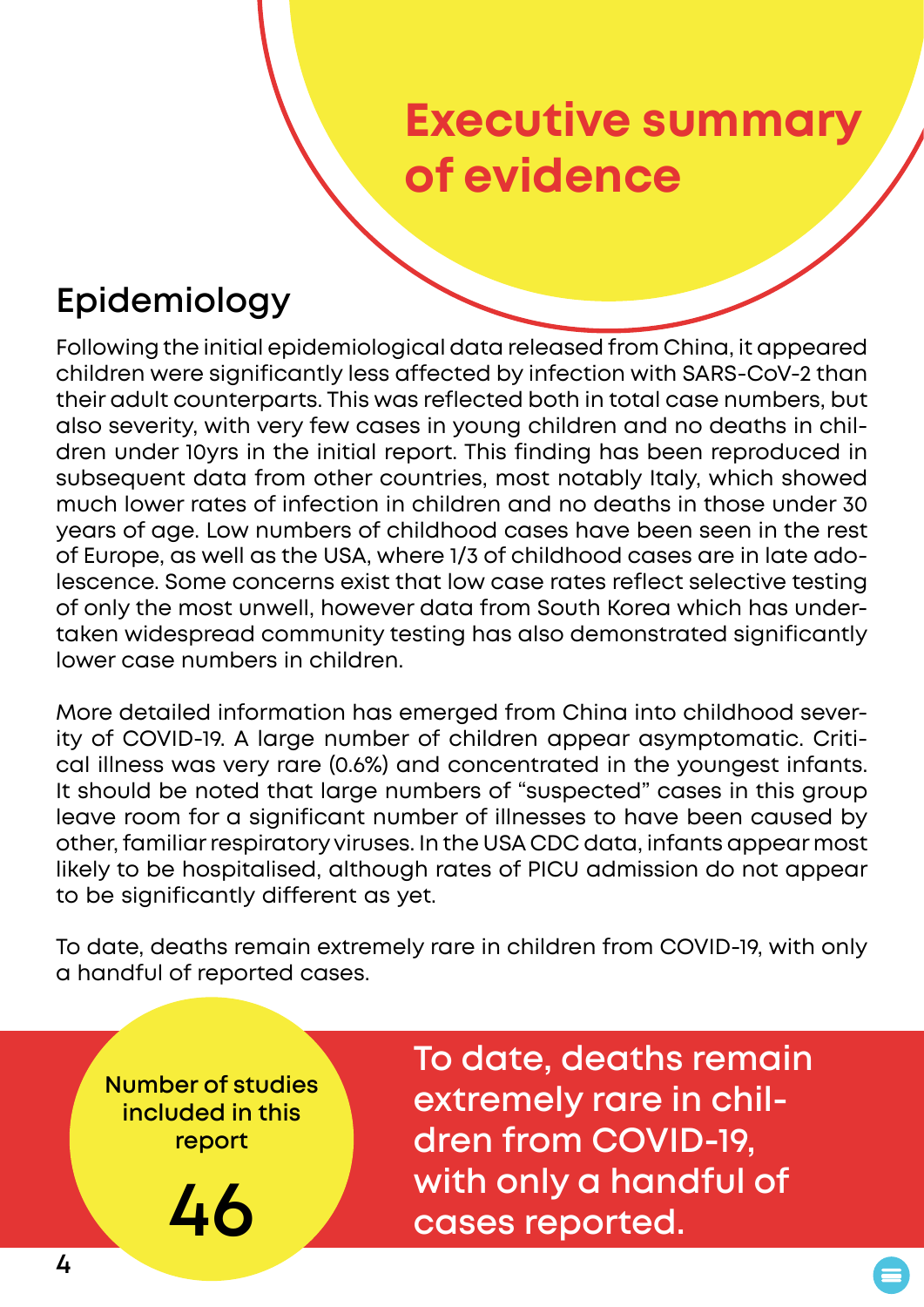#### **Transmission**

**5**

Precise details regarding paediatric transmission remain unclear. Low case numbers in children suggest a more limited role than was initially feared. Contact tracing data from Shenzen in China demonstrated an equivalent attack rate in children as adults, however this has been contradicted by subsequent data in Japan which showed a significantly lower attack rate in children. This, coupled with low case numbers would suggest at least that children are less likely to acquire the disease. The role of children in passing the disease to others is unknown, in particular given large numbers of asymptomatic cases. Notably, the China/WHO joint commission could not recall episodes during contact tracing where transmission occurred from a child to an adult. A recent modelling study from the London School of Hygiene and Tropical Medicine (pre-print, not peer reviewed) however has suggested the most plausible explanation for low case rates was that children are more likely to be asymptomatic, rather than less likely to acquire the disease. Studies of family clusters have revealed children were unlikely to be the index case.

Several studies have now shown that SARS-CoV-2 can be detected by PCR in the stool of affected infants for several weeks after symptoms have resolved. This has raised the possibility of faecal-oral transmission. Research from Germany failed to find any live, culturable virus in stool despite viral RNA being detectable, suggesting this represents viral debris rather than active virus. Further studies will be needed to shed further light on this.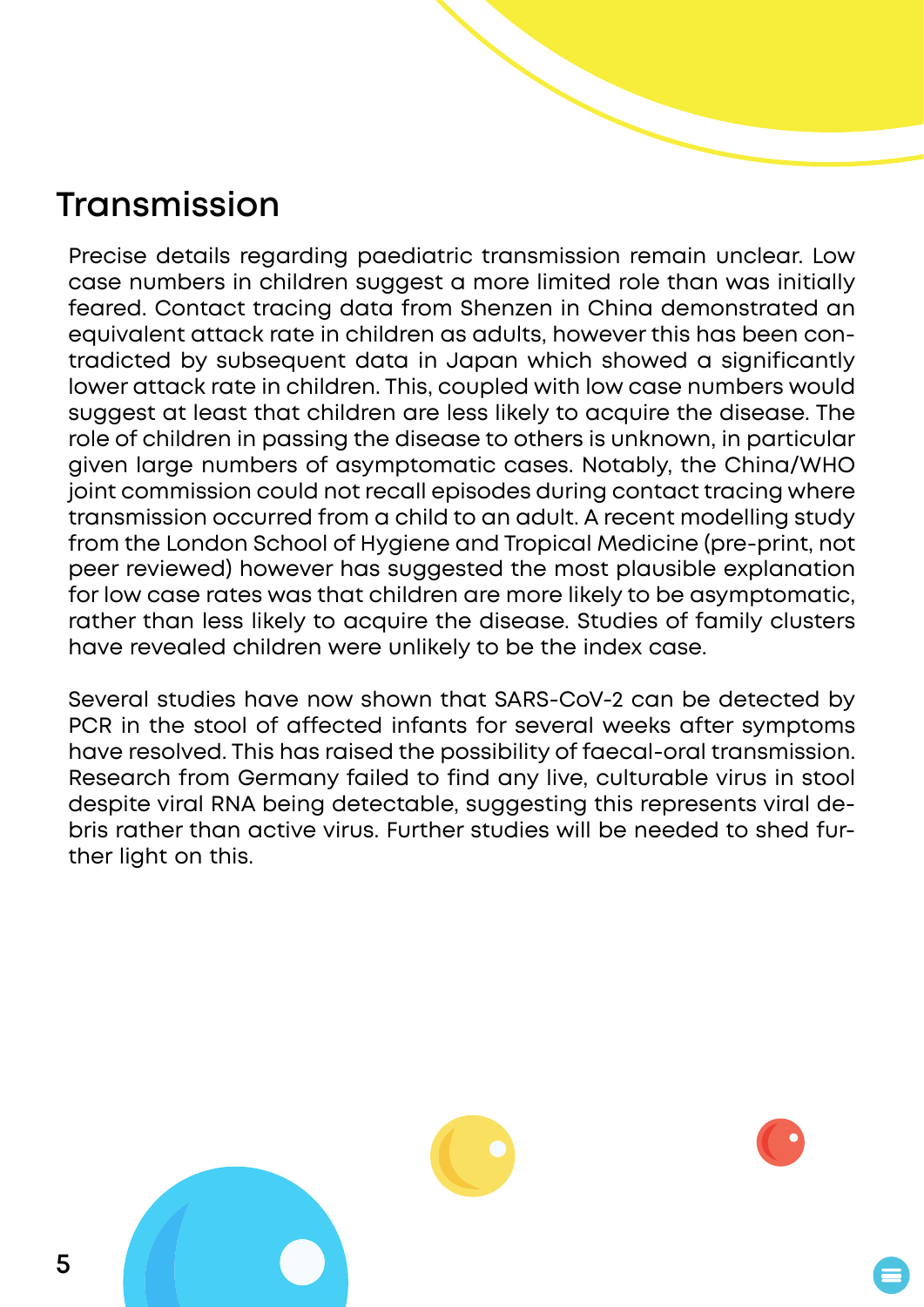#### **Clinical Features**

A significant proportion of children with COVID-19 do not appear to develop any symptom, or have subclinical symptoms. In the absence of widespread community or serological testing, it is uncertain what this proportion is. The most detailed paediatric population data from China showed 13% of confirmed cases had no symptoms (cases detected by contact tracing). Considering both confirmed and suspected cases, 32% of children aged 6-10yrs were asymptomatic.

Clinical features in symptomatic children are somewhat different to adults. Children tend to have more mild illness. The most common presenting features are cough and fever, occurring in over half of symptomatic patients. Upper respiratory tract symptoms such as rhinorrhoea and sore throat are also relatively common, occurring in 30-40% of patients. It is not uncommon for children to have diarrhoea and/or vomiting (around 10% of cases), even in some cases as their sole presenting features.

Blood tests also show slightly different features to adults. Lymphocytopaenia is relatively rare in children, with the majority having normal or sometimes raised lymphocyte counts. Inflammatory markers such as CRP and Procalcitonin are often raised but only very mildly. Slight elevations in liver transaminases appears common.

Radiographic features in children are also somewhat different to their adult counterparts. Chest X-rays are often normal, and many CT chest scans are also normal. When present abnormalities are often less severe, however a reasonable number of children have bilateral pneumonia. Changes may be found on CT even in asymptomatic children. Common features in abnormal CT scans include mild, bilateral ground glass opacities, but with less peripheral predominance than is reportedly found in adults.

There appears to be little in the way of clinical signs in children to differentiate COVID-19 from other childhood respiratory virus infections.



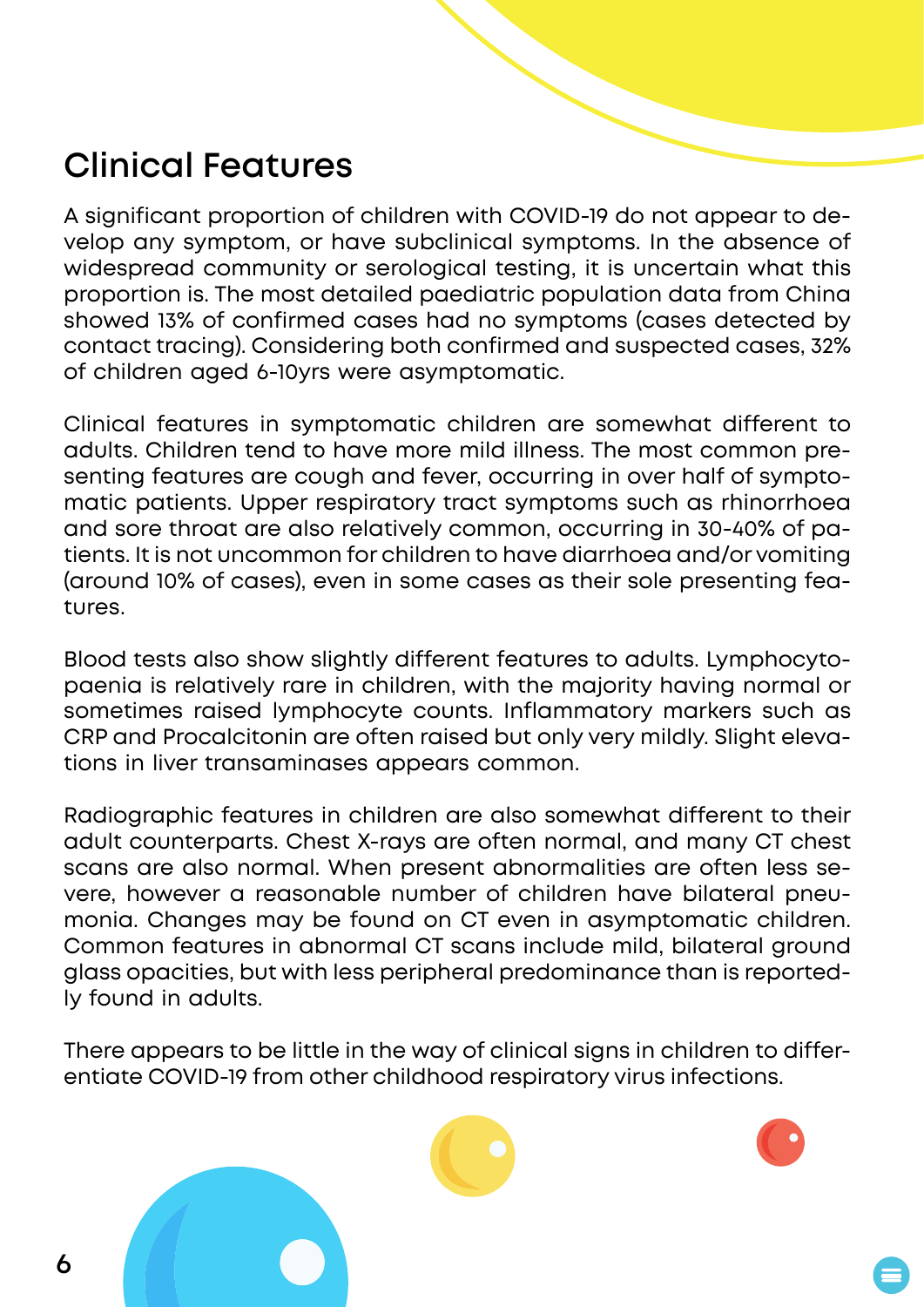#### **Newborns**

A number of case reports have been published looking at the outcomes of pregnant mothers with COVID-19 and their newborn babies, with nearly 50 cases of infants now reported. Mothers and their babies in general appear to do well. As yet, cord blood, amniotic fluid and placental swabs persistently testing negative for SARS-CoV-2. There has been a few cases of infants delivered to mothers with COVID-19, who had elevated SARS-CoV-2 IgM. This may indicate intrauterine transmission, however swab PCR from these children has been negative and false positives with IgM tests are not uncommon. The vast majority of newborns have not acquired COVID-19 themselves. There have been case reports of newborns and very young infants testing positive (one at 36hrs of age) however they have not suffered any complications of the disease and required minimal respiratory support. One case series has described 10 infants delivered prematurely via emergency caesarean section who had a more difficult neonatal course, including one death with disseminated intravascular coagulation. All of these infants tested negative for SARS-CoV-2, and the reason for their premature delivery is unclear from the report.

#### **Children With Comorbidities**

There is little clinical data to inform us on the effect of COVID-19 on children with other comorbidities. Some data has been published from a liver transplant unit in Lombardy, Italy, which had 3 cases of COVID-19 in post-transplant patients who all suffered very mild symptoms. A case series of 9 children with inflammatory bowel disease on immunosuppression all suffered a mild course, as did a series of 5 children being treated for malignancy. Of note, in USA CDC data a high proportion of cases needing admission had at least 1 co-morbidity (most commonly respiratory)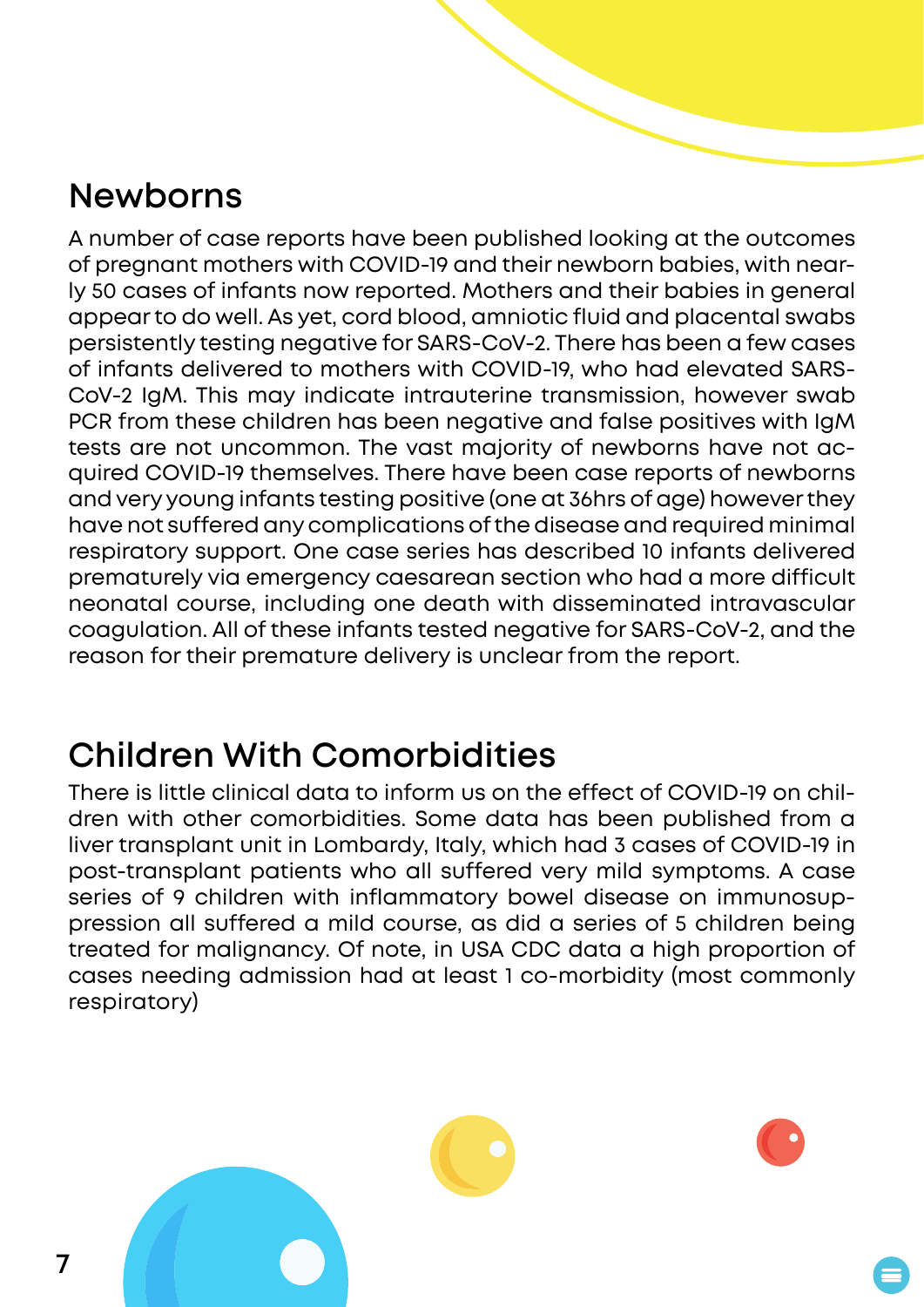#### **Conclusion**

COVID-19 appears to affect children less often, and with less severity, including frequent asymptomatic or subclinical infection. There is evidence of critical illness, but it is rare. The role of children in transmission is unclear, but it seems likely they do not play a significant role. Changes in laboratory or radiographic parameters are slightly different to adults, and changes usually mild. There is no direct evidence of vertical transmission, and early evidence suggests both infected mothers and infants are no more severely affected than other groups. Early evidence suggests no significant increased risk for children with immunosuppression, but further data is needed.



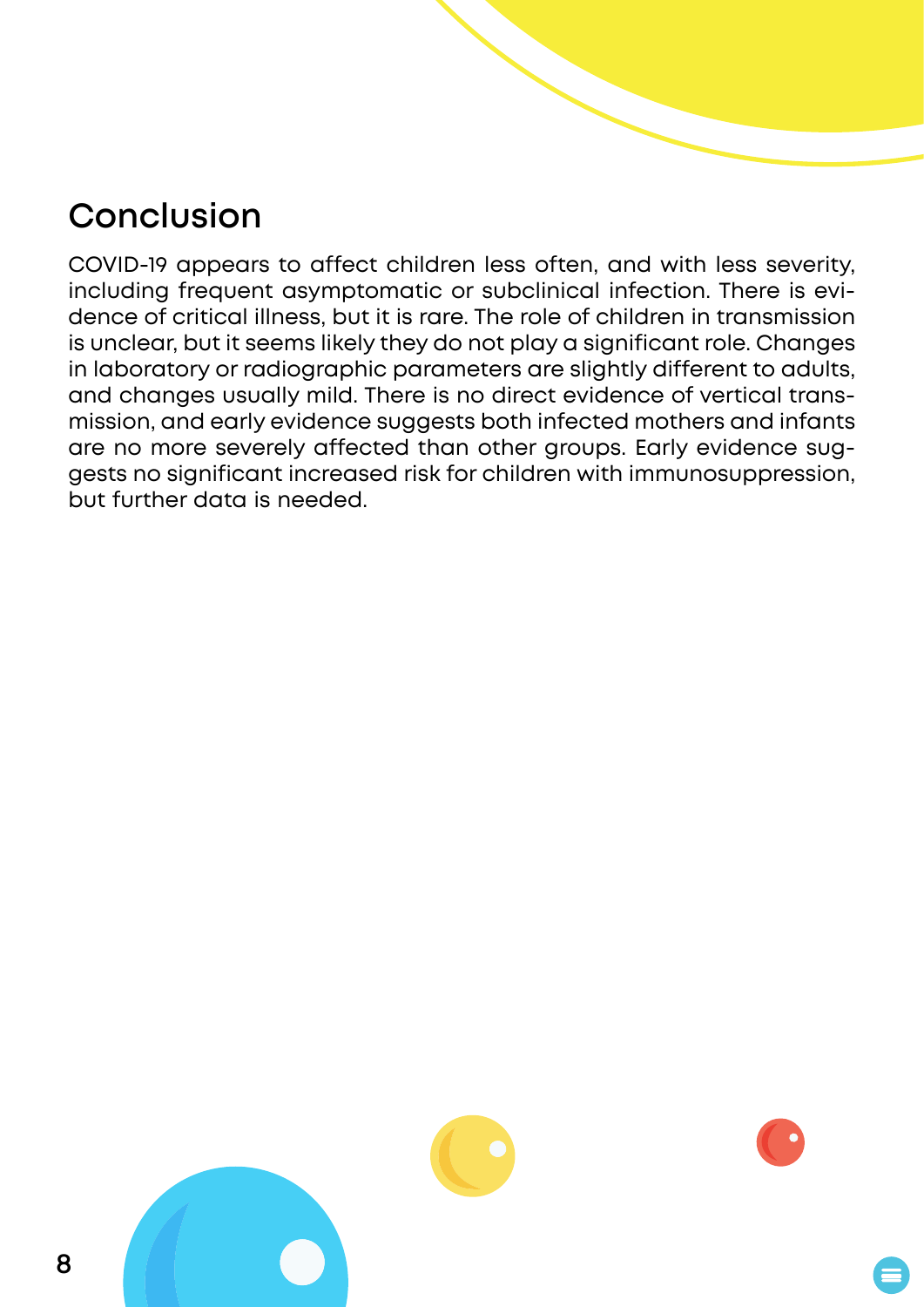# **Table of evidence**

| <b>FIRST AUTHOR JOURNAL</b> |                                                                                                                 | DATE OF PUBL. COUNTRY |       | <b>REGION</b> | <b>N# CHILDREN</b> |  | <b>STUDY TYPE</b> | <b>PAPER LINK</b> |  |
|-----------------------------|-----------------------------------------------------------------------------------------------------------------|-----------------------|-------|---------------|--------------------|--|-------------------|-------------------|--|
|                             | Press the tabs below to read the detailed summary in the document or press See paper to check the external link |                       |       |               |                    |  |                   |                   |  |
| <b>Neonatal</b>             |                                                                                                                 |                       |       |               |                    |  |                   |                   |  |
| Dong, L                     | <b>JAMA</b>                                                                                                     | 26 Mar 2020           | China | Asia          | 1.                 |  | <b>Neonatal</b>   | <b>See Paper</b>  |  |
| Zeng, L                     | <b>JAMA Ped</b>                                                                                                 | 26 Mar 2020           | China | Asia          | 3                  |  | Neonatal          | <b>See Paper</b>  |  |
| Zeng, H                     | <b>JAMA</b>                                                                                                     | 26 Mar 2020           | China | Asia          | 6                  |  | <b>Neonatal</b>   | <b>See Paper</b>  |  |
| Yu, N                       | <b>Lancet: Infectious DIseases</b>                                                                              | 24 Mar 2020           | China | Asia          | $\overline{7}$     |  | Neonatal          | <b>See Paper</b>  |  |
| Fan, C                      | <b>Clinical Infectious Diseases</b>                                                                             | 17 Mar 2020           | China | Asia          | $\mathbf{2}$       |  | Neonatal          | <b>See Paper</b>  |  |
| Chen, Y                     | <b>Frontiers in Paediatrics:</b><br>Neonatology                                                                 | 16 Mar 2020           | China | Asia          | 4                  |  | <b>Neonatal</b>   | <b>See Paper</b>  |  |
| Li, N                       | MedRxIV                                                                                                         | 13 Mar 2020           | China | Asia          | 17                 |  | Neonatal          | <b>See Paper</b>  |  |
| Wang, S                     | <b>Clinical Infectious Diseases</b>                                                                             | 12 Mar 2020           | China | Asia          | ı.                 |  | Neonatal          | <b>See Paper</b>  |  |
| Wang, X                     | <b>Clinical Infectious Diseases</b>                                                                             | 28 Feb 2020           | China | Asia          | L                  |  | Neonatal          | <b>See Paper</b>  |  |
| Chen, H                     | Lancet                                                                                                          | 12 Feb 2020           | China | Asia          | 9                  |  | Neonatal          | <b>See Paper</b>  |  |
| Zhu, H                      | <b>Translational Paediatrics</b>                                                                                | 10 Feb 2020           | China | Asia          | 10                 |  | <b>Neonatal</b>   | <b>See Paper</b>  |  |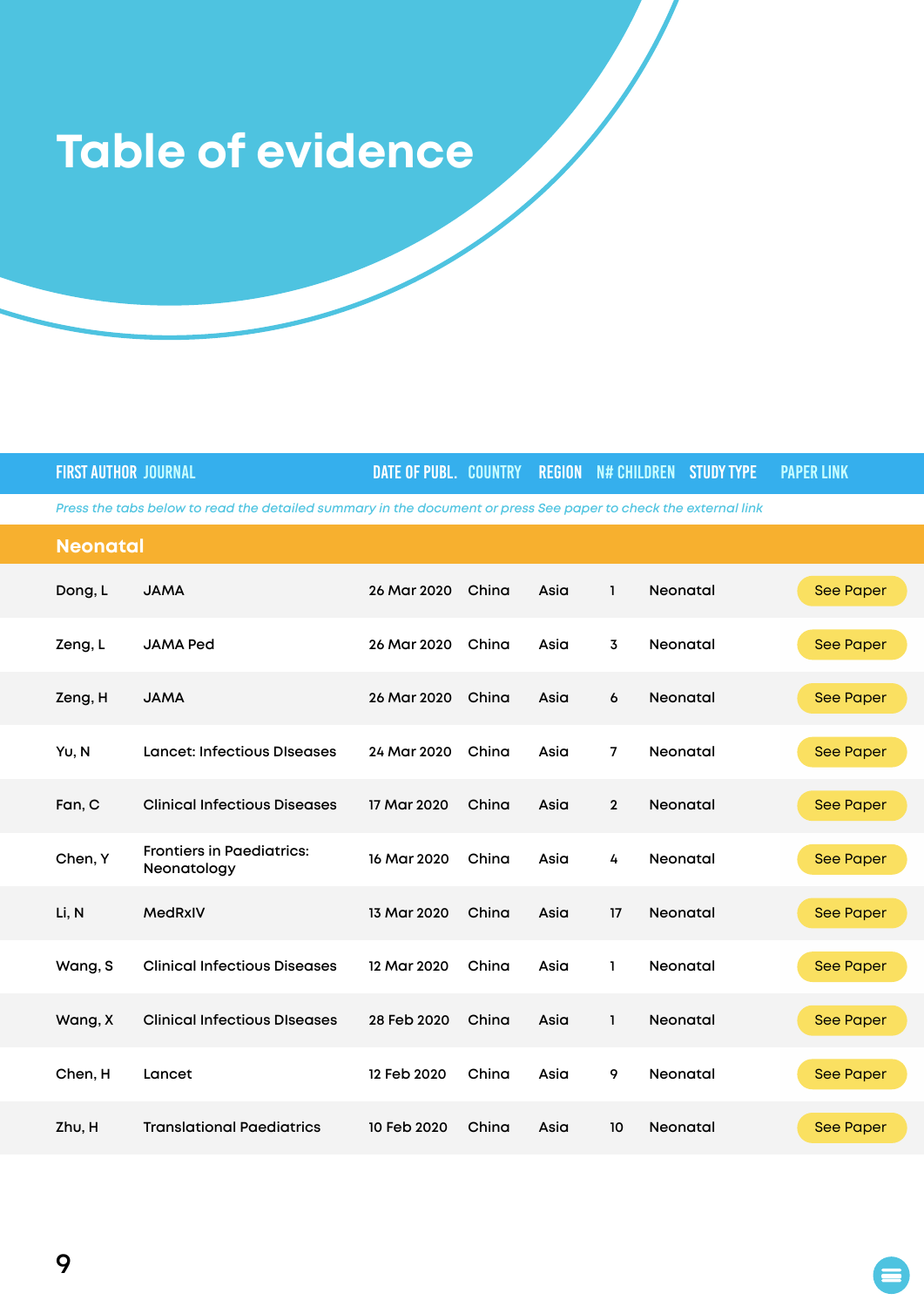#### **Clinical**

|                        | Balduzzi, A Lancet pre-print server                      | 2 Apr 2020                 | <b>Italy</b>       | Europe             | 5            | Clinical | <b>See Paper</b> |  |
|------------------------|----------------------------------------------------------|----------------------------|--------------------|--------------------|--------------|----------|------------------|--|
| Kamali<br>Aghdam,<br>M | <b>Infectious Diseases</b>                               | 1 Apr 2020                 | Iran               | Middle<br>East     | 1            | Clinical | <b>See Paper</b> |  |
| Su, L                  | <b>Emerging Microbes and</b><br><b>Infections</b>        | 25 Mar 2020                | China              | Asia               | 9            | Clinical | <b>See Paper</b> |  |
| Turner, D              | Journal of Pediatric Gastro-<br>enterology and Nutrition | 21 Mar 2020                | Interna-<br>tional | Interna-<br>tional | 25           | Clinical | <b>See Paper</b> |  |
| Qui, H                 | <b>Lancet: Infectious Diseases</b>                       | 25 Mar 2020                | China              | Asia               | 36           | Clinical | <b>See Paper</b> |  |
| Zheng, F               | <b>Current Medical Science</b>                           | 24 Mar 2020                | China              | Asia               | 25           | Clinical | <b>See Paper</b> |  |
| Lou, $X$               | Journal of Paediatrics and<br><b>Child Health</b>        | 22 Mar 2020                | China              | Asia               | 3            | Clinical | <b>See Paper</b> |  |
| Liu, H                 | Journal of Infection                                     | 21 Mar 2020                | China              | Asia               | 4            | Clinical | <b>See Paper</b> |  |
| D'Antiga, L            | Liver transplantation                                    | 20 Mar 2020                | Italy              | Europe             | 3            | Clinical | <b>See Paper</b> |  |
| Lu, X                  | <b>NEJM</b>                                              | 18 Mar 2020                | China              | Asia               | 171          | Clinical | <b>See Paper</b> |  |
| Cui, Y                 | Journal of Infectious<br><b>Diseases</b>                 | 17 Mar 2020                | China              | Asia               | L            | Clinical | <b>See Paper</b> |  |
| Ji, L                  | <b>Would Journal of Pediatrics</b>                       | 16 Mar 2020                | China              | Asia               | $\mathbf{2}$ | Clinical | <b>See Paper</b> |  |
| Zhang, C               | MedRxIV                                                  | 16 Mar 2020                | China              | Asia               | 34           | Clinical | <b>See Paper</b> |  |
| Xing, Y                | MedRxIV                                                  | 13 Mar 2020                | China              | Asia               | 3            | Clinical | <b>See Paper</b> |  |
| Xu, Y                  | <b>Nature Medicine</b>                                   | 13 Mar 2020                | China              | Asia               | 10           | Clinical | <b>See Paper</b> |  |
| Liu, W                 | <b>NEJM</b>                                              | 12 Mar 2020                | China              | Asia               | 6            | Clinical | <b>See Paper</b> |  |
| Li, W                  | <b>Pediatric Radiology</b>                               | 11 Mar 2020                | China              | Asia               | 5            | Clinical | <b>See Paper</b> |  |
| Xia, W                 | <b>Pediatric Pulmonology</b>                             | 5 Mar 2020                 | China              | Asia               | 20           | Clinical | <b>See Paper</b> |  |
| Cai, J                 | <b>Clinical Infectious Diseases</b>                      | 28 Feb 2020                | China              | Asia               | $10$         | Clinical | <b>See Paper</b> |  |
|                        | Kai-qian, K Clinical Infectious Diseases                 | 28 Feb 2020 Singapore Asia |                    |                    | Τ.           | Clinical | <b>See Paper</b> |  |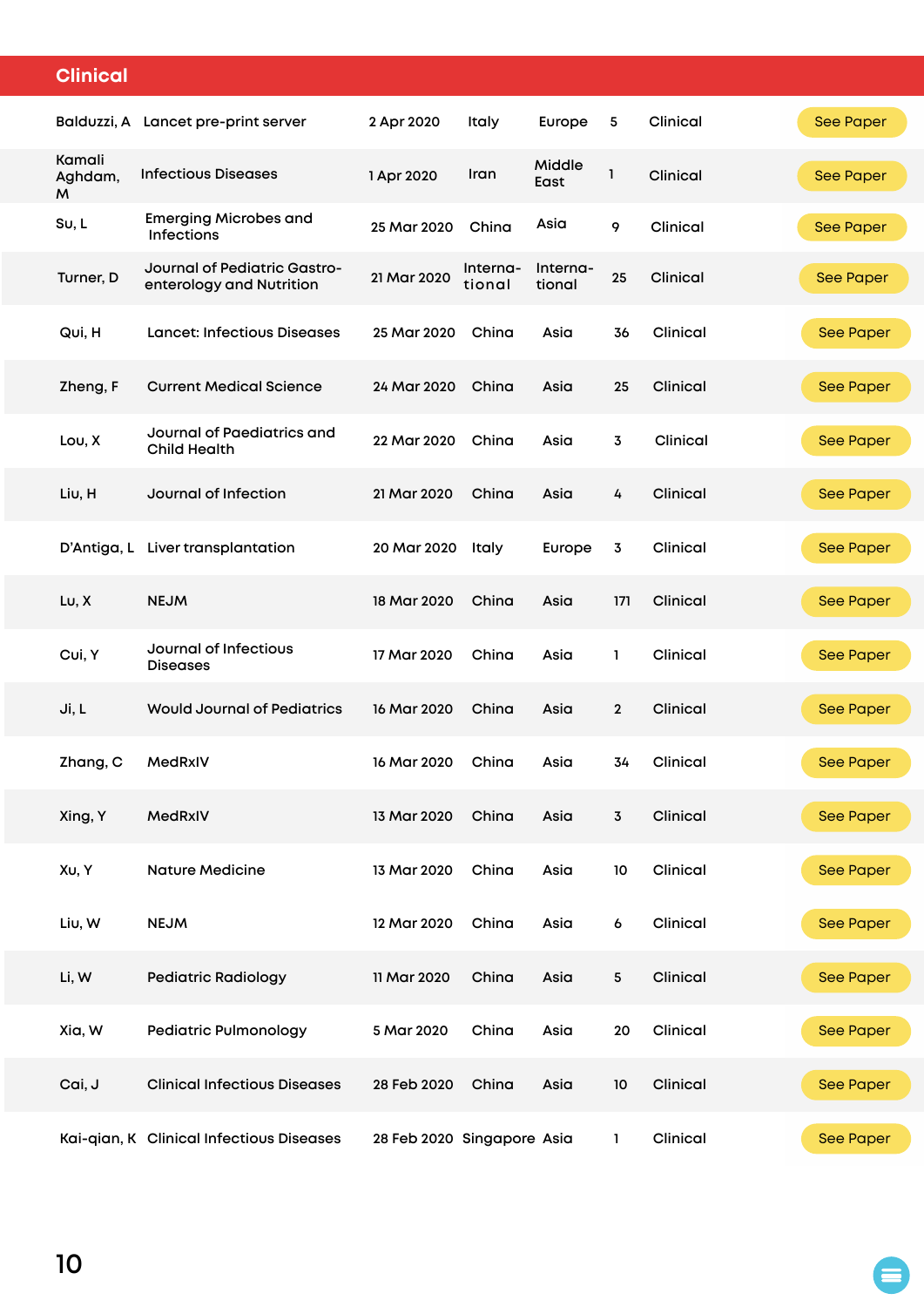| <b>Clinical</b> |                             |             |       |      |                |          |                  |  |
|-----------------|-----------------------------|-------------|-------|------|----------------|----------|------------------|--|
| Chen, C         | Lancet pre-print server     | 25 Feb 2020 | China | Asia | 31             | Clinical | <b>See Paper</b> |  |
| Xu, XW          | <b>BMJ</b>                  | 19 Feb 2020 | China | Asia | $\overline{2}$ | Clinical | <b>See Paper</b> |  |
| Pan, X          | Lancet: Infectious Diseases | 94 Feb 2020 | China | Asia |                | Clinical | <b>See Paper</b> |  |
| Wei, M          | <b>JAMA</b>                 | 14 Feb 2020 | China | Asia | 9              | Clinical | <b>See Paper</b> |  |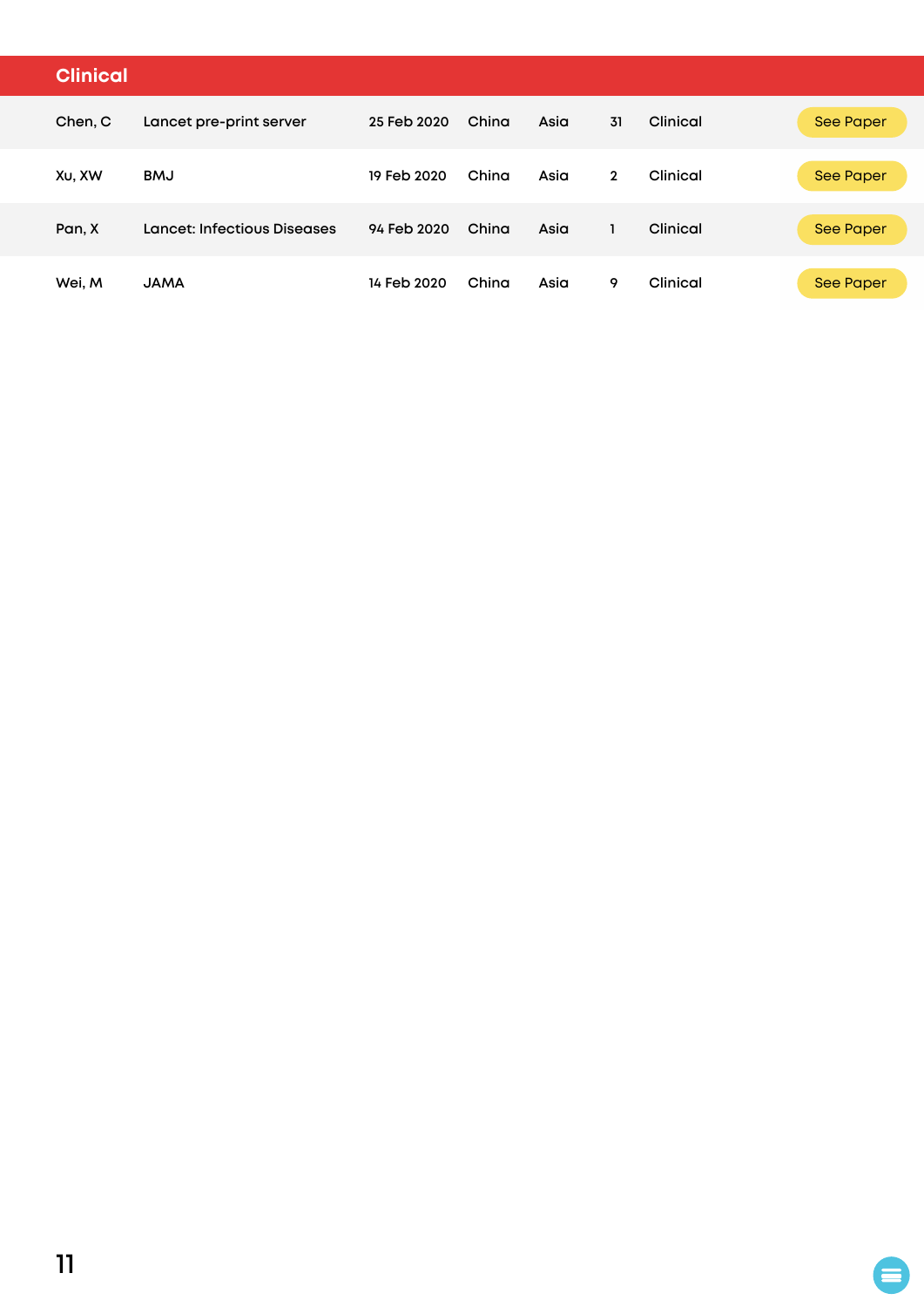| <b>Epidemiological</b> |                                    |             |                    |                         |              |                      |                  |
|------------------------|------------------------------------|-------------|--------------------|-------------------------|--------------|----------------------|------------------|
| <b>CDC</b>             | <b>MMRW</b>                        | 6 Apr 2020  | <b>USA</b>         | <b>North</b><br>America |              | 2572 Epidemiological | <b>See Paper</b> |
| Zhu, Y                 | MedRxIV                            | 25 Mar 2020 | Interna-<br>tional | Interna-<br>tional      | 36           | Epidemiological      | <b>See Paper</b> |
| Davies, N              | MedRxIV                            | 24 Mar 2020 | China              | Asia                    | 25           | Epidemiological      | <b>See Paper</b> |
| <b>Bialke, S</b>       | CDC + Morb Mort Wkly Report        | 22 Mar 2020 | <b>USA</b>         | <b>North</b><br>America | 3            | Epidemiological      | <b>See Paper</b> |
| Livingston             | Lancet                             | 21 Mar 2020 | <b>Italy</b>       | Europe                  | 4            | Epidemiological      | <b>See Paper</b> |
| Choe, Y                | MedRxIV                            | 20 Mar 2020 | Italy              | Europe                  | 3            | Epidemiological      | <b>See Paper</b> |
| Mizumo-<br>to, K       | <b>MedRxIV</b>                     | 18 Mar 2020 | Japan              | Asia                    | 171          | Epidemiological      | <b>See Paper</b> |
| Dong, Y                | <b>Pediatrics</b>                  | 17 Mar 2020 | China              | Asia                    | Т.           | Epidemiological      | <b>See Paper</b> |
| Bi, Q                  | <b>Would Journal of Pediatrics</b> | 16 Mar 2020 | China              | Asia                    | $\mathbf{2}$ | Epidemiological      | <b>See Paper</b> |
| Wu, Z                  | MedRxIV                            | 16 Mar 2020 | China              | Asia                    | 34           | Epidemiological      | <b>See Paper</b> |
| Fuk-Woo<br>Chan, J     | <b>Nature Medicine</b>             | 13 Mar 2020 | China              | Asia                    | 3            | Epidemiological      | <b>See Paper</b> |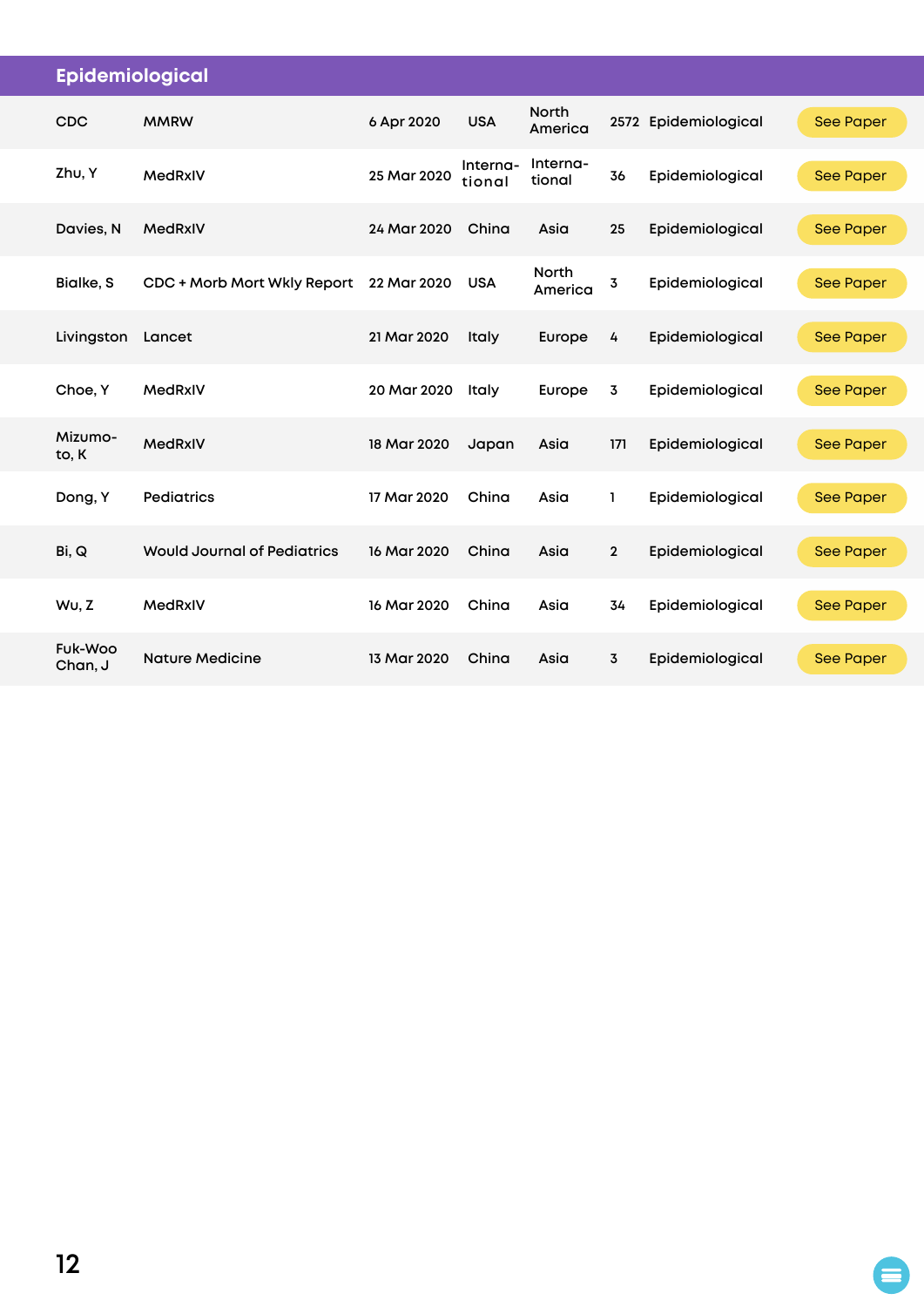### **List of summary reviews**

#### **Dong et al (Neonatal)**

*Dong L, Tian J, Songming H et al. Possible Vertical Transmission of SARS-CoV-2 From an Infected Mother to Her Newborn. JAMA. Published online March 26, 2020. doi:10.1001/jama.2020.4621*

This is a case report that would suggest that vertical transmission of COV-ID-19 can occur. A 34+2 primiparous woman was diagnosed with COVID-19 (she was symptomatic with fever and respiratory difficulty and had classic CT chest findings and a positive nasopharyngeal swab for SARS-CoV-2). She was treated with antiviral medications, antibiotics and corticosteroids.

Her female infant was delivered by caesarean section 4 weeks after the onset of her mother's symptoms in good condition with Apgars of 9 and 10. Although the infant's nasopharyngeal swabs were negative, her IgM antibodies against SARS-CoV-2 were raised at 2 hours post delivery and cytokine levels were elevated. The risk of environmental infection was minimised: the caesarean was performed in a negative pressure room, the mother wore an N95 mask and did not hold her infant and the infant was immediately isolated in NICU. Maternal vaginal secretions were negative for SARS-CoV-2, which would also suggest the infection did not happen at birth. As IgM antibodies do not cross the placenta, the infant's elevated IgM antibody levels suggest that she was infected in utero. Moreover, IgM antibodies usually do not appear until 3 to 7 days after infection. The infant also had raised IgG antibodies, but IgG is transferred placentally so this may reflect maternal or infant infection. The mother's breast milk was negative for SARS-CoV-2 1 week following delivery.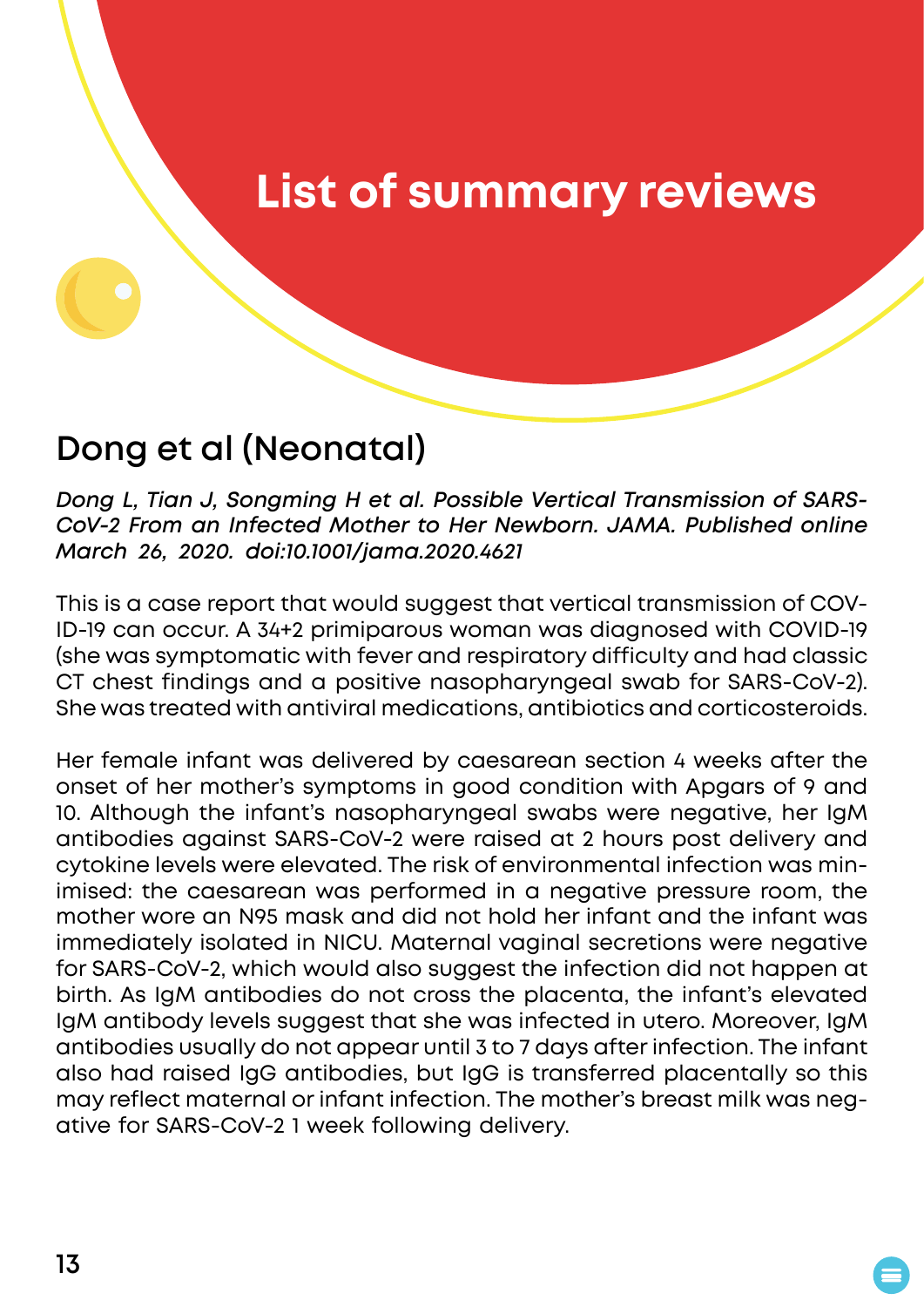#### **Zeng et al (Neonatal)**

*Zeng L, Xia S, Yuan W et al. Neonatal Early-Onset Infection With SARS-CoV-2 in 33 Neonates Born to Mothers With COVID-19 in Wuhan, China. JAMA Pediatr. Published online March 26, 2020. doi:10.1001/jamapediatrics.2020.0878*

This is a cohort study following 33 neonates born to COVID-19 positive mothers, recruited Wuhan Children's Hospital, Hubei Province, China, between January 2020 and February 2020. The authors describe three cases of early-onset neonatal COVID-19, which they suggest implies vertical transmission. However, amniotic fluid, cord blood and maternal breast milk of the mothers of all 3 positive neonates were negative for SARS-CoV-2, therefore it is unclear whether the infection was transmitted vertically or environmentally.

Three of the 33 neonates tested positive for COVID-19 on day 2 of life (positive nasopharyngeal or anal swabs). All 3 were born by caesarean section, two at term and the third at 31+2 for premature rupture of membranes and foetal distress.

Clinical features: The two term COVID-19 positive neonates had fever, although the authors don't define what temperature they consider fever. These two neonates were also lethargic, but neither had respiratory distress. Neonate 3 was the most unwell, although this may be due to prematurity, poor condition at birth and sepsis rather than COVID-19. He was born at 31+2, required resuscitation at birth and had poor Apgars of 3, 4 and 5 at 1, 5 and 10 minutes, requiring non-invasive ventilation for respiratory distress. His blood cultures were positive for Enterobacter agglomerates.

Bloods: Neonate 1 (fever and lethargy) had normal bloods except raised procalcitonin (0.09 microgram/L). Neonate 2 (fever, lethargy and vomiting) had a leucocytosis, lymphocytopenia and elevated CK. Neonate 3 (premature with sepsis) had leucocytosis, thrombocytopenia and coagulopathy with prolonged PT (21 sec) and APTT (81.9 sec).

Radiology: All 3 had radiological evidence of pneumonia on CXR.

The authors state that because strict infection control and infection prevention procedures were implemented during delivery, SARS-CoV-2 isolated from their upper respiratory tracts or anuses was therefore maternal in origin. However, although it is stated in the illustration that one neonate was immediately quarantined after birth, it's not clear whether this was the case for the other two babies. Plus, the negative amniotic fluid and cord blood does raise the question as to whether these neonates were truly infected in utero or not.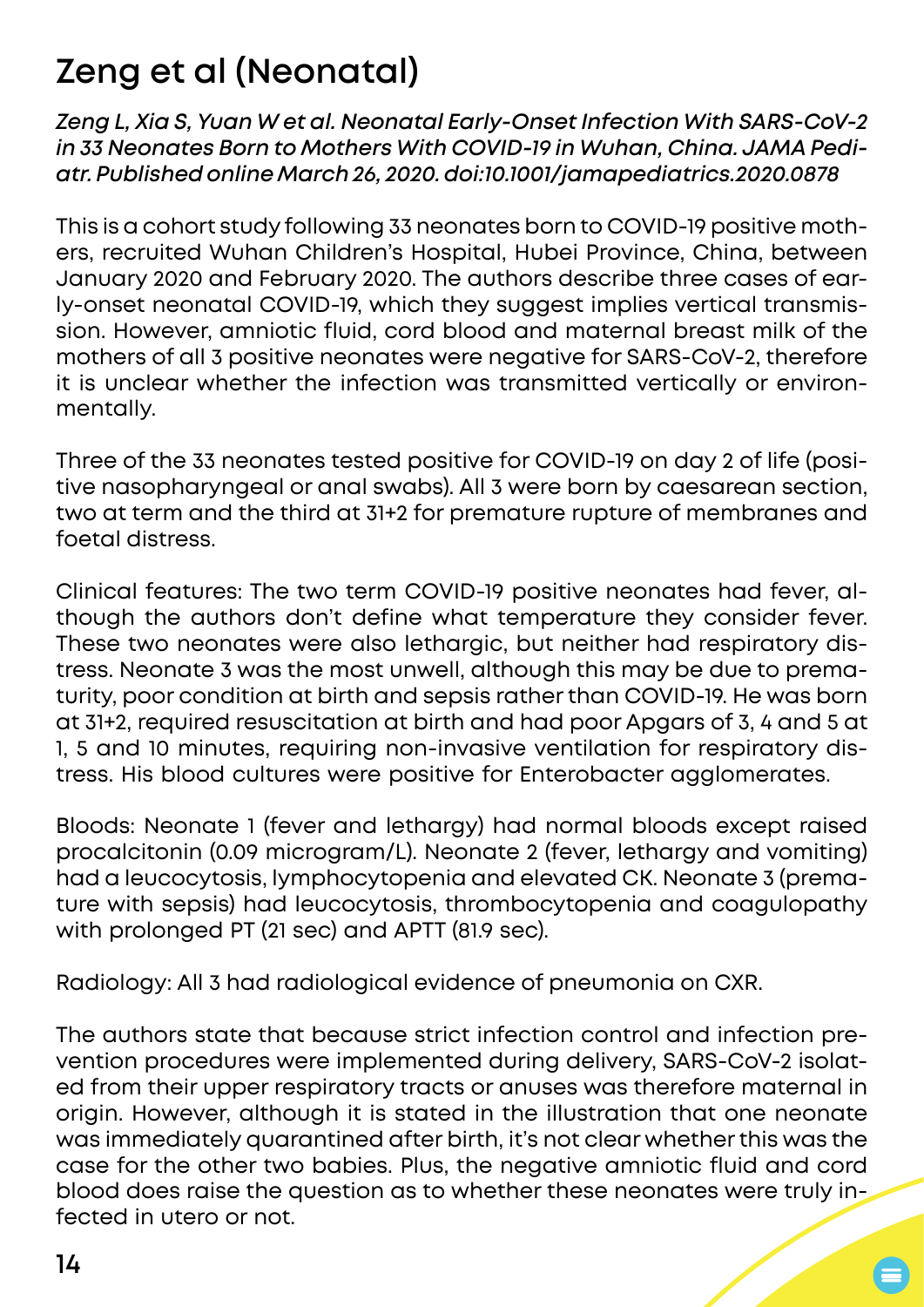#### **Zeng et al (Neonatal)**

*Zeng H, Xu C, Fan J, et al. Antibodies in Infants Born to Mothers With COV-ID-19 Pneumonia. JAMA. Published online March 26, 2020. doi:10.1001/ jama.2020.4861*

This report outlines the course of 6 mothers who were symptomatic for COVID-19 in their last trimester, and gave birth to 6 liveborn infants. This study is notable for antibody testing of both mothers and infants. The accuracy of the antibody tests are suspiciously high given current struggles to produce adequate tests around the world, and should be treated with a high degree of caution.

All 6 infants were born in good condition, and all tested negative for SARS-CoV-2 viral throat swabs and blood PCR. Unsurprisingly all infants had elevated IgG or SARS-CoV-2 (as this crosses the placenta), but notably 2 infants had raised IgM (39.9AU/ml and 16.25AU/ml). This raises the possibility of intrauterine infection, similar to another case of an infant with raised IgM (Dong et al JAMA). Issues with cross reactivity of IgM are well described, and so whilst full validation of these tests is awaited internationally, this should be treated with caution.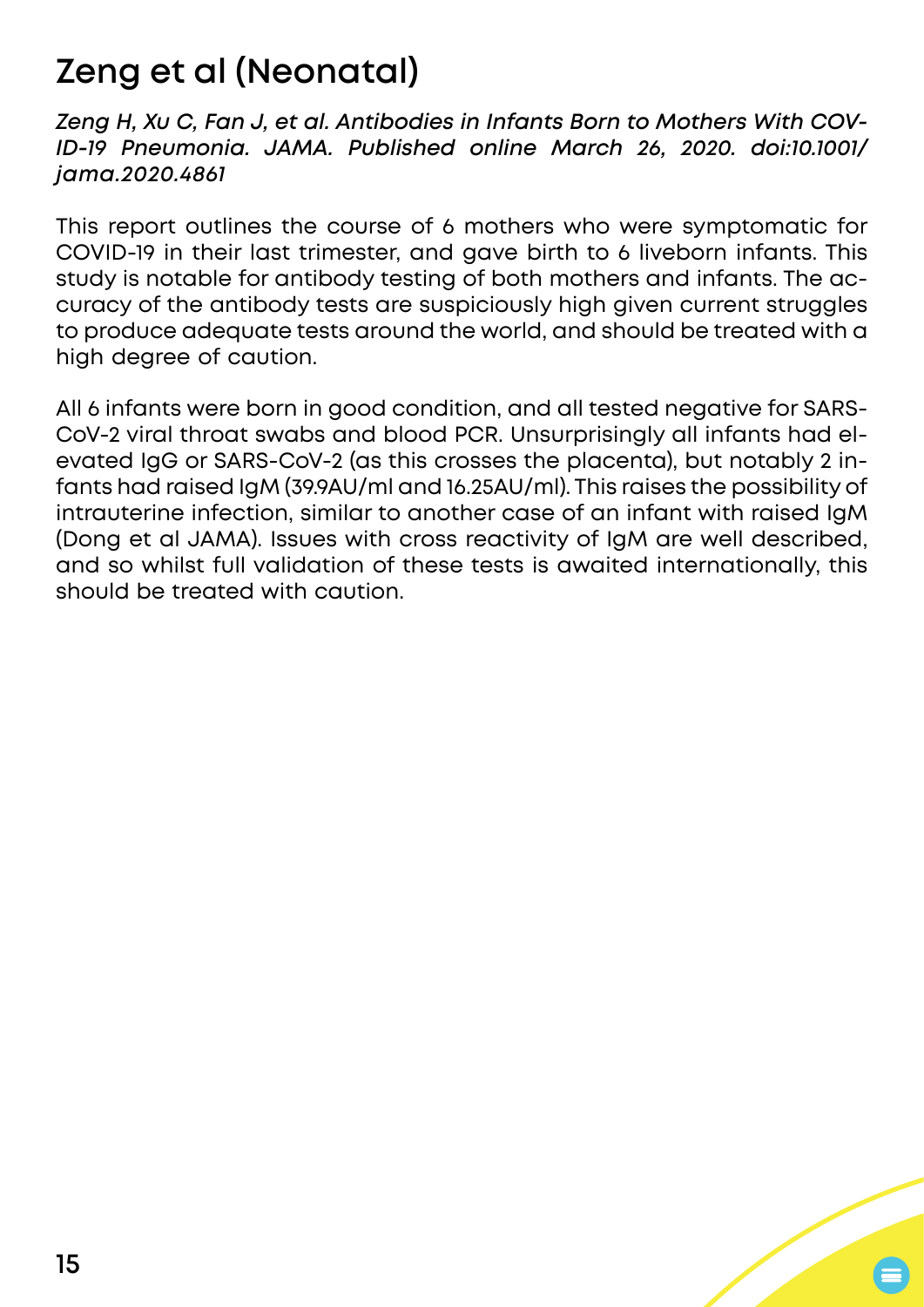#### **Yu et al (Neonatal)**

*Yu, Nan et al. Clinical features and obstetric and neonatal outcomes of pregnant patients with COVID-19 in Wuhan, China: a retrospective, single-centre, descriptive study, The Lancet Infectious Diseases, Volume 0, Issue 0, Published:March 24, 2020 DOI:https://doi.org/10.1016/S1473-3099(20)30176-6*

This is a retrospective study of 7 pregnant mothers infected with COVID-19 between Jan 1st and Feb 8th at Tongji Hospital in Wuhan, China. They were all at term (range 37/40 – 41+2/40). The mothers were all symptomatic, mainly with fever, cough, shortness of breath and diarrhoea. They all delivered via emergency caesarian section. All mothers did well.

The babies were all born with normal apgars. 4 babies were discharged home and not tested for SARS-CoV-2 and never developed symptoms (including at 28d follow up phone call. 3 children were tested, of which one was positive at age 36hrs (reported in separate study, Wang et.al Clinical infectious Diseases, but did well with no fever or cough and mild shortness of breath). The other 2 tested negative and were later discharged without complication.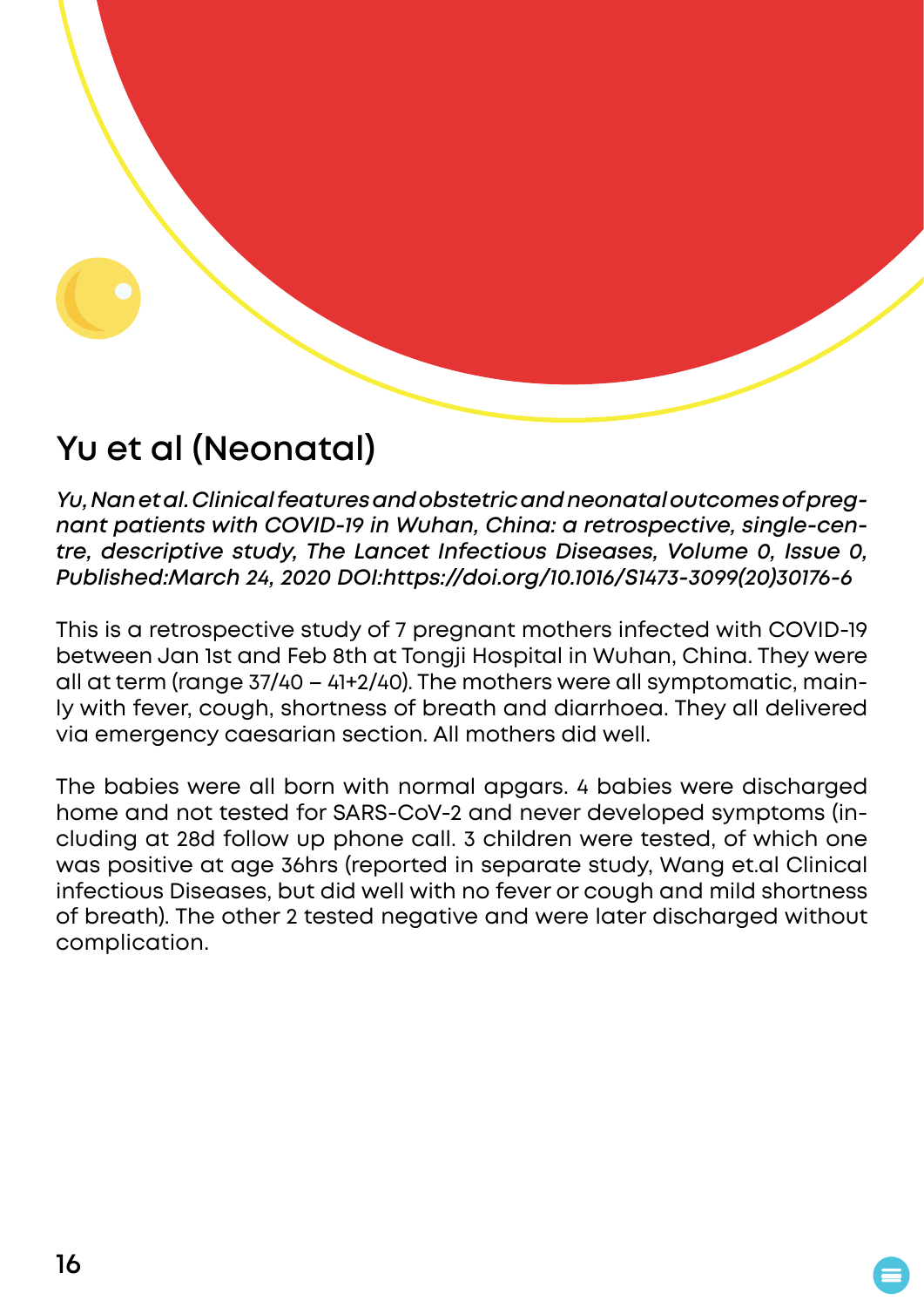#### **Fan et al (Neonatal)**

*Fan C, Lei D, Fang C, et al. Perinatal Transmission of COVID-19 Associated SARS-CoV-2: Should We Worry? Clin Infect Dis Published Online First: 17 March 2020. doi:10.1093/cid/ciaa226*

This is a case series of two women (both physicians) infected with SARS-CoV-2 during the third trimester in late January, Wuhan China. They gained consent to collect swabs from the mother, specimens of maternal serum, cord blood, placental tissue, amniotic fluid, vaginal swab and breast milk. All the above tested negative for SARS-CoV-2 by PCR

The first neonate was isolated immediately following delivery via caesarean section, and no swabs were positive for SARS-CoV-2. The baby was treated for lung infection on day 3 due to low grade fever and "diffuse haziness" on both lung fields with lymphopaenia.

The second neonate was also delivered via caesarean section and reportedly developed mild neonatal pneumonia and lymphopaenia, treated again with antibiotics (no indication of time course). Similarly there was no evidence of vertical transmission with all products of conception testing negative, as did the infant. There were no maternal complications in either case.

This paper provides further reassurance that there is no evidence of vertical transmission, and of a relatively mild disease course for mothers. In the event of both children being treated for pneumonia but testing negative, it is hard to know if this was understandable overcautiousness or true infection. In either case, the infants did well.

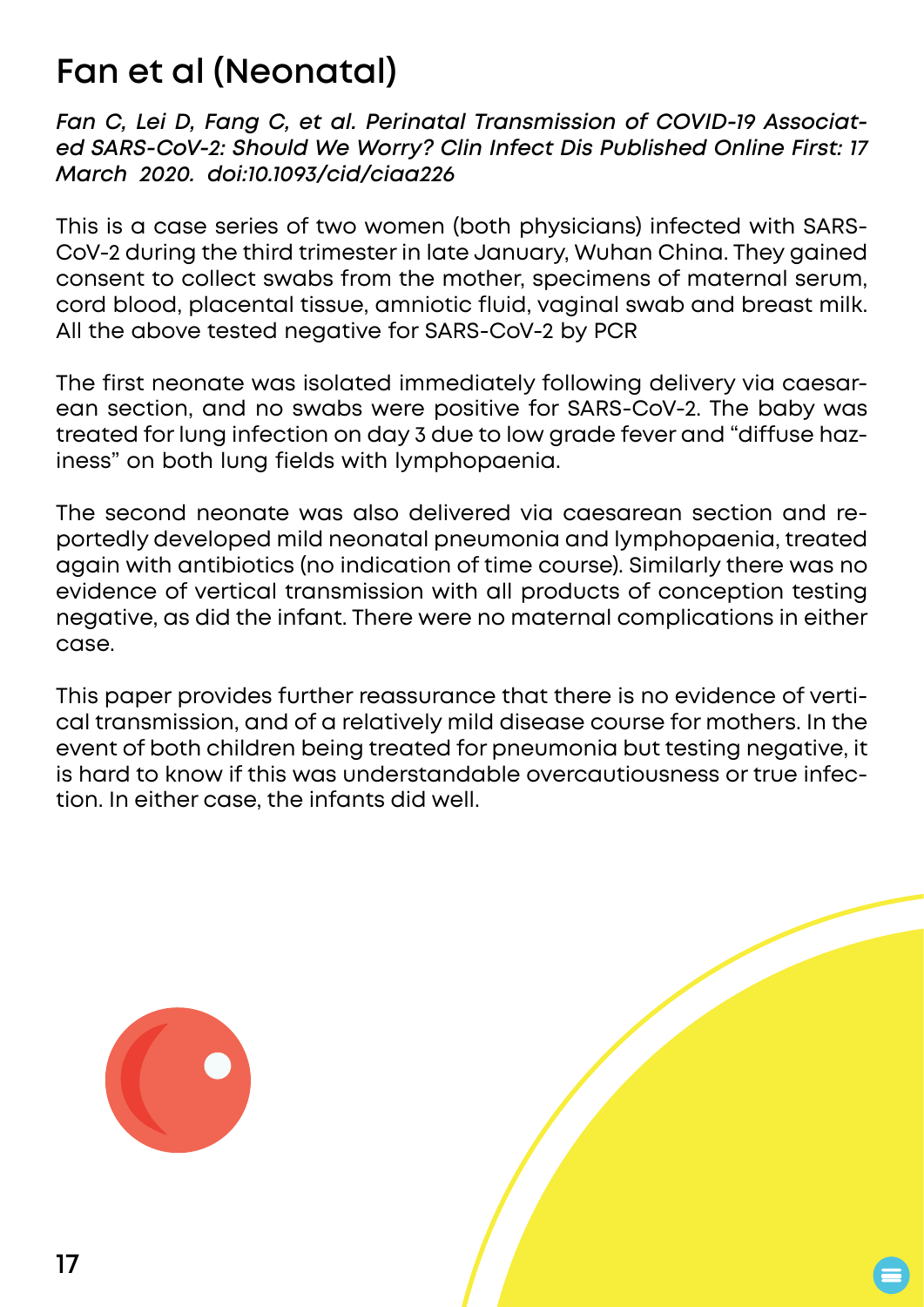#### **Chen et al (Neonatal)**

*Chen Y, Peng H, Wang L, et al. Infants Born to Mothers With a New Coronavirus (COVID-19). Front Pediatr 2020;8:104. doi:10.3389/fped.2020.00104*

This is a case series of 4 mothers symptomatic with COVID-19 in Wuhan. All babies were born after 37/40 with reasonable APGARS. All babies were then isolated from their mothers and formula-fed. All tested negative for SARS-CoV-2. Two babies had a rash (which sound very much like normal newborn rashes) and one had transient tachypnoea of the newborn, briefly requiring CPAP and made a full recovery. There was no evidence of vertical transmission.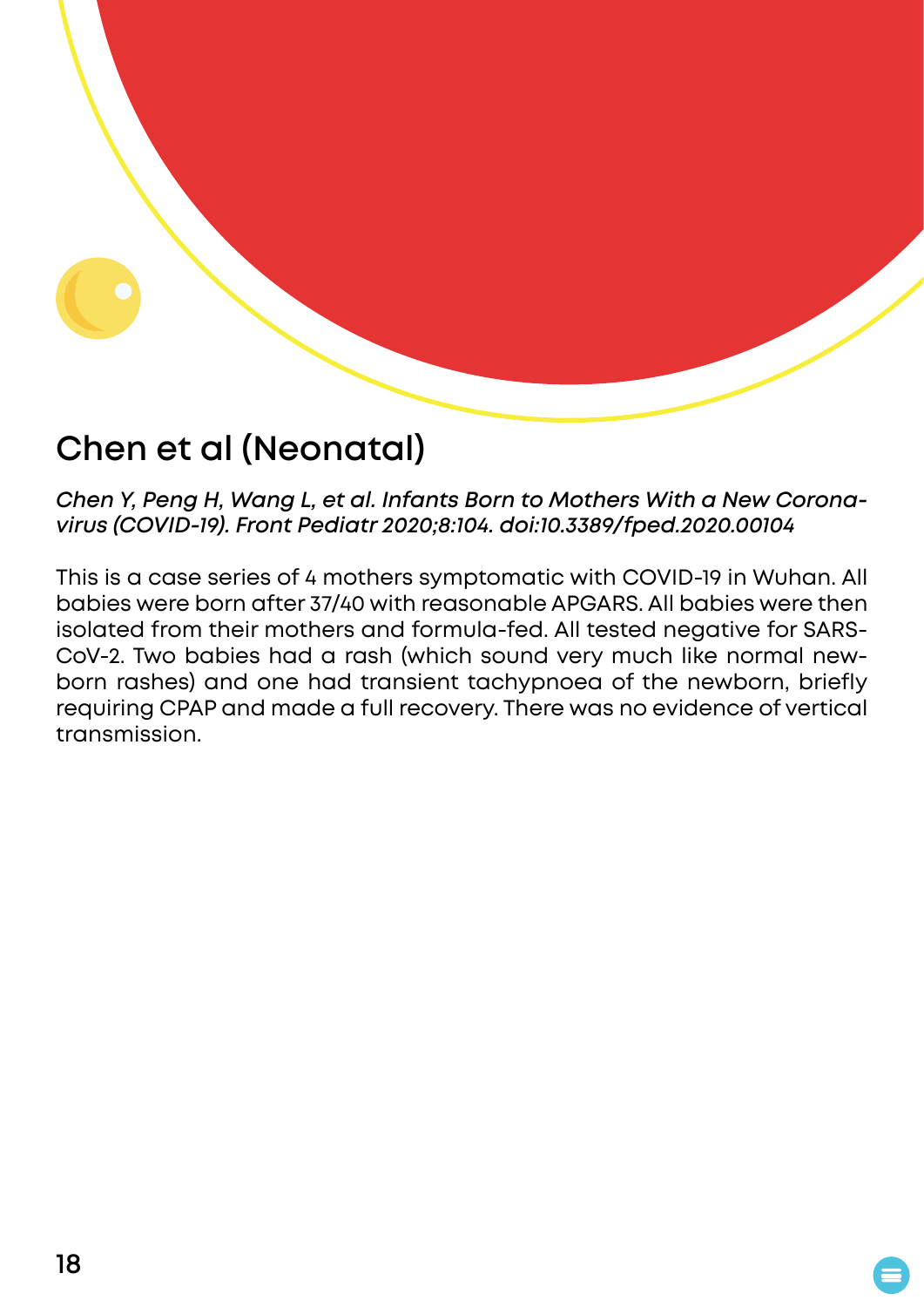#### **Li et al (Neonatal)**

*Li N, Han L,et al. Maternal and neonatal outcomes of pregnant women with COVID-19 pneumonia: a case-control study. doi:10.1101/2020.03.10.20033605 A pre-print, the information should be treated with caution until it has undergone peer review.*

This was a case-control study (Jan 24 – Feb 29) in Wuhan, China 16 women with confirmed COVID-19 pneumonia and 18 suspected cases (typical CT chest findings but PCR negative) were used as cases, and 121 women randomly selected from the same period were selected as controls, and a further were 121 selected from 2019 as controls to avoid the impact of mental stress from lockdown.

Complications in mother were found in 70% in COVID19 cases – much higher than in controls. We will mainly focus on infants. 17 babies were delivered to the 16 mothers (15 singletons, one set of twins) with confirmed COVID-19. Preterm delivery was higher in the cases, with 23.5% of confirmed COVID19 mothers birthing prematurely compared to 5% of controls. However, mean gestation was still 38+2 in the cases.

There was no difference in APGAR scores, no cases of vertical transmission and no neonatal complications.



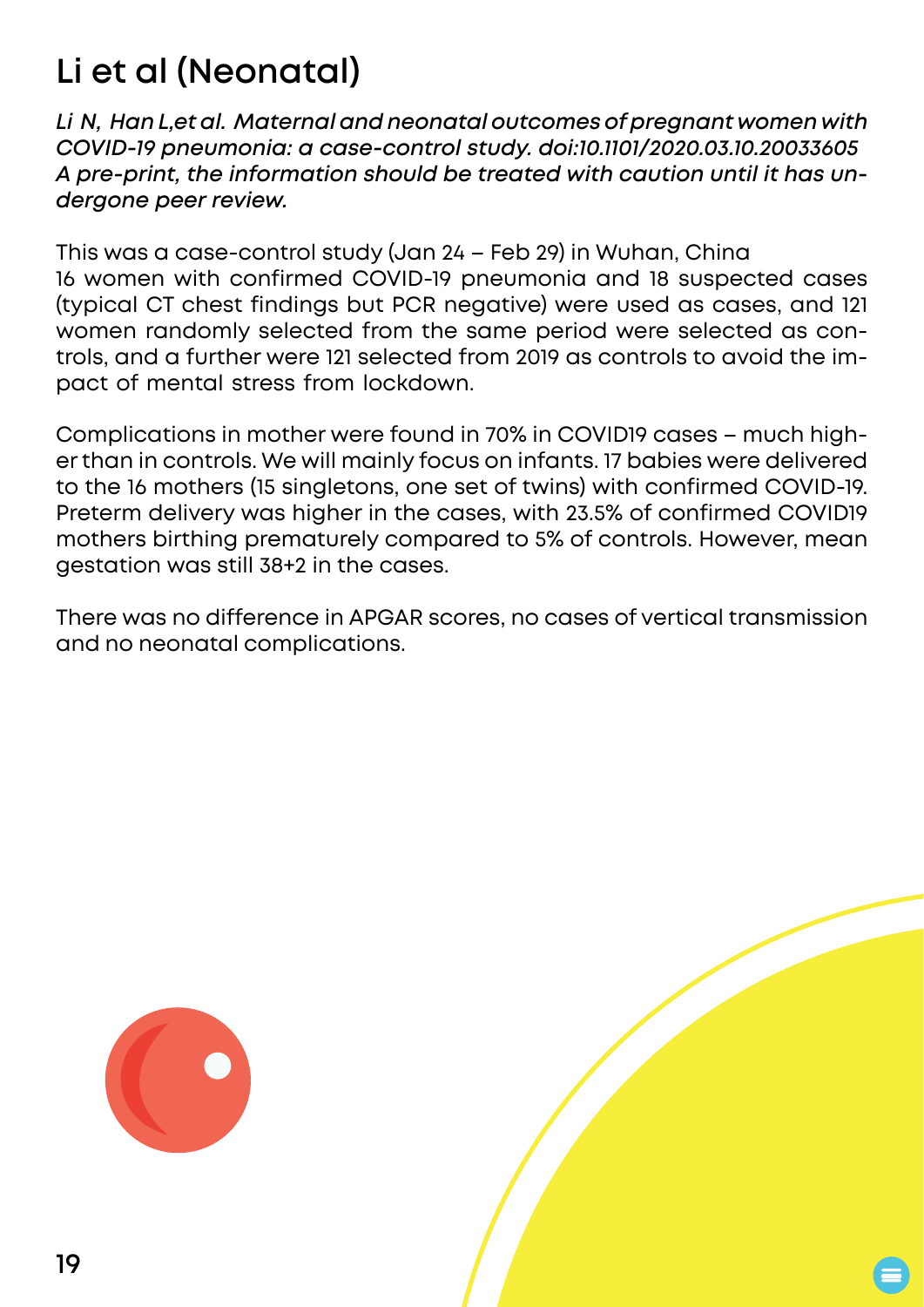#### **Wang et al (Neonatal)**

*Xiaotong Wang, Zhiqiang Zhou, Jianping Zhang, Fengfeng Zhu, Yongyan Tang, Xinghua Shen, A case of 2019 Novel Coronavirus in a pregnant woman with preterm delivery, Clinical Infectious Diseases, ciaa200, https://doi. org/10.1093/cid/ciaa200*

This brief report outlines the case of a mother in Suzhou, China, who became symptomatic and tested positive for SARS-CoV-2 in sputum whilst 30/40 pregnant. She had recently travelled to Wuhan. She had an emergency caesarean performed 6 days after presentation for worsening clinical status and concerns for the foetus due to reduced movements and foetal heart rate variability on CTG.

The infant was born in good condition and immediately isolated from the mother. Samples of amniotic fluid, cord blood, placental swabs, infant gastric secretions and throat swabs all tested negative for SARS-CoV-2. Repeat swabs from the infant on day 3 of life were still negative. Mother and baby both recovered well with uneventful postpartum and neonatal course.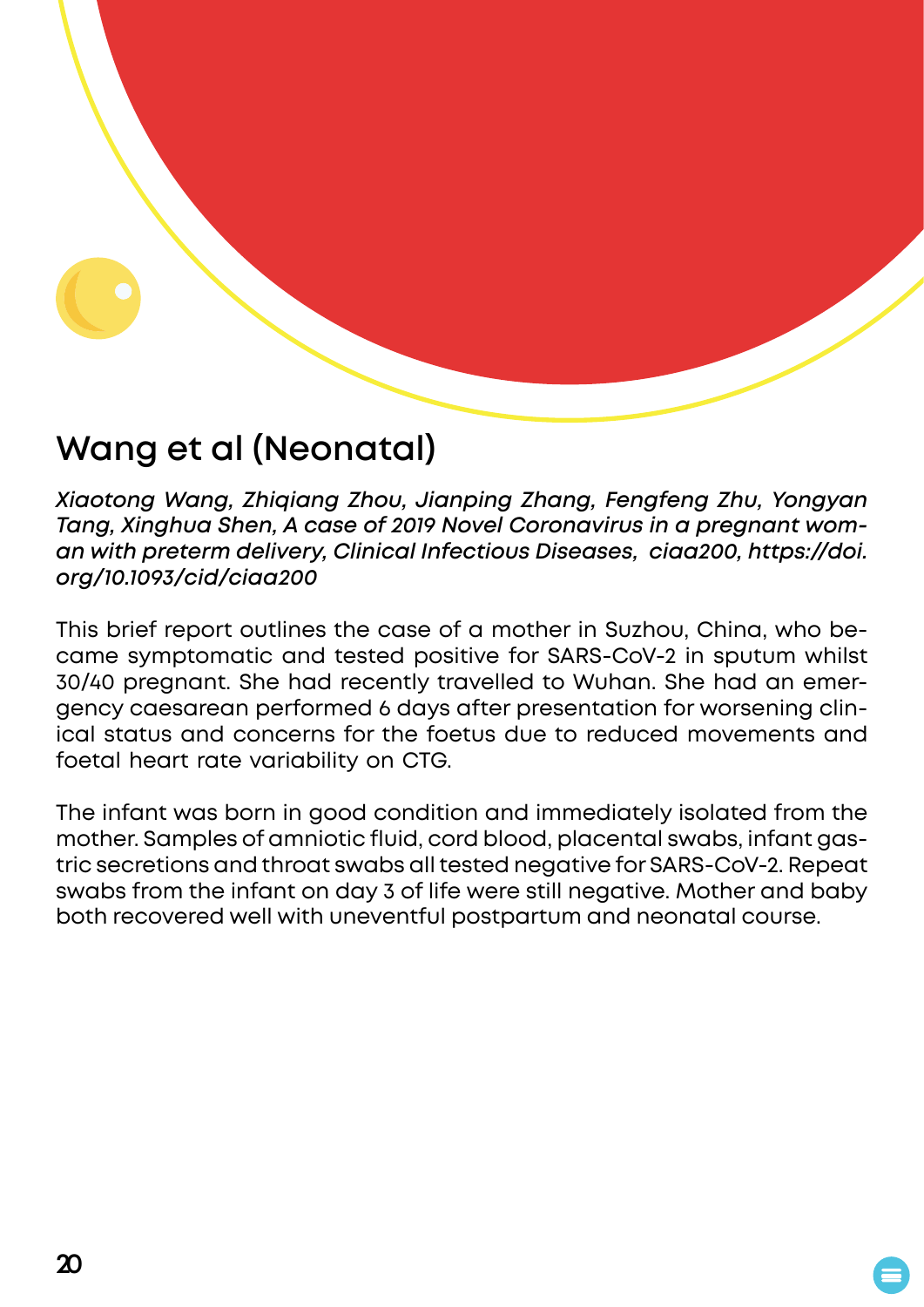#### **Wang et al (Neonatal)**

*Shaoshuai Wang, Lili Guo, Ling Chen, Weiyong Liu, Yong Cao, Jingyi Zhang, Ling Feng, A case report of neonatal COVID-19 infection in China, Clinical Infectious Diseases, ciaa225, https://doi.org/10.1093/cid/ciaa225*

This brief report if of a mother who lived near the market in Wuhan which was the epicentre of the initial outbreak. She became febrile with vaginal bleeding at 40/40 gestation and CT showed signs of viral pneumonia. There were no fetal concerns. They proceeded to emergency caesarean section.

The infant was delivered in good condition, required no resuscitation, and was separated from the mother at birth. Bloods were performed which showed mild lymphopaenia (2.431109/L) and slightly elevated transaminases (AST 143 U/L) and CK (479 U/L). The baby was given IV penicillin (prophylaxis) and Vit K, and at 36hrs of age was swabbed for SARS-CoV-2, which later returned as positive. No supplemental oxygen was required, and no clinical evidence of infection demonstrated. CT chest of the baby demonstrated patchy shadowing bilaterally. Swabs of placenta and cord blood were subsequently tested for SARS-CoV-2 and returned negative.

Despite testing positive early in life for COVID-19, there remains no evidence of vertical transmission, and reassuringly the infant was completely asymptomatic.

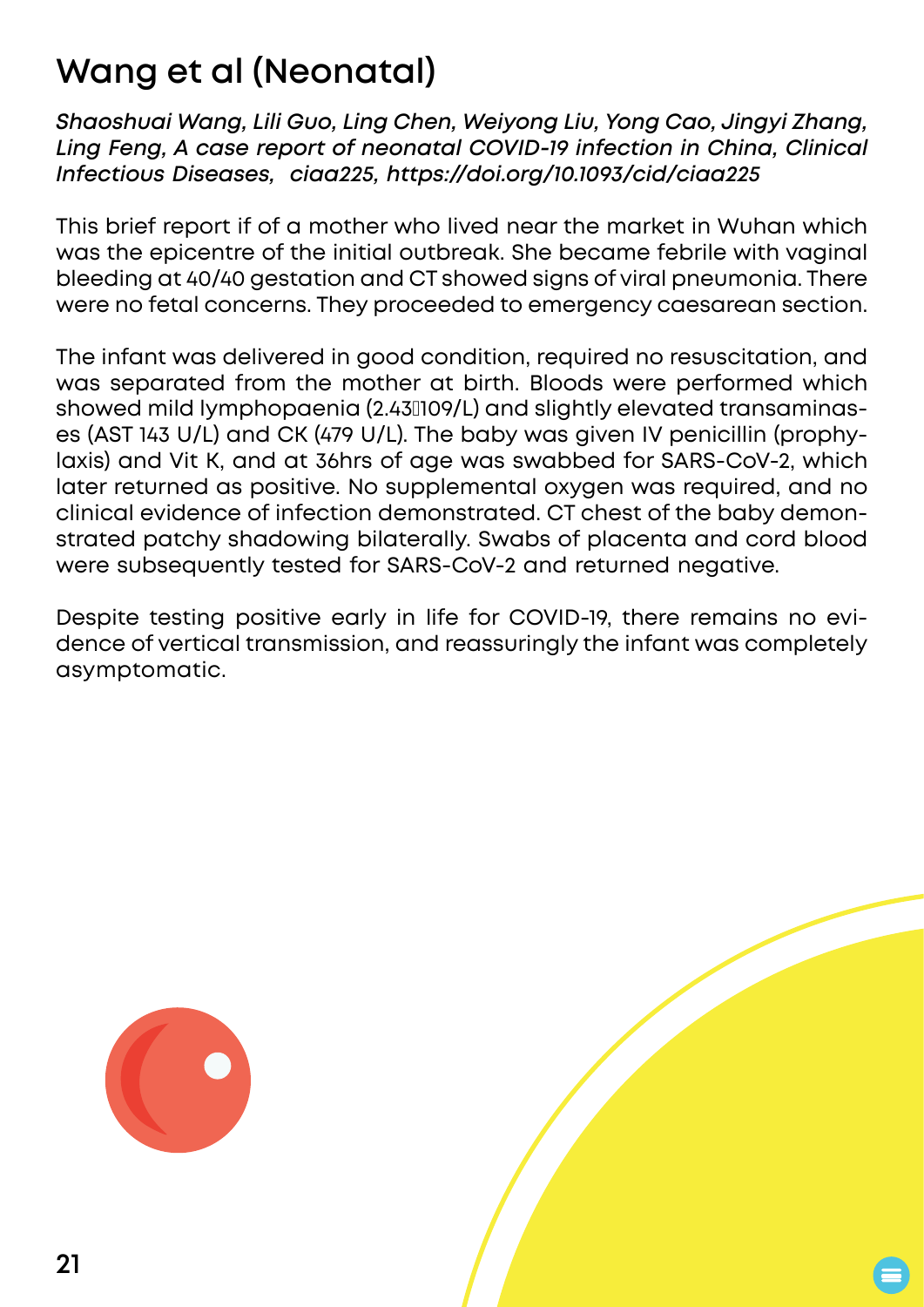#### **Chen et al (Neonatal)**

*Chen Y, Peng H, Wang L, et al. Infants Born to Mothers With a New Coronavirus (COVID-19). Front Pediatr 2020;8:104. doi:10.3389/fped.2020.00104*

This is a case series of 4 mothers symptomatic with COVID-19 in Wuhan. All babies were born after 37/40 with reasonable APGARS. All babies were then isolated from their mothers and formula-fed. All tested negative for SARS-CoV-2. Two babies had a rash (which sound very much like normal newborn rashes) and one had transient tachypnoea of the newborn, briefly requiring CPAP and made a full recovery. There was no evidence of vertical transmission.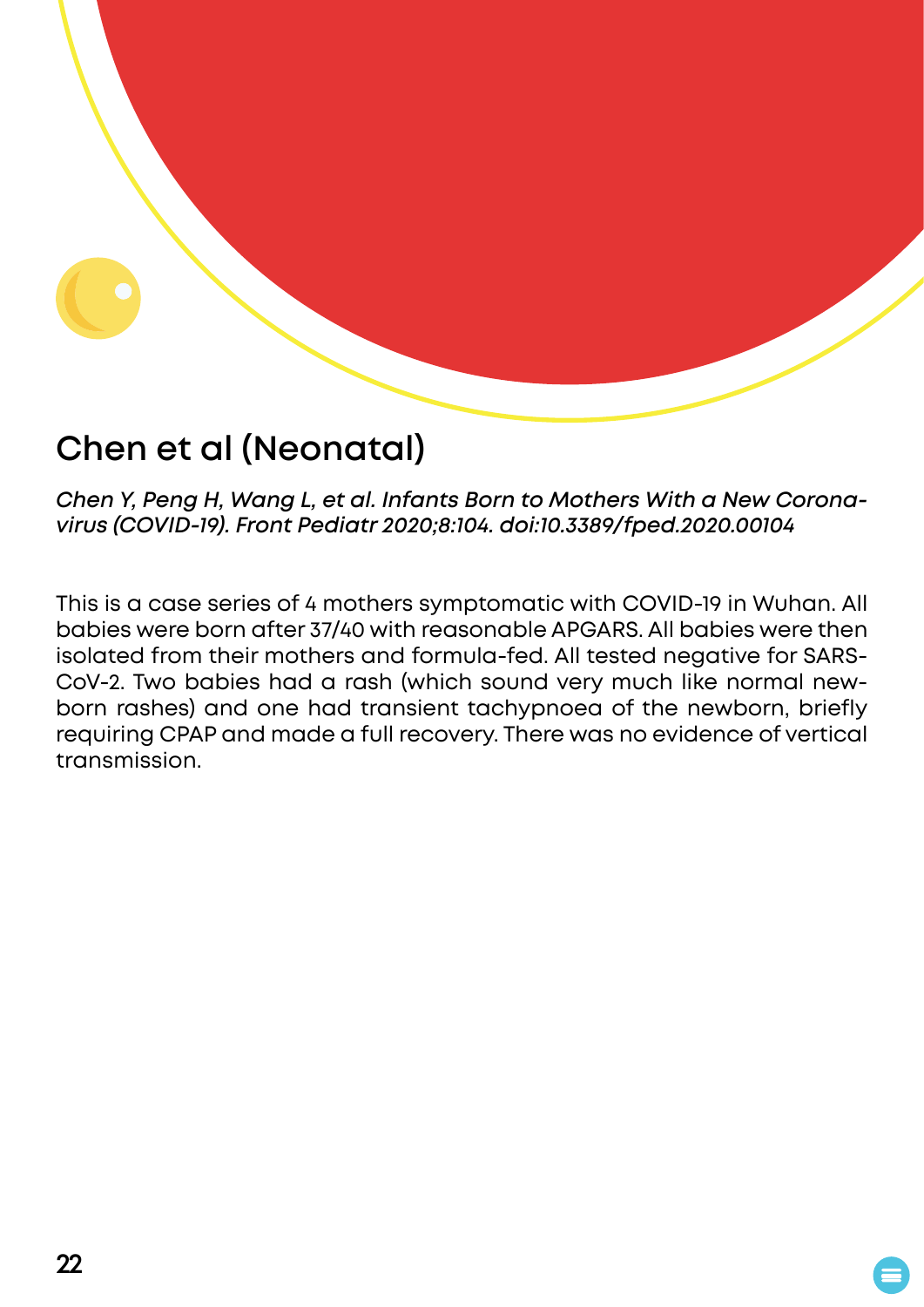#### **Zhu et al (Neonatal)**

*Zhu H, Wang L, Fang C, et al. Clinical analysis of 10 neonates born to mothers with 2019-nCoV pneumonia. Transl Pediatr 2020;9:51–60. doi:10.21037/ tp.2020.02.06*

This is a retrospective series of 10 neonates (including a set of twins) born to 9 mothers in Hubei province who were confirmed to have COVID-19.

4 mothers had symptoms prior to delivery, 2 mothers on the day of delivery, and 3 mothers after delivery. 7 mothers delivered via caesarean section and 2 by vaginal delivery. There was intrauterine distress recorded in 6 cases.

Of the babies, 8 were male and 2 female, 4 born at term and 6 preterm (twins at 31/40, and 4 babies around 34 – 35/40). APGARS were good for all babies. 6/10 developed some respiratory symptoms, one had some vomiting and one developed shock with DIC and multiple organ failure, who later passed away. All neonates tested negative for SARS-CoV-2, as did placental swabs.

It is hard to know what to make of this study. There is little information about how/why babies were delivered prematurely, and it would seem most symptoms are related to their early arrival. None were positive for the virus, and there was no evidence of vertical transmission. It seems contradictory to other evidence of babies delivered to mothers with COVID-19 who did well. Interpret with great caution.

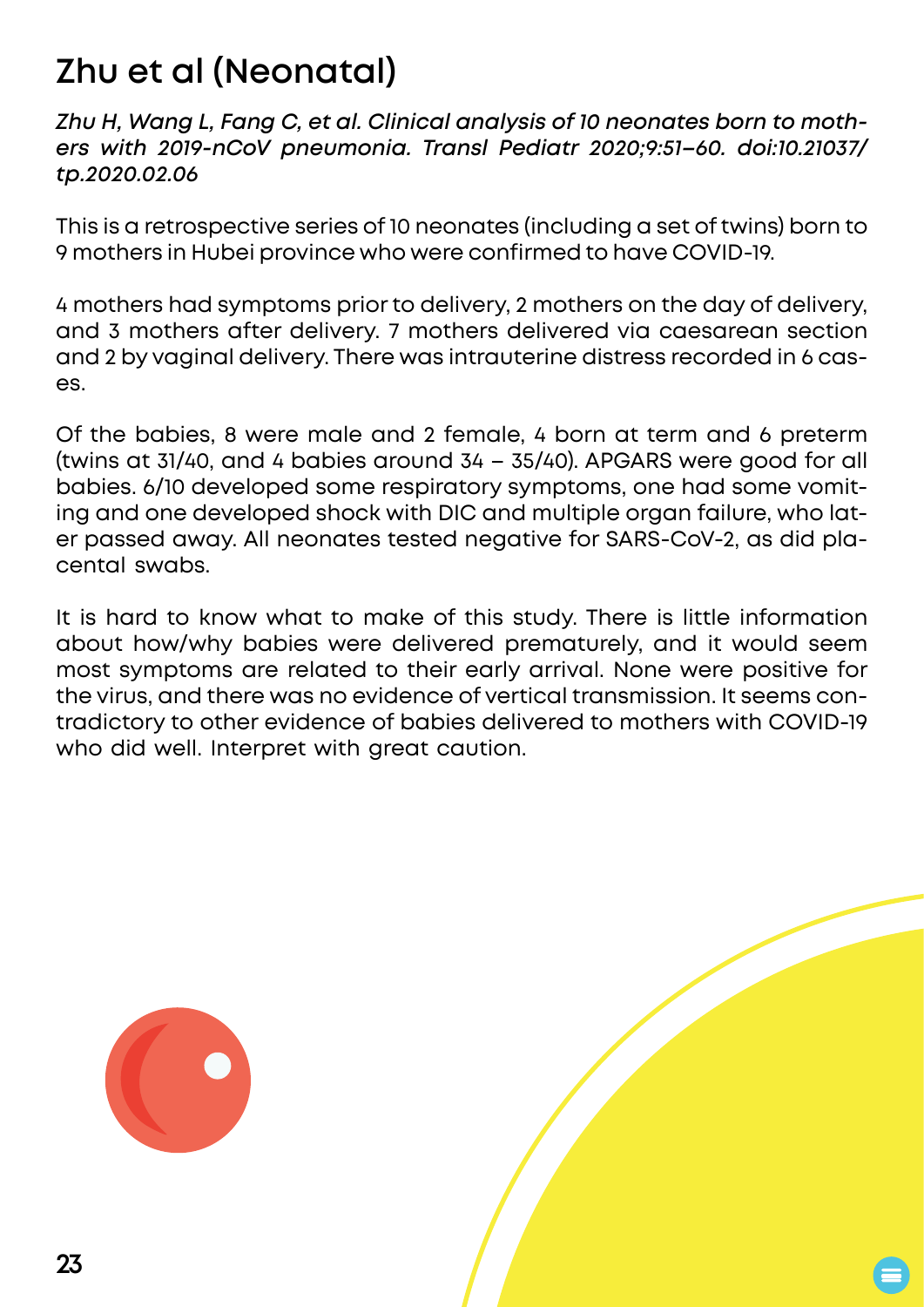#### **Balduzzi et al (Clinical)**

*Balduzzi, A, Brivio, E, and Rovelli, A et al, Lessons After the Early Management of the COVID-19 Outbreak in a Pediatric Transplant and Hemato-Oncology Center Embedded within a COVID-19 Dedicated Hospital in Lombardia, Italy. Estote Parati. (Be Ready.) (3/19/2020). Available at SSRN: https://ssrn. com/abstract=3559560 or http://dx.doi.org/10.2139/ssrn.3559560*

*This report from a paediatric haematology unit in Lombardia, Italy, includes the Italian experience of COVID-19 in children with malignancy so far. At their particular unit, they have had no children with malignancy test positive for COVID-19 (they admit this is dependent on testing criteria, requiring hospitalisation at their institute). They are aware of 5 cases of paediatric cancer patients who have had COVID-19 and have all suffered a mild course, with 3 managed at home and 2 in hospital.*

*This small case series provides further reassurance for at risk paediatric populations.*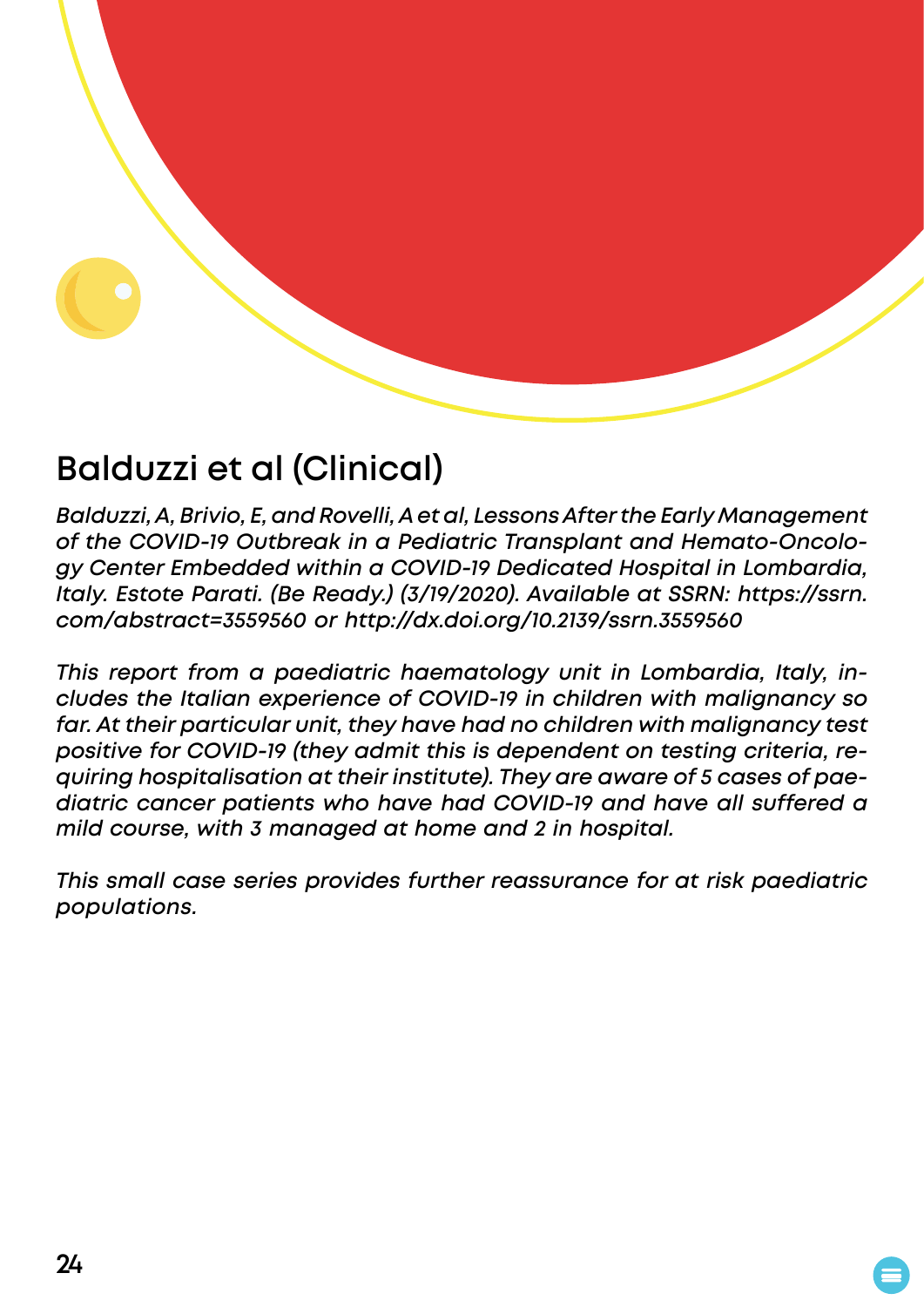#### **Kamali Aghdam et al (Clinical)**

Kamali Aghdam M, Jafari N, Eftekhari K. Novel coronavirus in a 15-day-old neonate with clinical signs of sepsis, a case report [published online ahead of print, 2020 Apr 1]. Infect Dis (Lond). 2020;1–3. doi:10.1080/23744235.2020.1747 634 Accessed from: https://www.tandfonline.com/doi/full/10.1080/23744235.2 020.1747634 on 4th April

This brief case report from Iran is of a 15 day old male from Mousavi Hospital in Zanjan, Iran. Date of admission was not available. Symptoms were fever and lethargy with his parents having fever and cough. He initially appeared tachycardic and febrile with sats of 93% on RA. He was given Vancomycin, Amikacin and Oseltamivir. SARS-CoV-2 was detected on RT-PCR. His parents were not tested as they did not meet the testing criteria at the time (hospitalisation).

Radiology: Chest X-ray had nil findings

Bloods: WCC 6.7, Lymphocytes 36%, Neutrophils 42% and CRP 1 (normal).

Comorbidities: There was an incidental finding of patent foramen ovale on Echo.

Outcome: He had improvement by day 2 of admission and was cleared for discharge on day 6.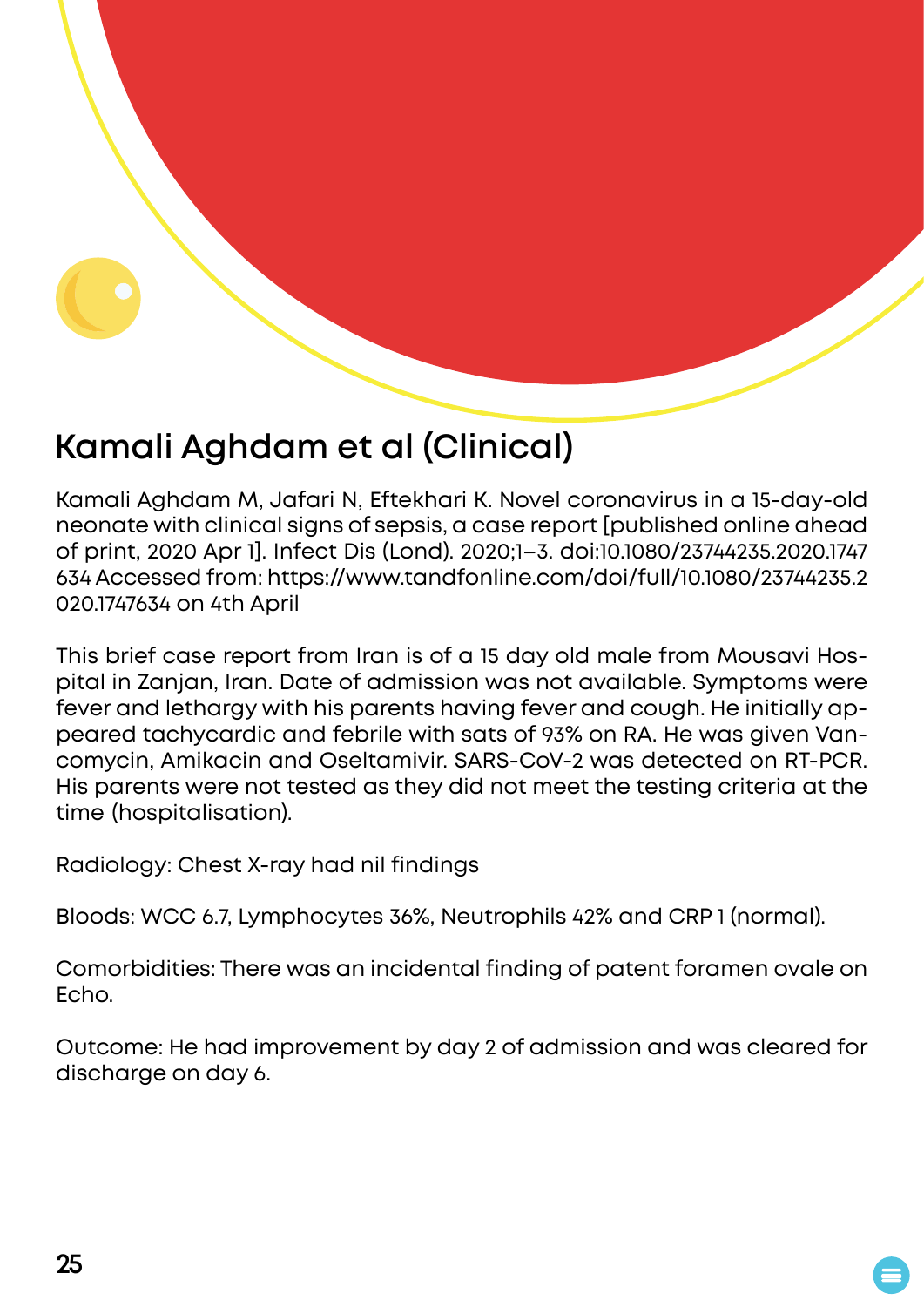#### **Su et al (Clinical)**

*Su L, Ma X, Yu H, et al. The different clinical characteristics of coronavirus disease cases between children and their families in China – the character of children with COVID-19. Emerg Microbes Infect. 2020;9(1):707–713. doi:10.10 80/22221751.2020.1744483*

This study from the Jinan Infectious Disease Hospital retrospectively reviewed cases of nucleic acid-positive SARS-CoV-2 patients between 24th January to 24th February 2020 (detected using the (ORF1ab/N) nucleic acid detection kit by Bio-germ, Shanghai, China). Nine children and members of their family totalling 14 adults were included. Note that two family members missed enrollment as they were at another hospital. Of the 9 children, 6 were female (66%). The age group ranged from 11 months to 9 years and 9 months old (mean age 4.5 years). For eight of the nine children, there was history of their parents having travelled frequently, being in contact with someone from Wuhan or having worked or visited Wuhan. Of note, five of the discharged children were readmitted to hospital because their stool showed positive results in SARS-CoV-2 PCR.

Clinical Features (children): 3 of the 9 children had fever (33%) and one had cough (11.2%). Imaging (children): On chest x-ray and CT, two children had findings consistent with bronchitis (22.2%), one had bronchial pneumonia (11.1%) and a further one had pulmonary consolidation and ground glass opacity. From the two example images included,, findings appear to be bilateral but this was not specified in the body of the text. Bloods (children): 8 of 9 children (88.9%) had normal or decreased white blood cell counts. Six children (66.7%) had increased CK-MB. ALT, AST. All children had a normal CRP, PCT, ESR and IL-6. Clinical Features (adults): Of the 14 adults, 8 (57.1%) had fever, five had cough (35.7%), three had chest tightness or pain (21.4%), a further three had fatigue (21.4%) and one reported a sore throat (7.1%). Imaging (adults): Ten (71.4%) had abnormal imaging mainly pulmonary consolidation, with 7 (50%) having nodular shadow and 7 (50%) having ground glass opacities. Bloods (adults): Four (28.6%) had reduced whice cell count with seven (50%) having lymphocytopaenia.

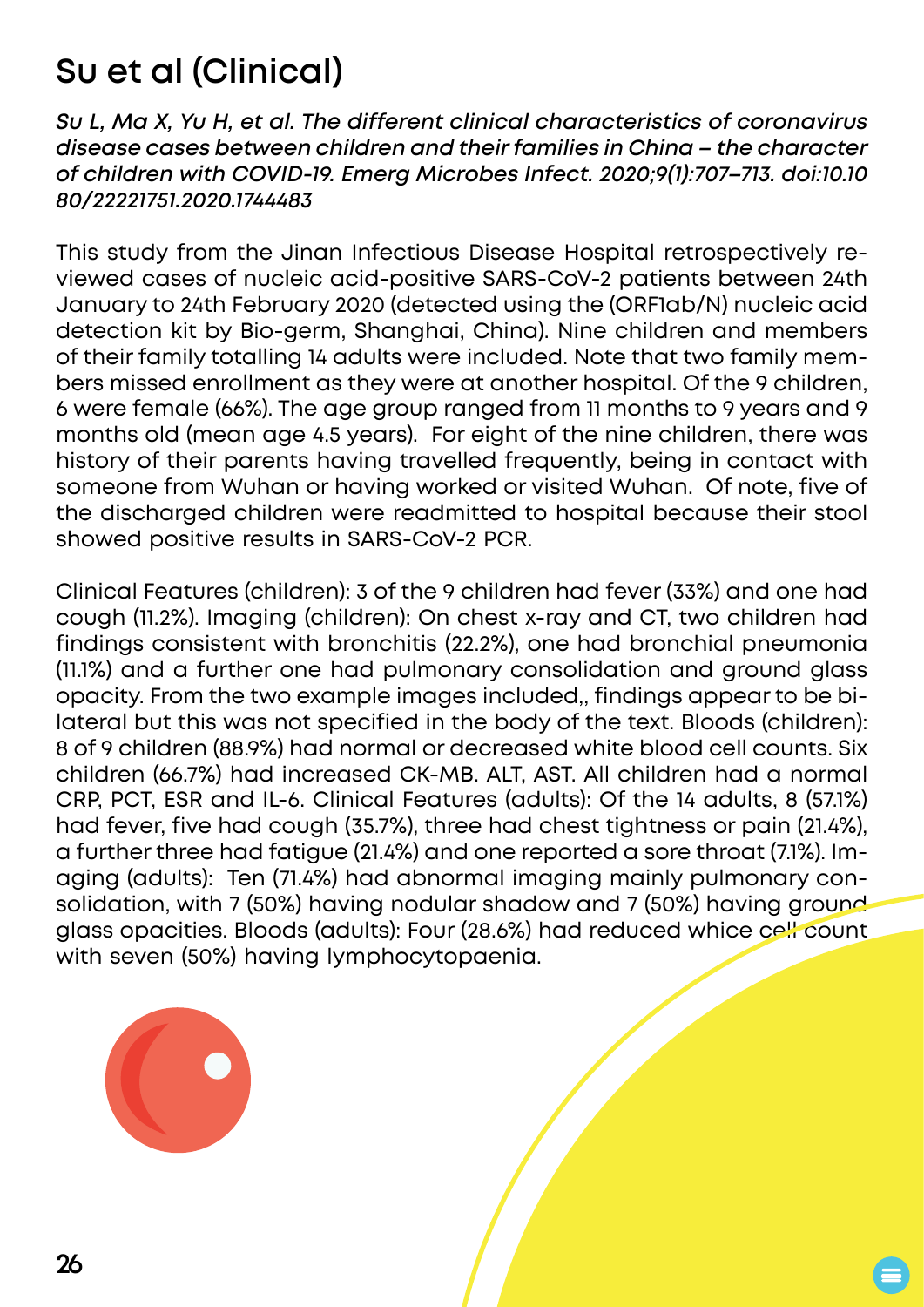#### **Turner et al (Clinical)**

*Turner D, Huang Y, Martín-de-Carpi J, et al. COVID-19 and Paediatric Inflammatory Bowel Diseases: Global Experience and Provisional Guidance (March 2020) from the Paediatric IBD Porto group of ESPGHAN [published online ahead of print, 2020 Mar 31]. J Pediatr Gastroenterol Nutr. 2020; doi:10.1097/MPG.0000000000002729*

This article outlines the experience from Asia and Europe so far of children with inflammatory bowel disease given the COVID-19 pandemic. This is of particular interest because many of these children receive immunosuppression as part of their treatment, and so could be considered high risk for complications of the disease.

It appears to have been routine practice to suspend treatment for IBD during the outbreak of COVID-19, which resulted in a large number of relapses. No children with IBD contracted COVID-19 in China in the period covered by the survey.

In South Korea treatment for IBD was not suspended. They also have had no cases of COVID-19 in children with IBD.

In the PORTO IBD group of ESPGHAN (covering Europe, some centres in Canada and Israel) treatment was not suspended in 31/32 centres. 7 children with IBD, who were on immunosuppression, had COVID-19. They all suffered a mild illness with no flare of their IBD. There is an additional child case from an international IBD database identified who also experiences mild symptoms (no hospitalisation required).

This survey provides further reassurance that treatment with immunosuppression does not appear to significantly increase the risk of severe disease from COVID-19 in children.

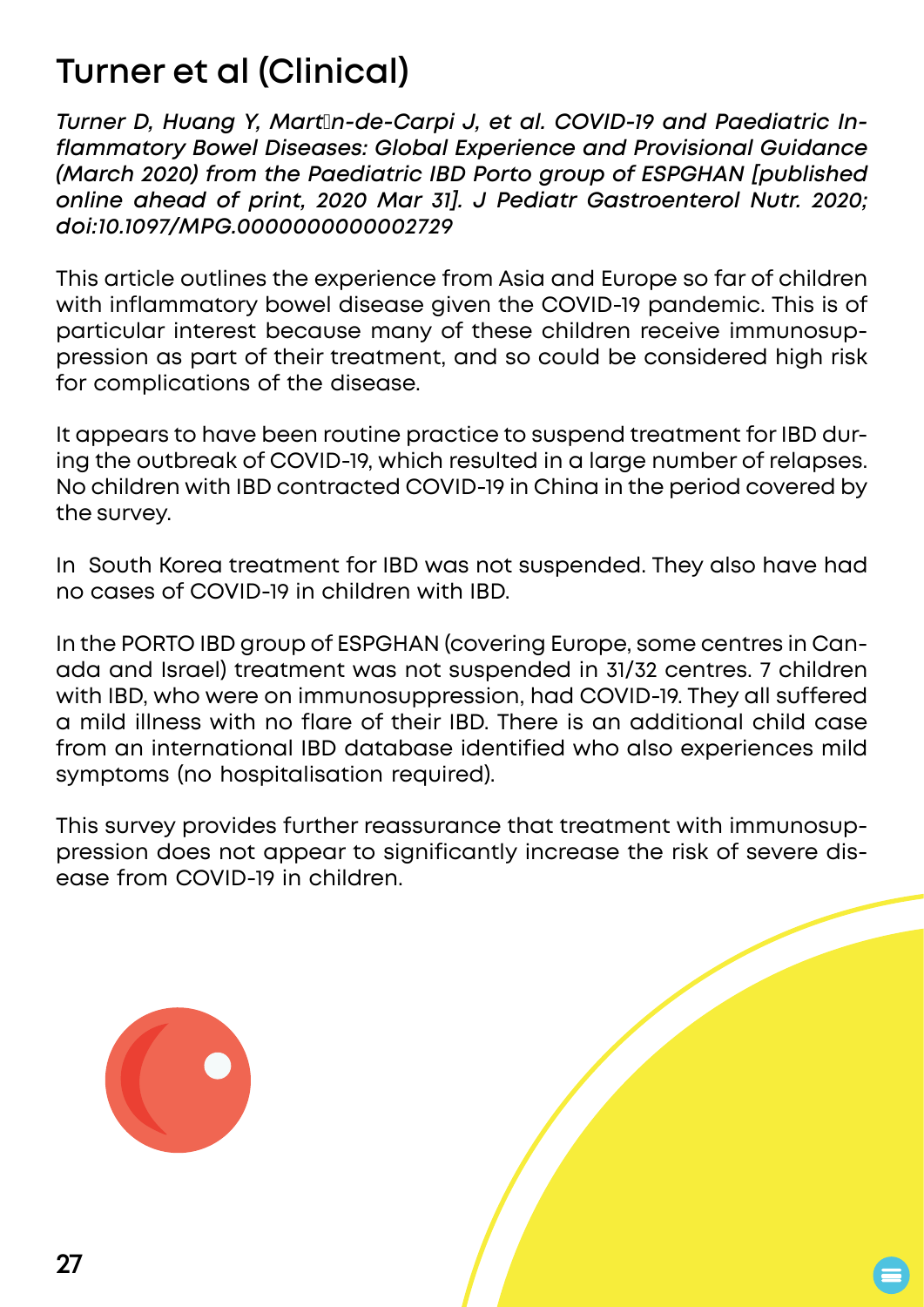#### **Qui et al (Clinical)**

*Qiu, Haiyan et al, Clinical and epidemiological features of 36 children with coronavirus disease 2019 (COVID-19) in Zhejiang, China: an observational cohort study. The Lancet Infectious Diseases, Volume 0, Issue 0 DOI:https:// doi.org/10.1016/S1473-3099(20)30198-5*

Qui and colleagues retrospectively identified 36 children with an EMR diagnosis of COVID-19, during the period Jan 17 through March 1st, at three hospitals in Zhejiang, China, a province 900km to the east of Wuhan. Diagnosis was made by COVID-19 RT PCR for all patients presenting with fever, cough and radiographic presentation, or if there was a history of exposure to an infected individual.

For the mild cohort, 28% of patients were asymptomatic, with moderate cases more likely to have fever of 38°C or higher (47%), cough (24%), vomiting or diarrhoea (10%) or headache (10%). More than half (53%) of patients had ground-glass opacities on CT scan, meeting the case definition for Moderate illness. Key laboratory values of note include lymphopaenia, leukocytopaenia and increased procalcitonin as all associated with moderate illness. No patients in this cohort were hypoxaemic as a result of their pneumonia.

The authors also draw comparisons between adults and children with COVID-19 (less severe illness, less likely to have abnormal investigations), as well as comparing the clinical features and severity of COVID-19 with SARS (milder symptoms and severity) and H1N1 influenza (fewer symptoms, more frequent pneumonia) in children. Wisely, Qui & colleagues note the high rate of findings that are not clinically obvious, and the high proportion of asymptomatic cases make for very challenging case identification in the absence of clear epidemiologic information. "This finding suggests a dangerous situation if community-acquired infections occur."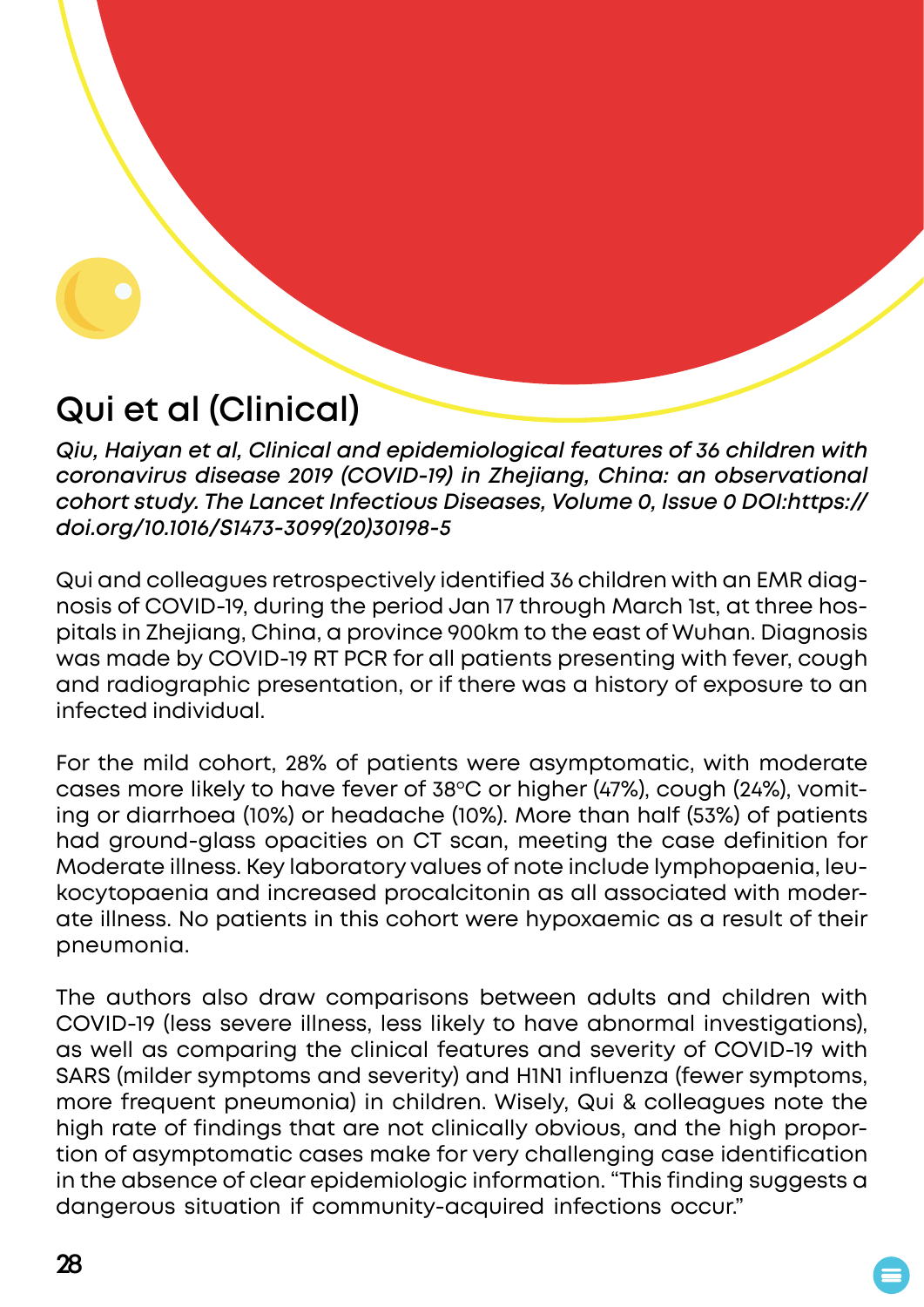#### **Zheng et al (Clinical)**

*Zheng F, Liao C, Fan Q-H, et al. Clinical Characteristics of Children with Coronavirus Disease 2019 in Hubei, China. Curr Med Sci 2020;:1–6. doi:10.1007/ s11596-020-2172-6*

This is a retrospective case series of 25 children <14 years of age hospitalised with COVID-19 from 10 hospitals across the Hubei province between February 1st and February 10th 2020. It is unclear how the cases were ascertained. 14/25 were male (54%) and the median age was 3yrs (IQR 2-9yrs). Most patients were <3 years (40%). 2 patients had a background of repaired congenital heart disease (both infants), although we have no more detail than this. Both of these children went on to develop critical illness.

Clinical features: 13/25 (52%) had fever, 11/25 (44%) had cough, 3/25 (12%) had diarrhoea, and 2/25 (8%) had nasal congestion, vomiting, breathlessness or abdominal pain.

Bloods: Inflammatory markers were not particularly raised, with a median CRP of 14.5mg/L (IQR 0.93 - 25). 10/25 (40%) patients had lymphopenia.

Radiology: CT chest was normal in 8/24 (32%) with unilateral involvement in 5/24 (20%) and bilateral in 12/24 (48%). Changes typically showed patchy shadows. Younger children appeared more likely to have bilateral lung findings than older children.

Co-infection: Other organisms identified included Mycoplasma pneumoniae (3/25, 12%), Influenza B (2/25, 8%) and one of the 2 critically ill children had Enterobacter aerogenes.

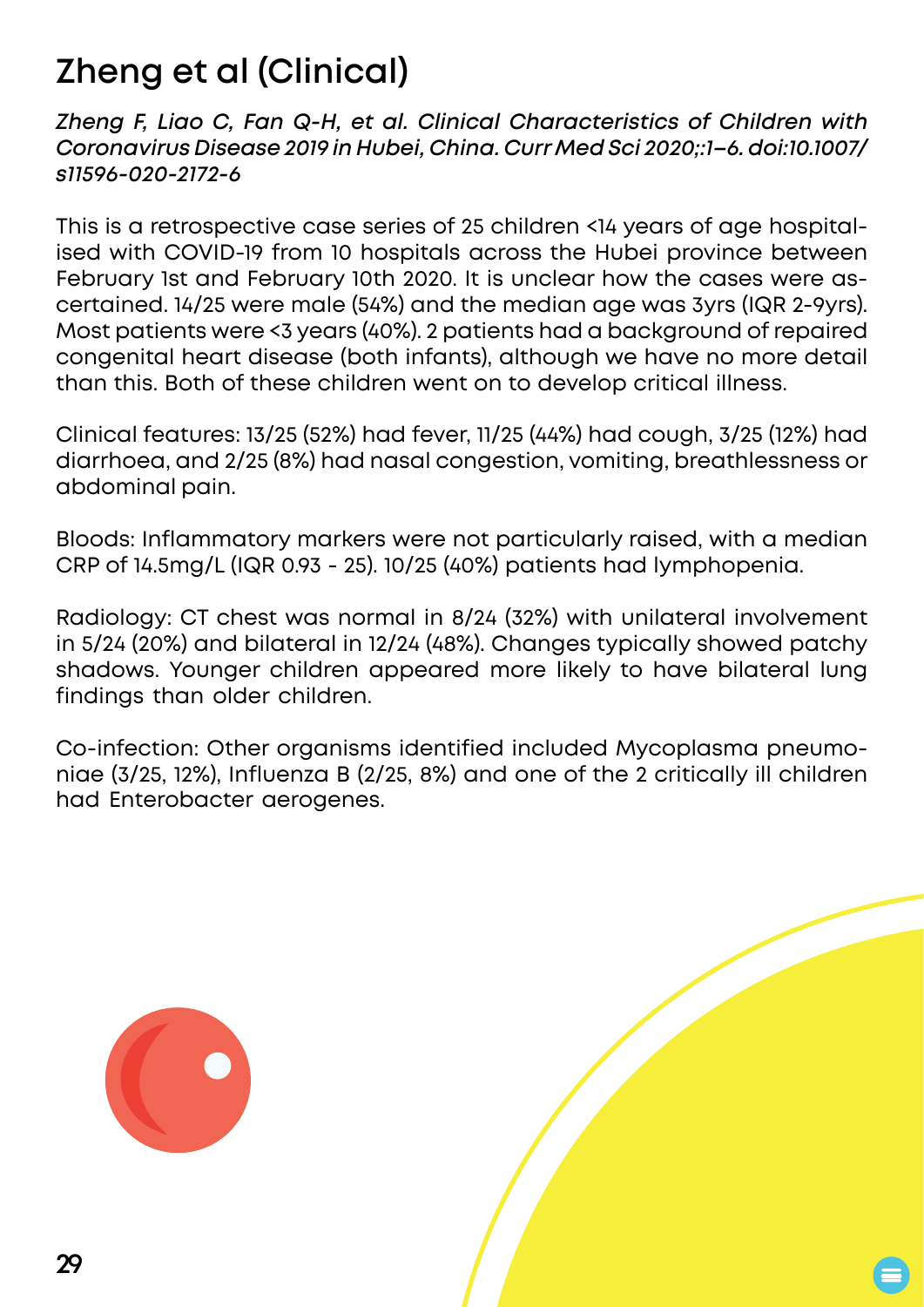#### **Lou et al (Clinical)**

Lou XX, Shi CX, Zhou CC, et al. Three children who recovered from novel *coronavirus 2019 pneumonia. J Paediatr Child Health Published Online First: 22 March 2020. doi:10.1111/jpc.14871*

This is a case series of 3 children diagnosed with COVID-19 and admitted in the Zhengzhou University Children's hospital in Henan Province, China (dates not provided). They were 2 sisters aged 6 and 8yrs, and a 6m old infant. The children were all infected by a family member, although the family of the 6m infant had no link to Wuhan.

Clinical features: All 3 had a fever, 2 had nasal congestion and rhinitis alongside fatigue, diarrhoea, and headache. The 6yr old girl had a cough.

Radiology: All 3 patients had CT scans with bilateral infiltrates

Bloods: Not reported

Outcomes: No children required intensive care/intubation or had any severe complications. All have been discharged. The 2 sisters were treated with nebulized interferon.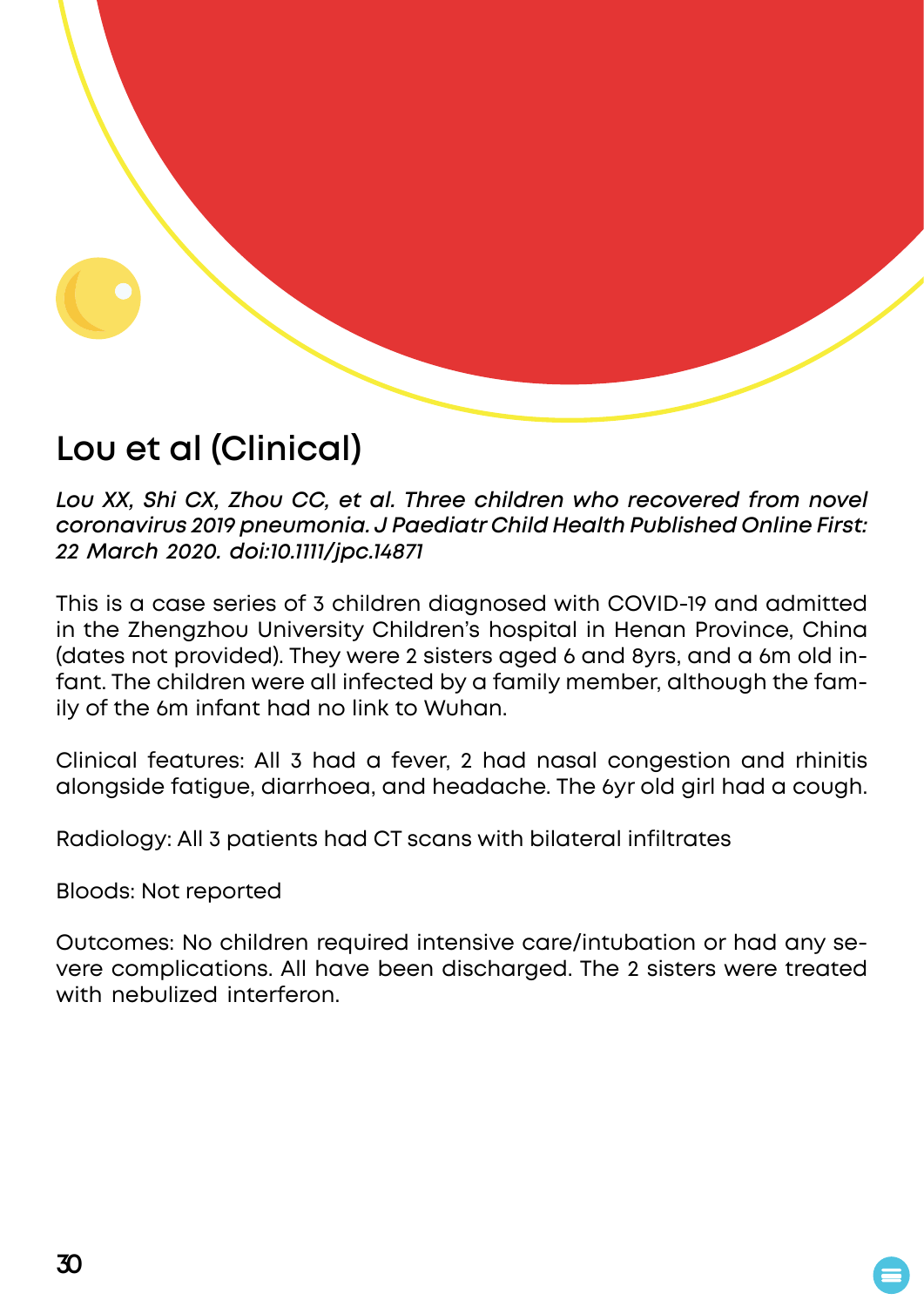#### **Liu et al (Clinical)**

*Liu H, Liu F, Li J, Zhang T, Wang D, Lan W. Clinical and CT Imaging Features of the COVID-19 Pneumonia: Focus on Pregnant Women and Children [published online ahead of print, 2020 Mar 11]. J Infect. 2020;S0163-4453(20)30118- 3. doi:10.1016/j.jinf.2020.03.007*

This study is a review of CT imaging findings in children and pregnant women in a hospital in the Hubei Province. Four children with confirmed COVID-19 infection were included in the study. The bottom line is that pulmonary CT changes in children were mild, with either focal ground glass opacification or focal consolidation. Although CT has been reported as a useful screening tool in adults with suspected COVID-19 infection, the CT changes of the four children were non-specific; the authors conclude that exposure history and clinical symptoms are more helpful for screening in swab-negative children than CT. 41 pregnant women with either laboratory-confirmed or clinically-diagnosed COVID-19 infection were included in the study. All pregnant women had mild courses of their COVID-19 illnesses. Six of the 16 laboratory-confirmed pregnant women and 10 of the 25 clinically diagnosed pregnant women delivered during the study period. There were no cases of vertically transmitted COVID-19 in the neonates born to these pregnant women.

Case 1: 5 year old female with fever, cough and fatigue. No lymphadenopathy. Bloods: low WCC with raised lymphocytes and decreased neutrophil ratio. Normal CRP. CT: normal. Follow-up CT 9 days later remained normal.

Case 2: 11 month old male with fever and cough. No lymphadenopathy Bloods: normal WCC with raised lymphocyte count and decreased neutrophil ratio. Normal CRP. CT chest: single consolidation without peripheral predominance (unlike reported findings in adults).

Case 3: 9 year old female with fever but no cough. No lymphadenopathy. Bloods: normal WCC, low lymphocytes and normal neutrophil ratio. Normal CRP. CT chest: single ground glass opacity without peripheral predominance (unlike reported findings in adults).

Case 4: 2 month old male with cough but no fever. No lymphadenopathy. This infant was coinfected with RSV. Bloods: normal WCC with normal lymphocytes and normal neutrophil ratio. CRP raised (does not say how high). CT chest: multiple focal consolidations and pleural effusion. This infant's CT findings were more severe than the other three children, thought to be due to coinfection with RSV.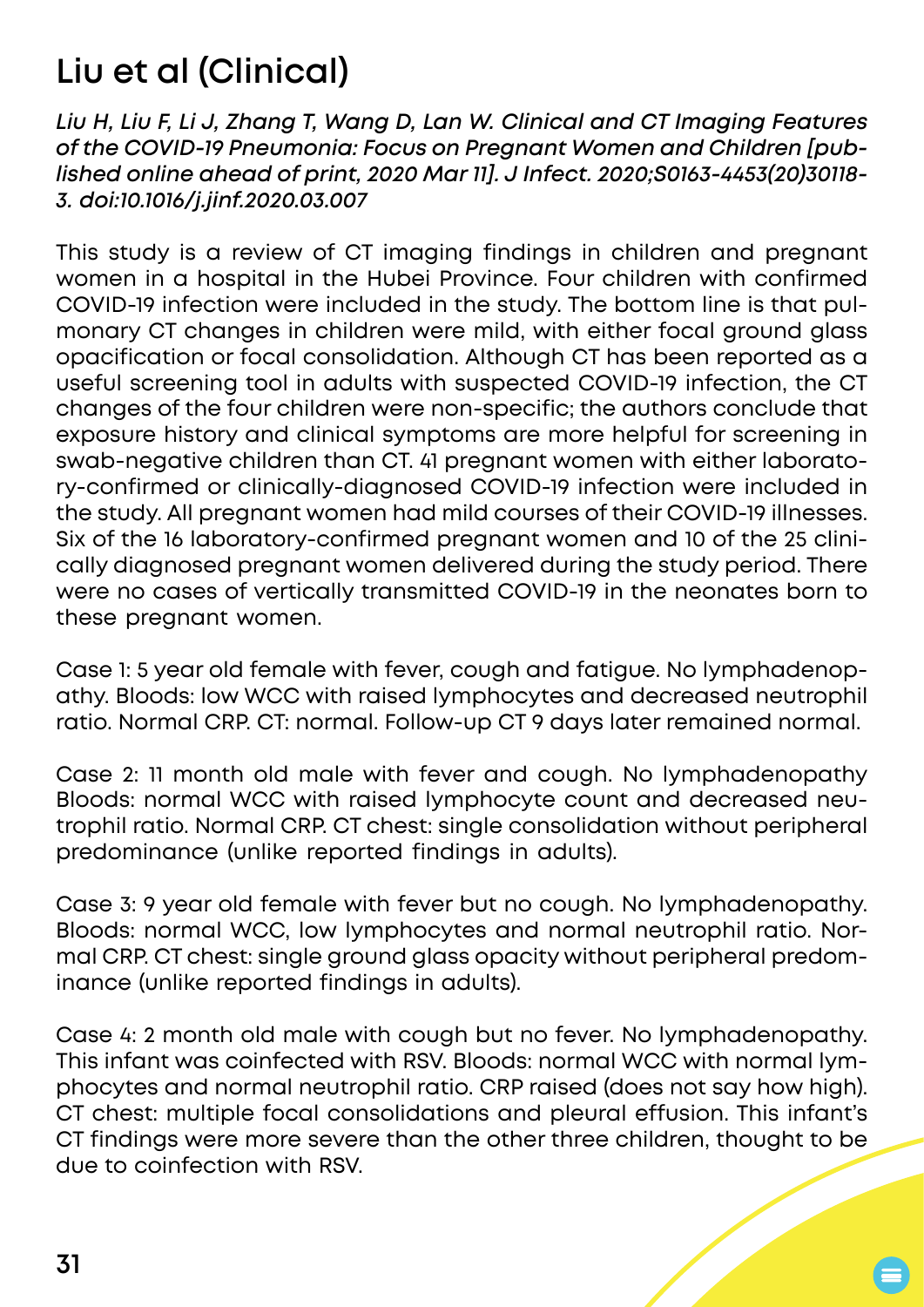#### **D'Antiga et al (Clinical)**

*D'Antiga L. (2020), Coronaviruses and immunosuppressed patients. The facts during the third epidemic. Liver Transpl. Accepted Author Manuscript. doi:10.1002/lt.25756*

This letter is from a liver transplant centre in Lombardy, Italy, reporting their experience of patients (including children) with immunosuppression and COVID-19. They have had 3 children post liver transplant test positive for SARS-CoV-2, and none have developed clinical pulmonary disease. They believe due to the widespread nature of infection that many other of their patients may also be infected, but not developed clinically apparent disease.

This provides the first official reports of vulnerable paediatric populations with COVID-19, which so far does not appear to be any more severe than the rest of the population in that age bracket. Further data is awaited.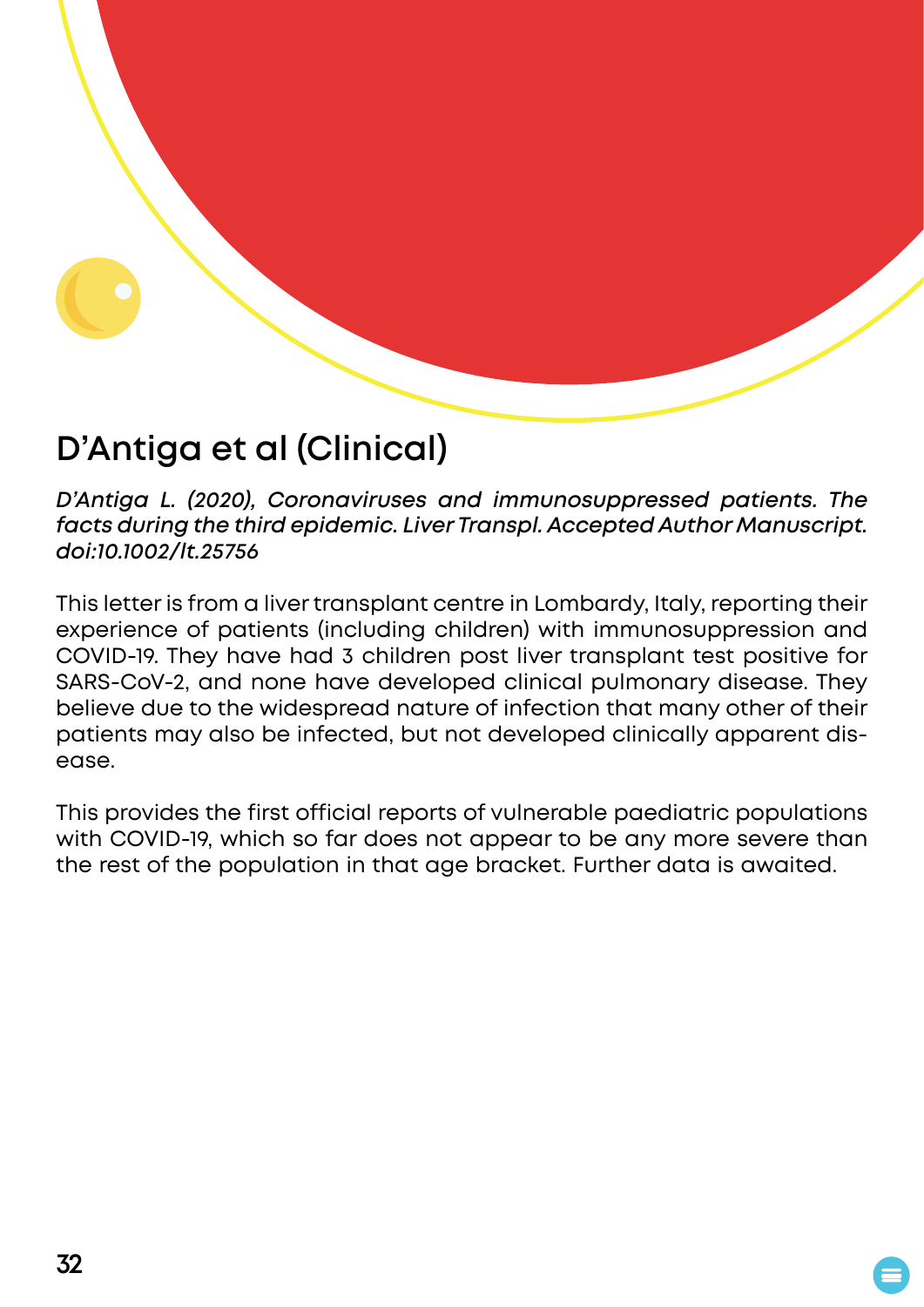#### **Lu et al (Clinical)**

*Lu X, Zhang L, Du H, et al. SARS-CoV-2 Infection in Children. N Engl J Med 2020;:NEJMc2005073. doi:10.1056/NEJMc2005073*

This retrospective study examines the clinical characteristics of children with confirmed COVID-19 diagnosed at Wuhan Children's hospital. There were 1391 children tested between Jan 28th and Feb 26th 2020 due to known contact with a case of COVID-19, of these 171 were confirmed to have SARS-CoV-2. Median age was 6.7yrs, and there was a relatively even spread amongst age groups. Children were predominantly male (104/171, 60.8%).

Clinical features: 83/171 had cough, 79/171 had pharyngeal inflammation (sore throat), 71/171 had fever. 15/171 had diarrhoea and 13/171 had rhinorrhoea. 49/171 were tachypnoeic on admission and 72/171 were tachycardia. Only 4/171 had Oxygen saturations <92% during hospitalisation. 0/31 infants <1yr were asymptomatic in this cohort, with rates of asymptomatic infection increasing with age. There were higher rates of pneumonia in infants (25/6), but the definition of this is unclear. We also have no information regarding co-infection with other viruses or bacteria.

Radiology: Not delineated into CXR or CT, but descriptions sound like CT findings. The most common was bilateral ground glass opacity (56/171) followed by unilateral patchy shadowing (32/171) and bilateral patchy shadowing (21/171). There were several children with radiographic pneumonia who were asymptomatic.

Bloods: The supplementary appendix contains lab results. Only 6/171 patients had lymphopaenia, the vast majority were in normal range (Med 2.9×109/L, IQR 2.2 – 4.4). CRP was elevated (>10mg/L) in 33/171 (Med 4, IQR 1.3 – 8) of which 27/33 had pneumonia.

Outcomes: 3 patients required ITU admission and intubation. All 3 had comorbidities, including hydronephrosis, leukaemia and intussusception. The child with intussusception suffered multiorgan failure and died after 4 weeks. The cause of death is not clear from the report. As of writing 149 patients had been discharged with 21 stable in the general wards.

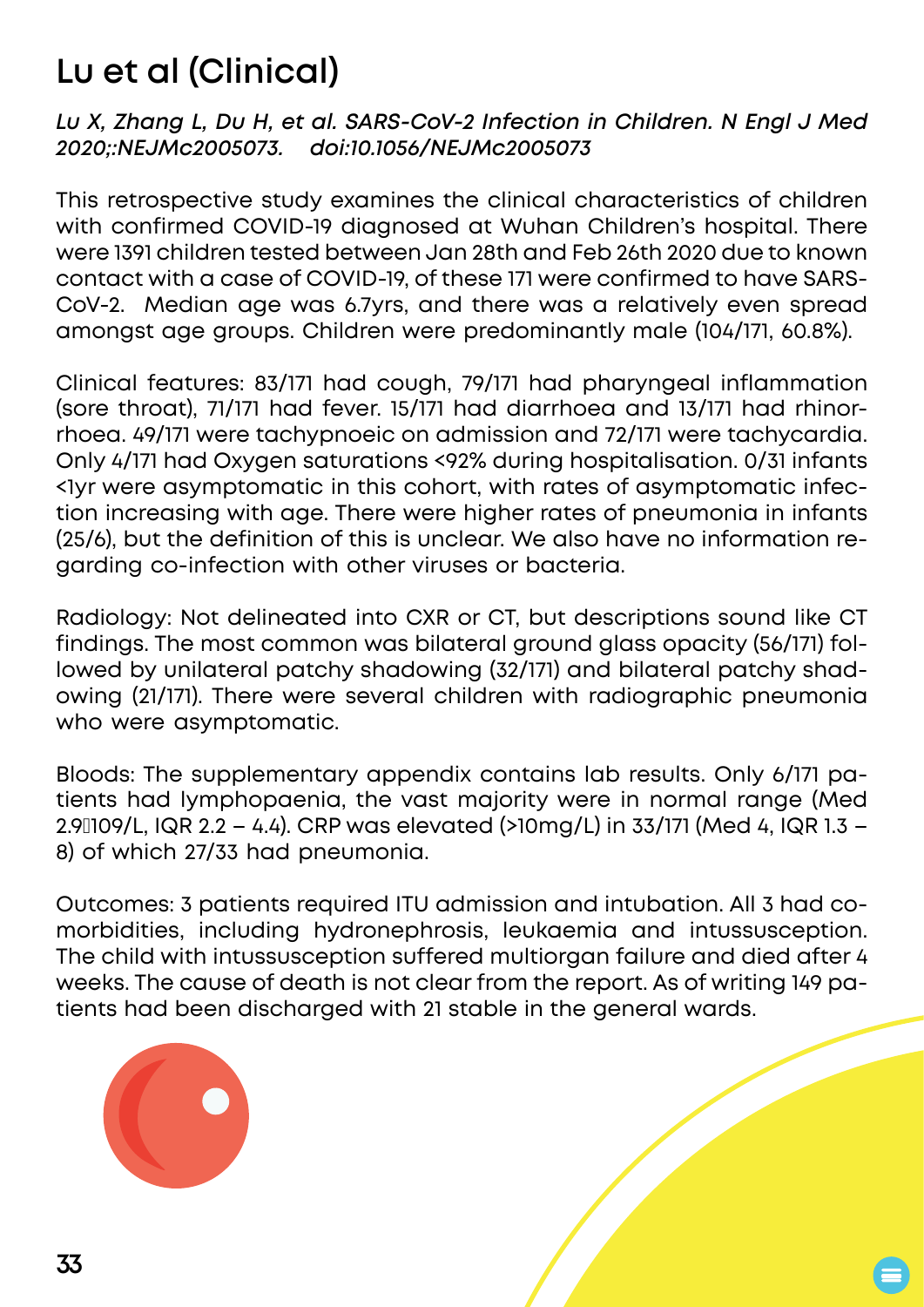#### **Cui et al (Clinical)**

*Cui Y, Tian M, Huang D, et al. A 55-Day-Old Female Infant infected with COV-ID 19: presenting with pneumonia, liver injury, and heart damage. J Infect Dis Published Online First: 17 March 2020. doi:10.1093/infdis/jiaa113*

This is a case report of a 55 day old with SARS-CoV-2 who was admitted to hospital in China on February 2, 2020. She was treated with inhaled intereron-alpha-1b, amoxicillin, reduced glutathione, ursodeoxycholic acid, and traditional Chinese medicine lotus qingwen. The child was initially well, although her respiratory status worsened on day 2-6, and she required supplemental oxygen via nasal cannulae. Anal swabs on day 11 and 13 were positive on day 11-13 despite negative pharyngeal swabs.

Note is made in the title of this study that the infant sustained liver injury and heart damage. This is on the basis of marginally elevated liver tranaminases and cardiac troponin measurements, for which it is unclear why the tests were performed. There is no indication of any clinical compromise demonstrated. It should be noted that a significant proportion of the child's care (including investigations) would not be considered standard practice in UK/US/Aus paediatric medicine.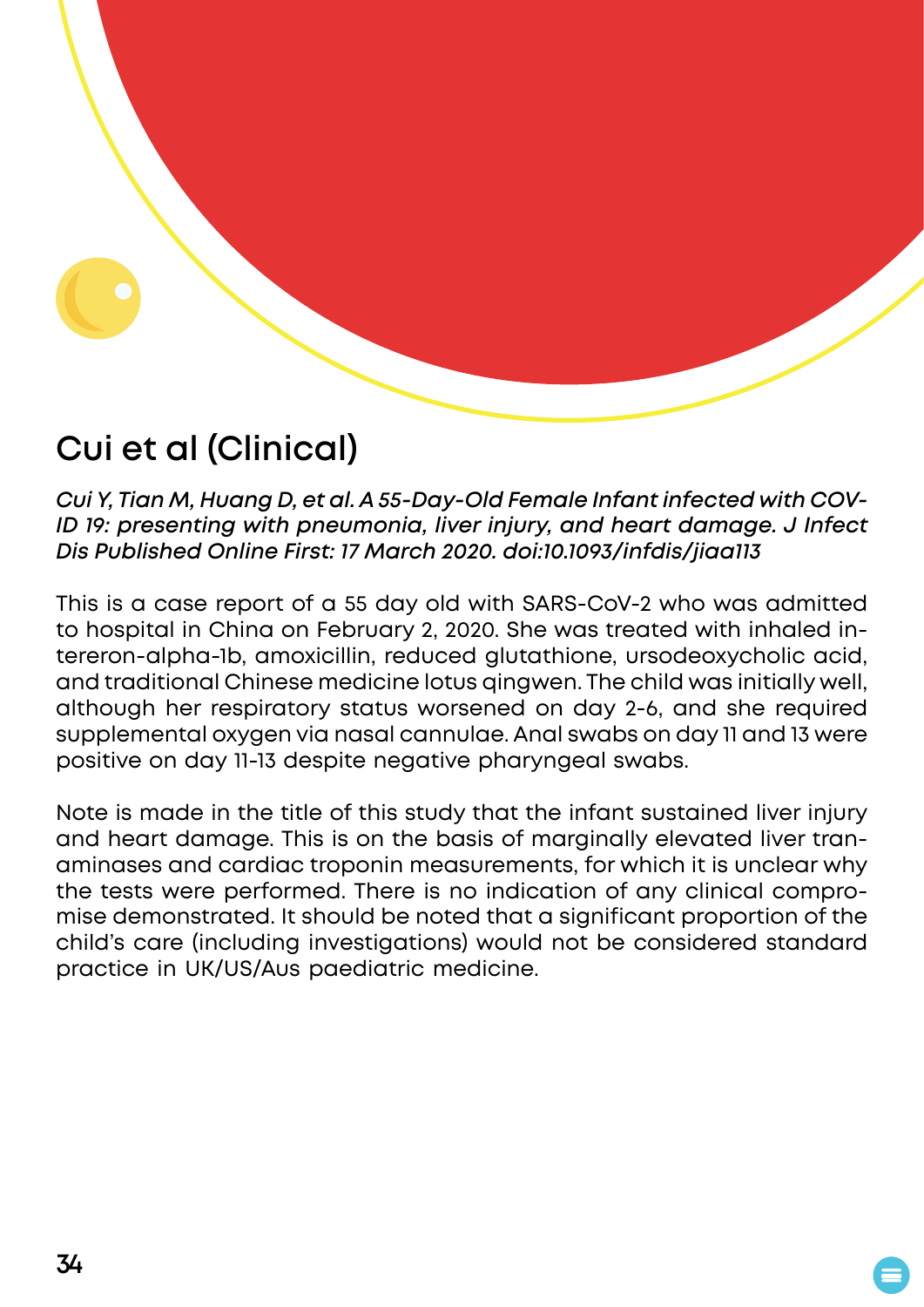### **Ji et al (Clinical)**

*Ji L, Chao S, Want Y et al. Clinical features of pediatric patients with COV-ID-19: a report of two family cluster cases. World J Pediatr. 2020 Mar 16. doi: 10.1007/s12519-020-00356-2. [Epub ahead of print] https://dx.doi.org/10.1007/ s12519-020-00356-2*

*This is a review of two confirmed paediatric cases of COVID-19 (both from oropharyngeal swabs) from two family clusters with recent travel to Wuhan. One child presented with fever and the other with diarrhoea.*

*Case one: 15-year-old boy presenting with a one-day history of fever. Clinical features: Temperature 37.9°C, pharyngeal congestion. Normal lung auscultation. Laboratory findings: mildly elevated white cell count at 11.82 x109/L, predominantly neutrophils (67.3%) and 25.7% lymphocytes. His CRP was mildly elevated at 35 mg/L. Radiological findings: normal unenhanced CT chest. Outcome: Symptomatic treatment. Symptoms disappeared after two days. Family information: both parents also tested positive for SARS-CoV2.*

*Case two: 9-year-old boy presented with mild diarrhoea but no cough and no fever. Normal examination. Laboratory findings: normal white cell count and normal CRP. Radiological findings: normal unenhanced CT chest. Outcome. Treated with oral probiotic and symptoms disappeared after 2 days. Family information: Family members had negative COVID-19 swabs but were symptomatic. His mother presented with fever and cough with bilateral peripheral ground glass opacifications on CT chest. The child's father and two-year old sister had normal CT chests but had mild symptoms consistent with COVID-19: his father had a cough for four days and his twoyear-old sister had a transient two-day low-grade fever.*

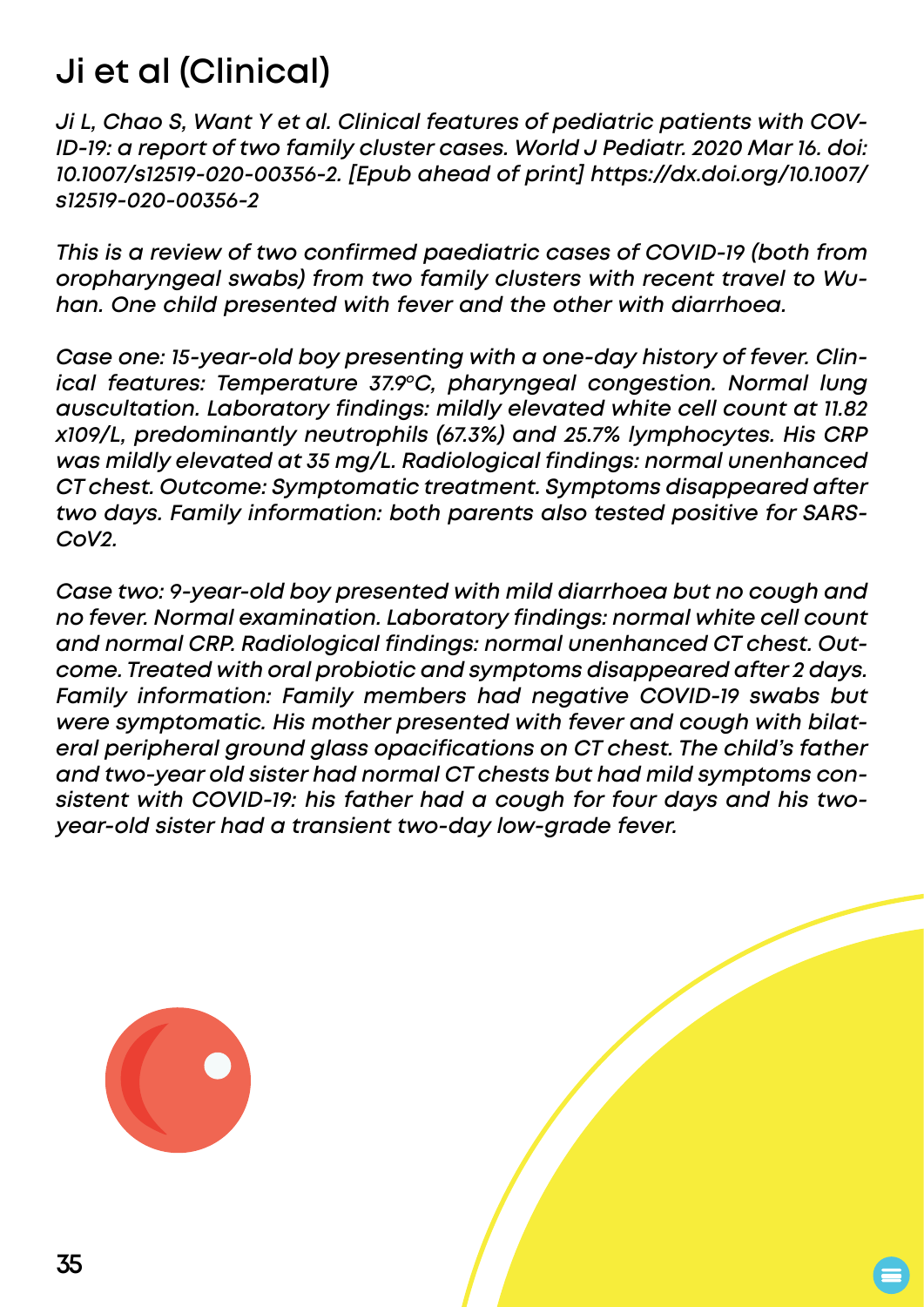#### **Zhang et al (Clinical)**

*Zhang C, Gu J, Chen Q, et al. Clinical Characteristics of 34 Children with Coronavirus Disease-2019 in the West of China: a Multiple-center Case Series. doi:10.1101/2020.03.12.20034686*

A pre-print, the information should be treated with caution until it has undergone peer review.

This is a further retrospective case study looking at 34 children with confirmed COVID-19 between Jan 1st and Feb 25th 2020 in 4 hospitals in Western China. They were aged 1 month to 12 years.

Clinical features: The most common symptom was fever (26/34) followed by cough (20/34), followed by vomiting (4/34) and diarrhoea (4/34). A significant number had co-infections (16/34) including Mycoplasma pneumoniae (9/34), influenza A or B (12/34) and 2/34 were mononucleosis. One child had a nephroblastoma and one had asthma. The median incubation period was 10 days (IQR 7.75 – 25.25) and median 3 days (IQ 2 – 4) from admission to fever resolution

Bloods: Lymphocytosis was most common (17/34). CRP was not significantly elevated (median 7.56ml/L, IQR 1.21 – 15.13), but was >5 for 20/34, and procalcitonin was not significantly elevated either (0.6, 0.03 – 0.07)

Radiography: On chest CT 14/34 had patchy shadows bilaterally, 14/34 unilaterally, and 6 had normal CT chest.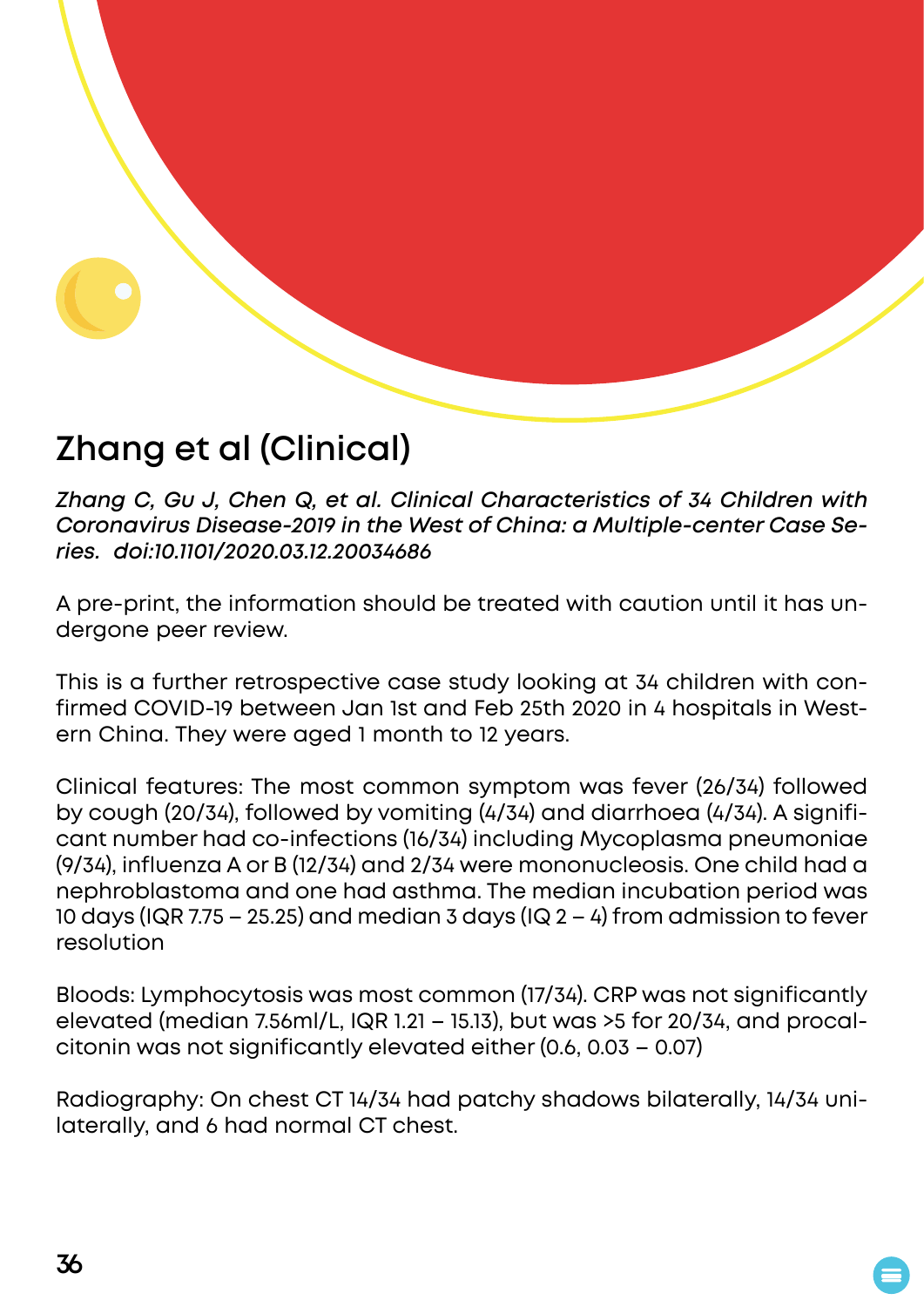### **Xing et al (Clinical)**

*Xing Y, Ni W, Wu Q, et al. Prolonged presence of SARS-CoV-2 in feces of pediatric patients during the convalescent phase. doi:10.1101/2020.03.11.20033159*

A pre-print, the information should be treated again with caution until it has undergone peer review.

This study of 3 paediatric patients with COVID-19 from Qingdao, China (aged 1.5, 5 and 6 years) all had fevers and none were severe. All children had elevated lymphocytes (>4.4 x 10°/L) and 2 of 3 had abnormalities on chest CT (consolidation in one and ground glass changes in the other). The primary point made in the paper is that whilst respiratory swabs were negative within 2 weeks after children became afebrile, stool remained positive for over 4 weeks.





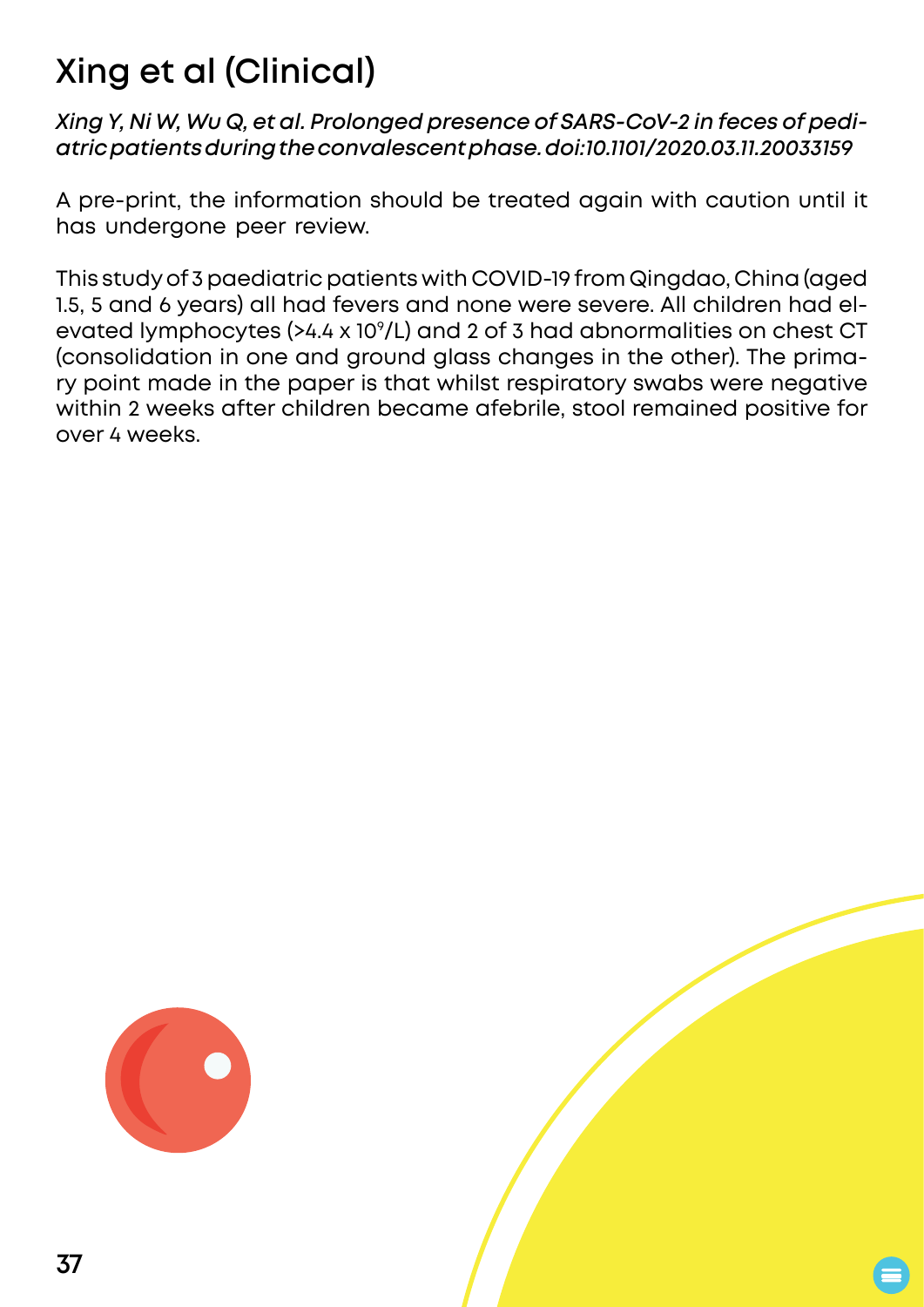#### **Xu et al (Clinical)**

*Xu, Y, Li X. Zhu, B. et al. Characteristics of pediatric SARS-CoV-2 infection and potential evidence for persistent fecal viral shedding. Nat Med (2020). https://doi.org/10.1038/s41591-020-0817-4*

This study presents the results of widespread screening for COVID-19 in Guangzhou in China. 745 children were screened of which 10 were positive for COVID-19. Their ages ranged from 2 months to 15 years.

Clinical features: 6/10 had a fever over 38°C. 5/10 had a cough. 4/10 had a sore throat. 2/10 had rhinorrhoea and 2/10 had diarrhoea.

Radiography: 7/10 had coarse lung markings on CXR with no pneumonia, and 3/10 were normal. CT scans revealed ground glass or patchy opacities in 5/10.

Bloods: Basically normal in all cases

They made note that rectal swabs were frequently positive and that these swabs were positive for a longer duration than nasal swabs. The authors suggest on this basis that faecal-oral transmission may be possible, however this is very uncertain and will require further research to elucidate.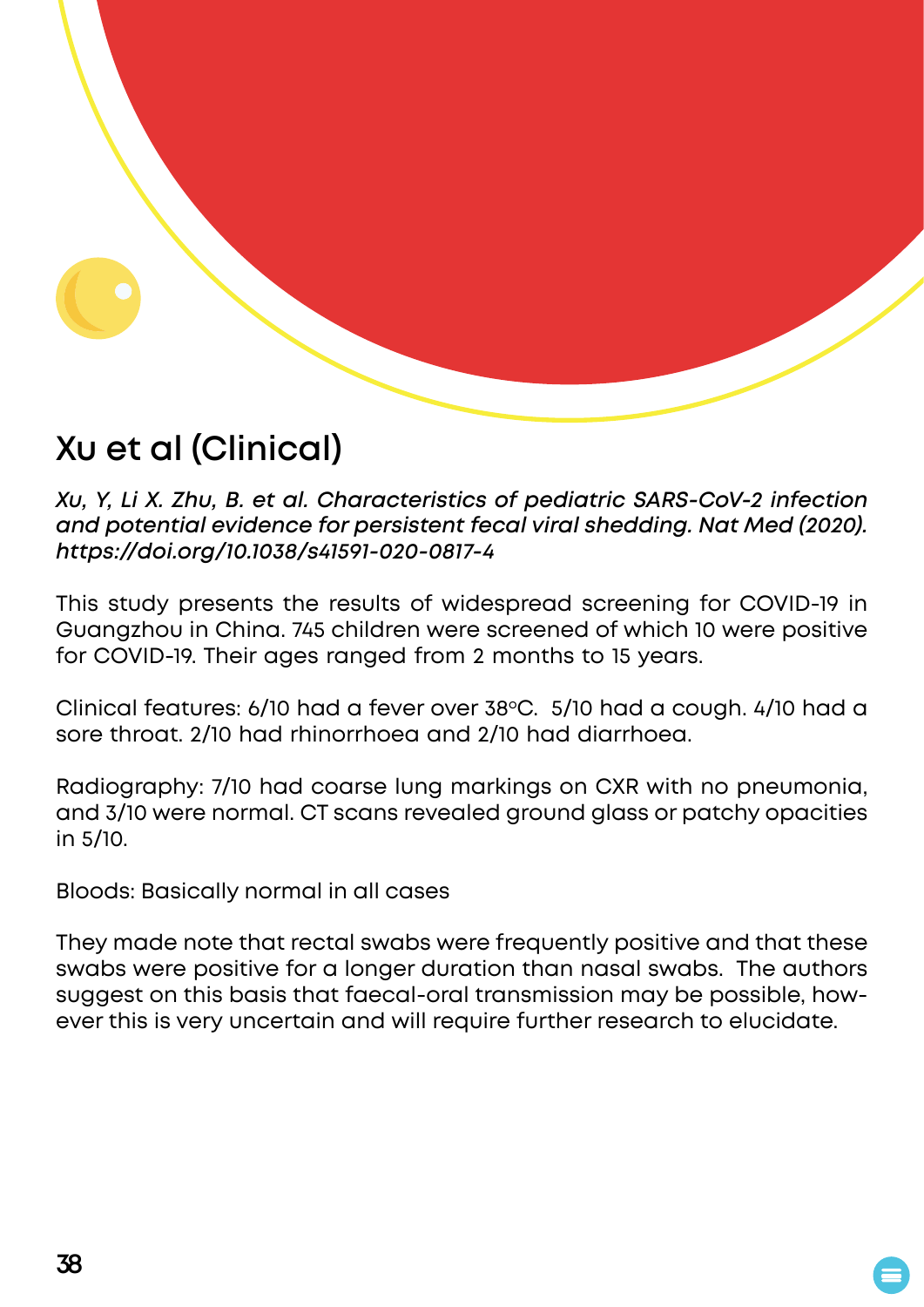#### **Liu et al (Clinical)**

*Liu W, Zhang Q, Chen J, et al. Detection of Covid-19 in Children in Early January 2020 in Wuhan, China. N Engl J Med 2020;:NEJMc2003717. doi:10.1056/ NEJMc2003717*

This letter to the editor describes a case series from Tongji hospital in Wuhan, China, taken from a cohort of 366 hospitalized children between January 7th and 15th 2020. 6 children were PCR Positive for COVID-19. Of the 6 patients, age range 1-7 years. All had fever >39°C, cough and 4/6 had vomiting. All had lymphocytopenia, with 4/6 leukopenia and 3/6 with neutropenia. One child required an ICU admission, receiving pooled donor IVIG. The median recovery time was 7.5 days. Authors surmise COVID-19 occurs in children with some moderate-severe episodes of illness.



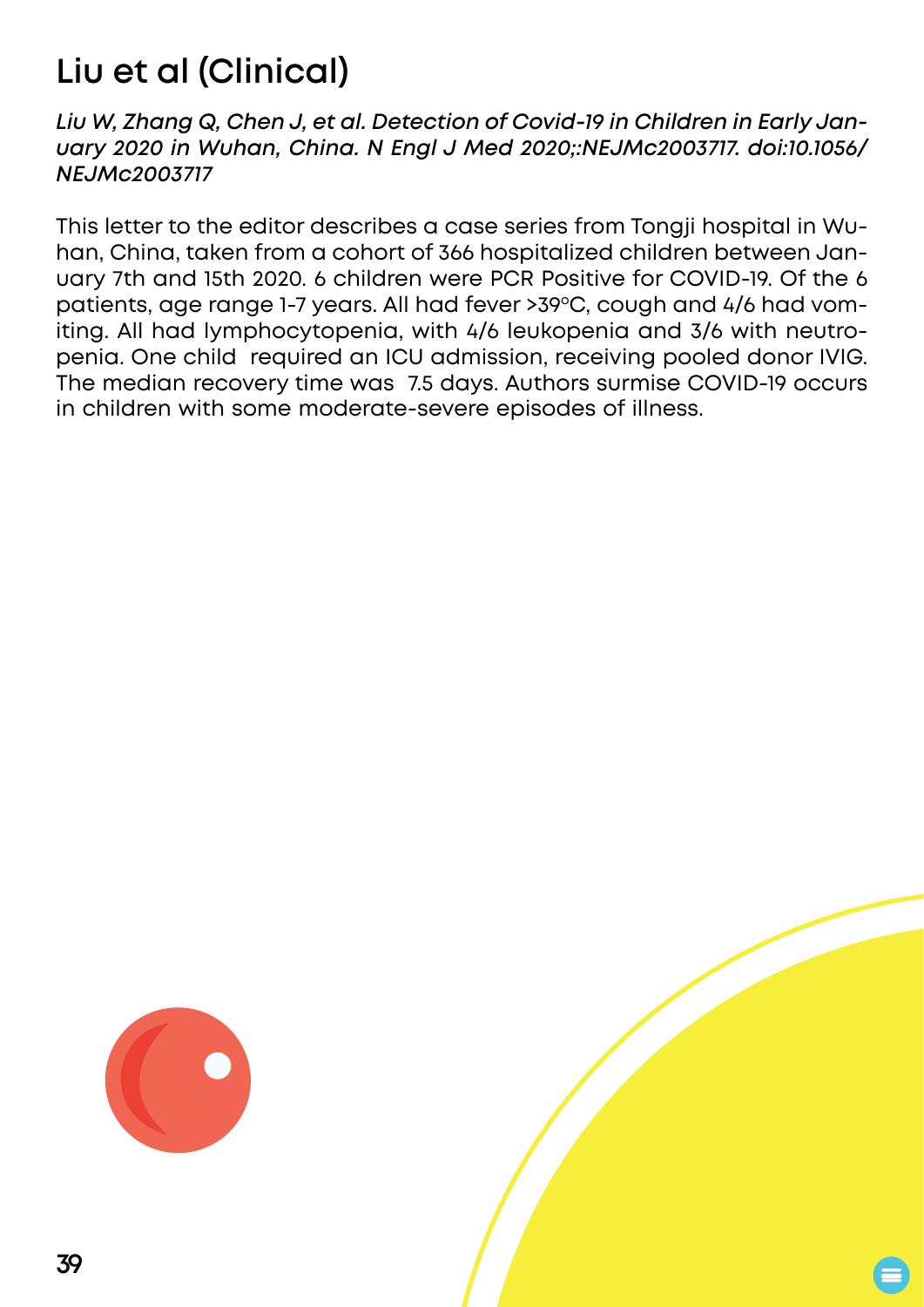#### **Li et al (Clinical)**

*Li W, Cui H, Li K, Fang Y, Li S. Chest computed tomography in children with COVID-19 respiratory infection [published online ahead of print, 2020 Mar 11]. Pediatr Radiol. 2020;10.1007/s00247-020-04656-7. doi:10.1007/s00247-020- 04656-7*

*This study describes five children with confirmed COVID-19 who had CT chest scans in a large tertiary level hospital in China. Three of the five children had patchy ground-glass opacities on their CT scans but these changes were less severe than those seen in infected adults. The treatment is not detailed in the paper, so presented as published in this summary.*

*Case 1: 17 month old asymptomatic male. Bloods: CRP 9.4, WCC 9.2. Radiology: CT chest performed on day 4 showed patchy ground glass opacities. Repeat CT on day 9 after treatment had normalised (antiviral, anti-infective, immunoglobulin, interferon and Lianhua qingwen granules). No CXR.*

*Case 2: 10 month old asymptomatic female. Bloods: CRP 0.9, WCC 14.8. Radiology: Day 2 scan: normal. Not repeated. No CXR.*

*Case 3: 3 year old male with coryza, productive cough, sore throat and fever after 3 days. Bloods: CRP 0.7, WCC 15.0. Radiology: Day 9 CT showed patchy ground-glass opacities. Repeat CT on day 16 had normalised after treatment (antiviral, anti-infective, immunoglobulin). No CXR.* 

*Case 4: 4 year old asymptomatic male. Bloods: CRP 0.2, WCC 6.6. Radiology: Day 2 CT chest showed patchy ground-glass opacities. Repeat CT on day 7 had normalised after treatment (montelukast, immunoglobulin). No CXR.*

*Case 5: 6 year old asymptomatic male. Bloods: CRP 0.6, WCC 5.3. Radiology: Day 3 CT was normal. No CXR.*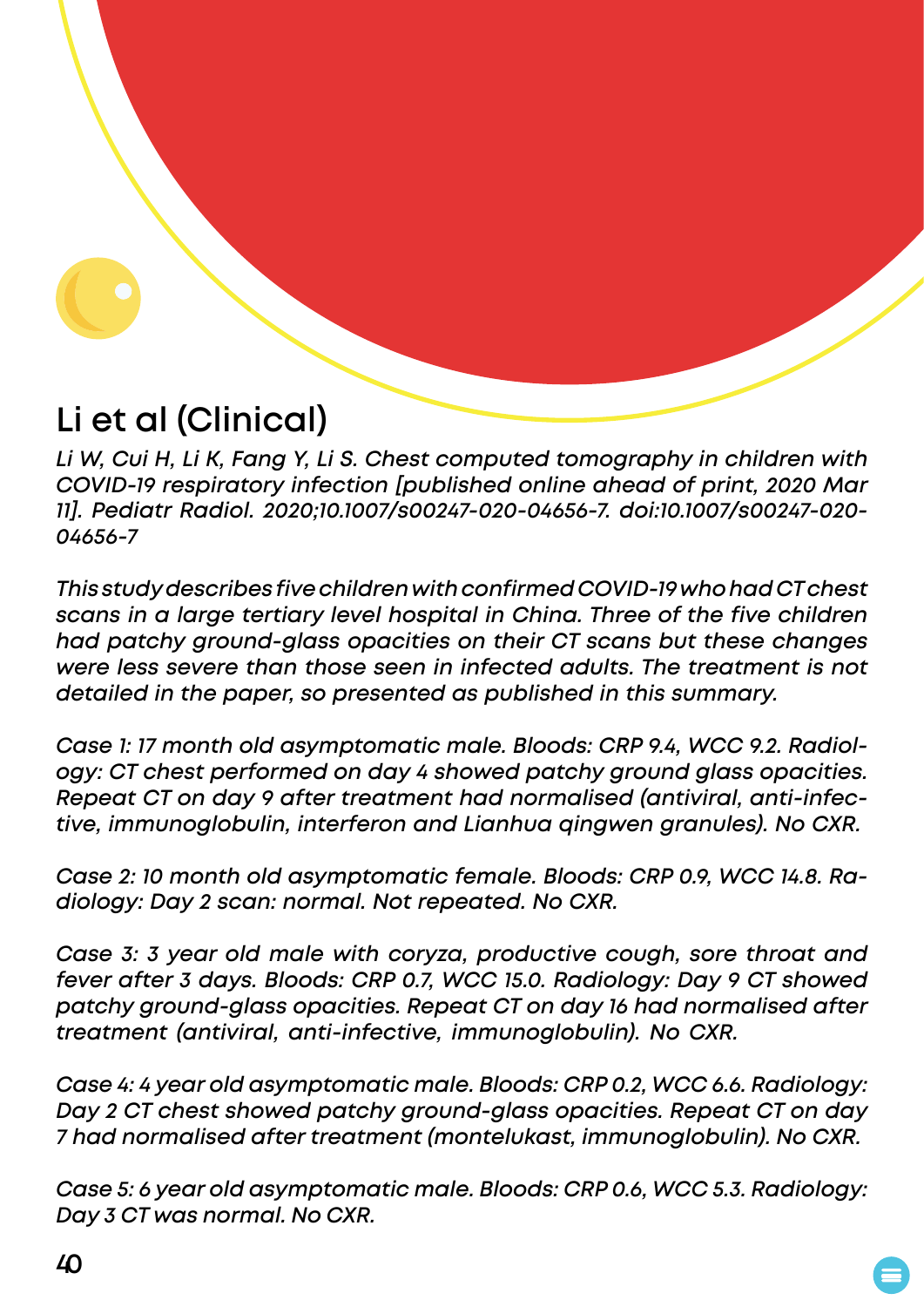#### **Xia et al (Clinical)**

*Xia W, Shao J, Guo Y, Peng X, Li Z, Hu D. Clinical and CT features in pediatric patients with COVID-19 infection: Different points from adults [published online ahead of print, 2020 Mar 5]. Pediatr Pulmonol. 2020;10.1002/ppul.24718. doi:10.1002/ppul.24718*

A case series of 20 paediatric patients with COVID-19 infection identified with COVID-19 NAT on pharyngeal swabs from Wuhan Children's Hospital. It reviews the clinical information and co-infections.

Clinical features: two thirds had a clear contact history. Incubation 24hrs-28 days of life. 13/20 had a cough, 12/20 had a fever. Bloods: 11/20 had (N) CRP, i.e. less than 3mg/L and 80% had PCT >0.05.

Radiology: On CT: Subpleural findings were seen in all 20 patients. 50% had bilateral findings, with a further 6/20 with unilateral findings. Consolidation with a halo in 50% of cases, considered as atypical signs in paediatric patien. Chloral hydrate was the primary sedative for CTs These were predominantly mild cases in the paediatric patients, with CXR adding little diagnostically. An early chest CT exam seemed to be necessary. 9/20 had coinfection, most commonly with mycoplasma (4/9) – although the 'flu B,'flu A or RSV accounted for almost all of the remainder

Despite this, the physical chest symptoms were mild, with retraction in one case, and another case with cyanosis.

The average length of stay 12.9 days. Some patients were managed on the basis of their CT alone. These are similar to those seen in adults.

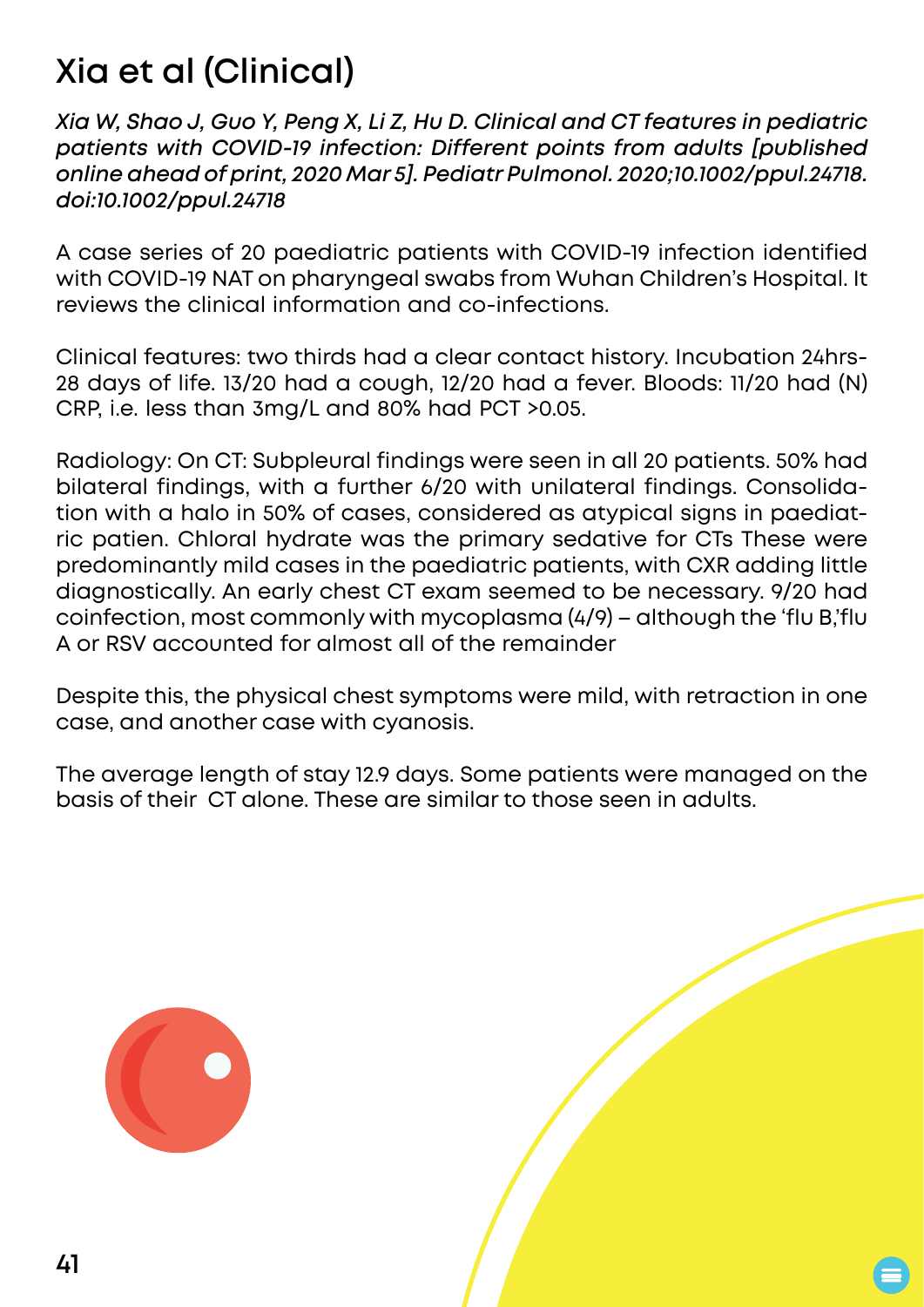#### **Cai et al (Clinical)**

*Jiehao Cai, Jing Xu, Daojiong Lin et al, A Case Series of children with 2019 novel coronavirus infection: clinical and epidemiological features, Clinical Infectious Diseases, ciaa198, https://doi.org/10.1093/cid/ciaa198*

This retrospective study examines 10 children diagnosed with confirmed COVID-19 between 19th Jan and 3rd February 2020 at the Children's hospital in Shanghai. The age range is from 3 months to 11 years. None had comorbidities. There were no severe cases.

Clinical features: The assumed incubation period (time from exposure to index case to developing symptoms) was between 2 – 10 days, but median (and mode) 7 days. With regard to symptoms,  $7/10$  had fever  $>38^{\circ}$ C, 6/10 had a cough, 4/10 had a sore throat, 3/10 had nasal congestion, 2/10 had rhinorrhea and 2/10 were sneezing.

Radiology: The chest x-ray was normal in 6/10. The rest had unilateral opacities.

Bloods: Lymphocyte counts were normal in 9/10, raised in one case. CRP ranged from 0.5mg/L to 35mg/L but was <10 for 7/10. Procalcitonin was normal (<0.25) in all children. 2 patients had a mild elevation of ALT (100U/L) or AST (142U/L and 51U/L)

Detection of SARS-CoV-2: Virus was found in NP/throat swabs in all patients, and the duration of shedding ranged from 6-22 days (Median 12 days). Stool shedding was prolonged, over 30 days in one patient. No urine was positive, and no serum positive.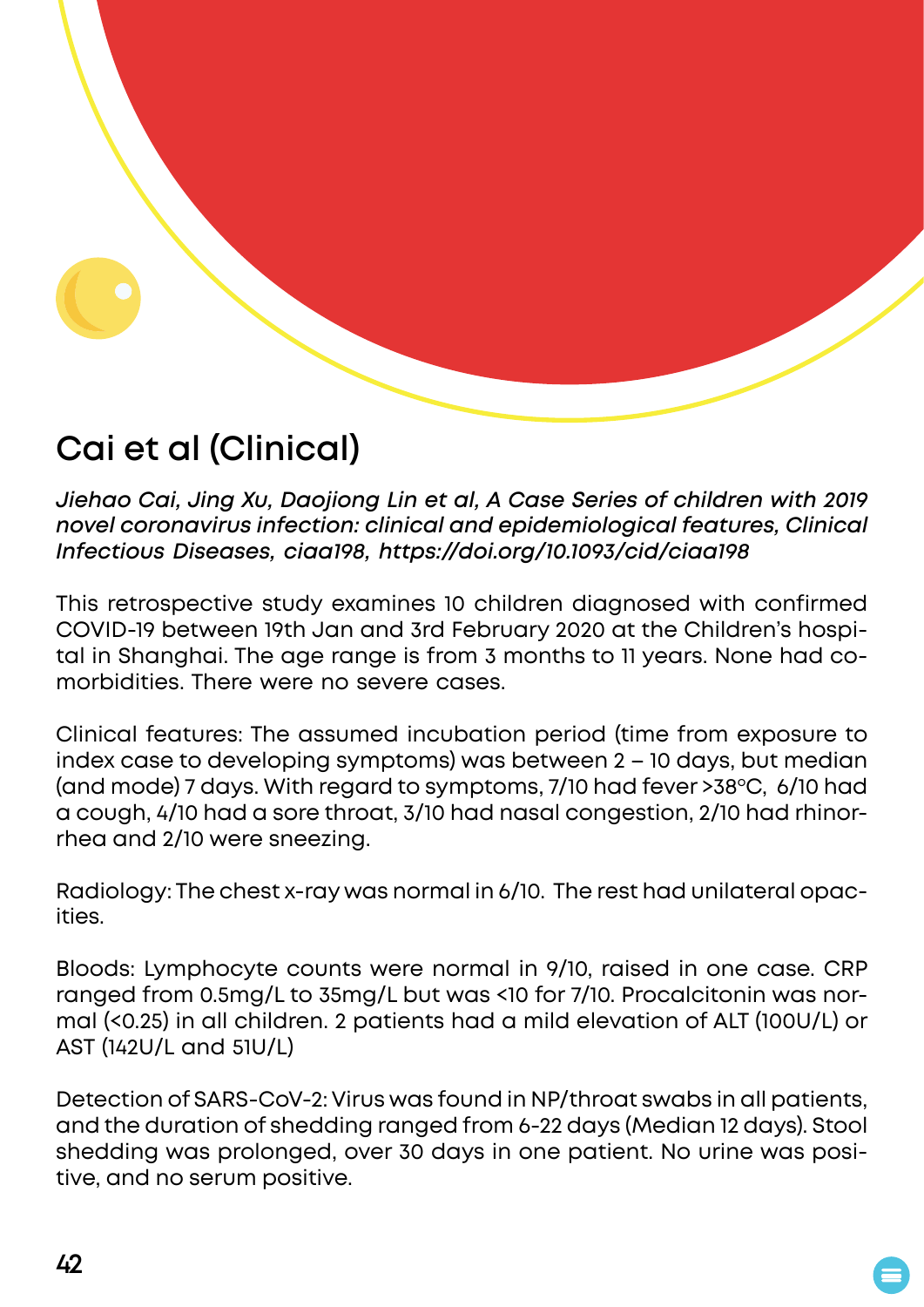#### **Kai-Qian et al (Clinical)**

*Kai-Qian Kam, Chee Fu Yung, Lin Cui et al, A Well Infant with Coronavirus Disease 2019 (COVID-19) with High Viral Load, Clinical Infectious Diseases, ciaa201, https://doi.org/10.1093/cid/ciaa201*

This was a case report of a single 6-month-old with a positive nasopharyngeal swab until D16 of admission to hospital. There had been household transmission. There was a positive NPA with rt-PCR on D1 of admission although the child was asymptomatic – daily swabs remained positive until D17. The child was febrile once during the course of admission although they remained asymptomatic. Blood and stool tests were positive on D2. They had essentially normal investigations except for a neutropenia.



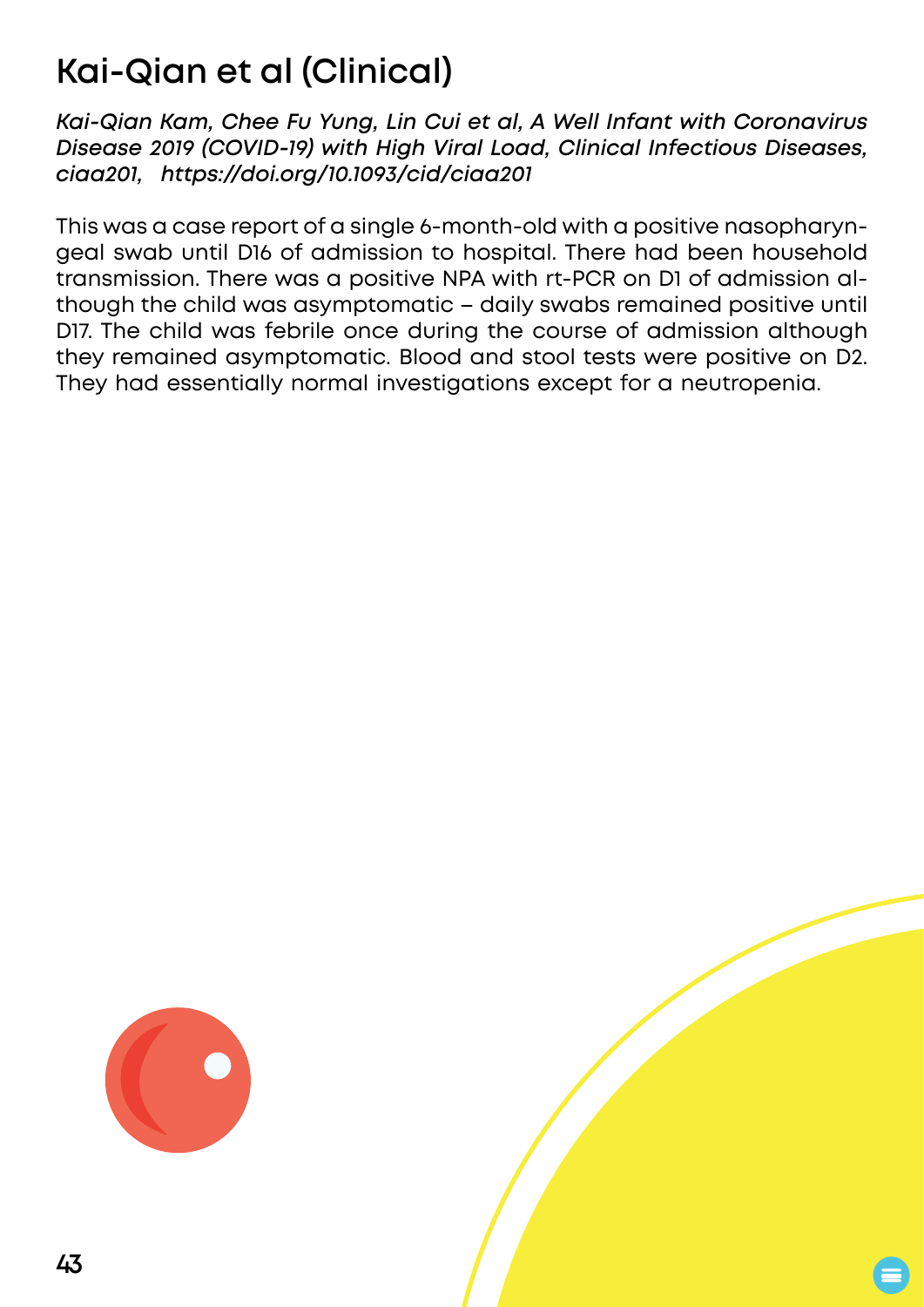#### **Chen et al (Clinical)**

*Chen C. Coronavirus Disease-19 Among Children outside Wuhan, China [Internet]. Lancet Child and Adolescent medicine; Available from: https://papers.ssrn.com/sol3/papers.cfm?abstract\_id=3546071*

A pre-print, the information should be treated with caution until it has undergone peer review. This is a prospective case series of 31 paediatric cases of COVID-19 diagnosed at the Shenzen Third Peoples hospital between Jan 16th and Feb 19th 2020. This made up 7.9% of all cases diagnosed in Shenzen. They were all confirmed by PCR. None had been exposed to the seafood market in WUhan. The patients received nebulised interferon and, IV ribavirin or oral lopinovir/ritonavir. The median age was 6.75, with most patients (41.9%) aged 5-9. Followed by 0-4yrs (32.2%) and 10-14yrs (19.4%). 41.9% were male.

Clinical features: 12/31 Children were asymptomatic. Fever was observed in 14/31, Cough in 13/41, Sore throat in 2/31, Rhinorrhoea in 22/31 and diarrhoea in 2/31. Median duration of fever was 2 days, with a range of 1–9 days. Bloods: Lymphopaenia was not observed. Lymphocytosis occurred in 17/31 patients. CRP was elevated in 4/31 patients. Radiology: On admission 64.5% of CT were normal, with 25% having unilateral pneumonia and 9.7% having bilateral. During hospitalization one child developed a unilateral pneumonia whose radiography was initially normal. Outcome: 23 children had been discharged at the time of writing, and the remainder were well and afebrile.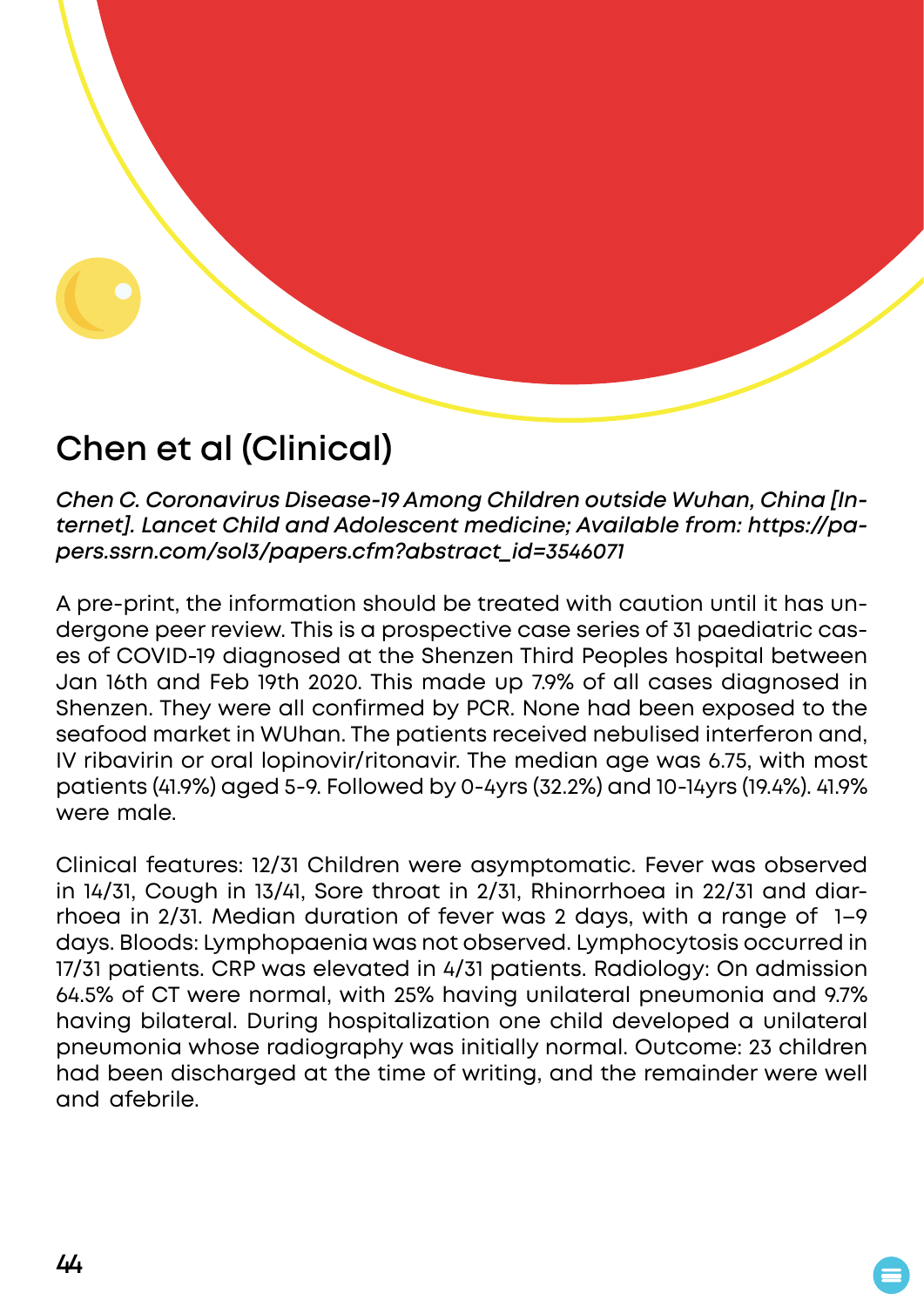#### **Xu et al (Clinical)**

*Xu X-W, Wu X-X, Jiang X-G, et al. Clinical findings in a group of patients infected with the 2019 novel coronavirus (SARS-Cov-2) outside of Wuhan, China: retrospective case series BMJ 2020; 368 :m606*

This study looks at a group of 62 patients with COVID-19 in a province outside of Wuhan (Hubei). 2 of these were children, aged 10 and 11. There is a lot of clinical data in the paper but it is not broken down by age, so we cannot make any inference on behalf of the paediatric patients.



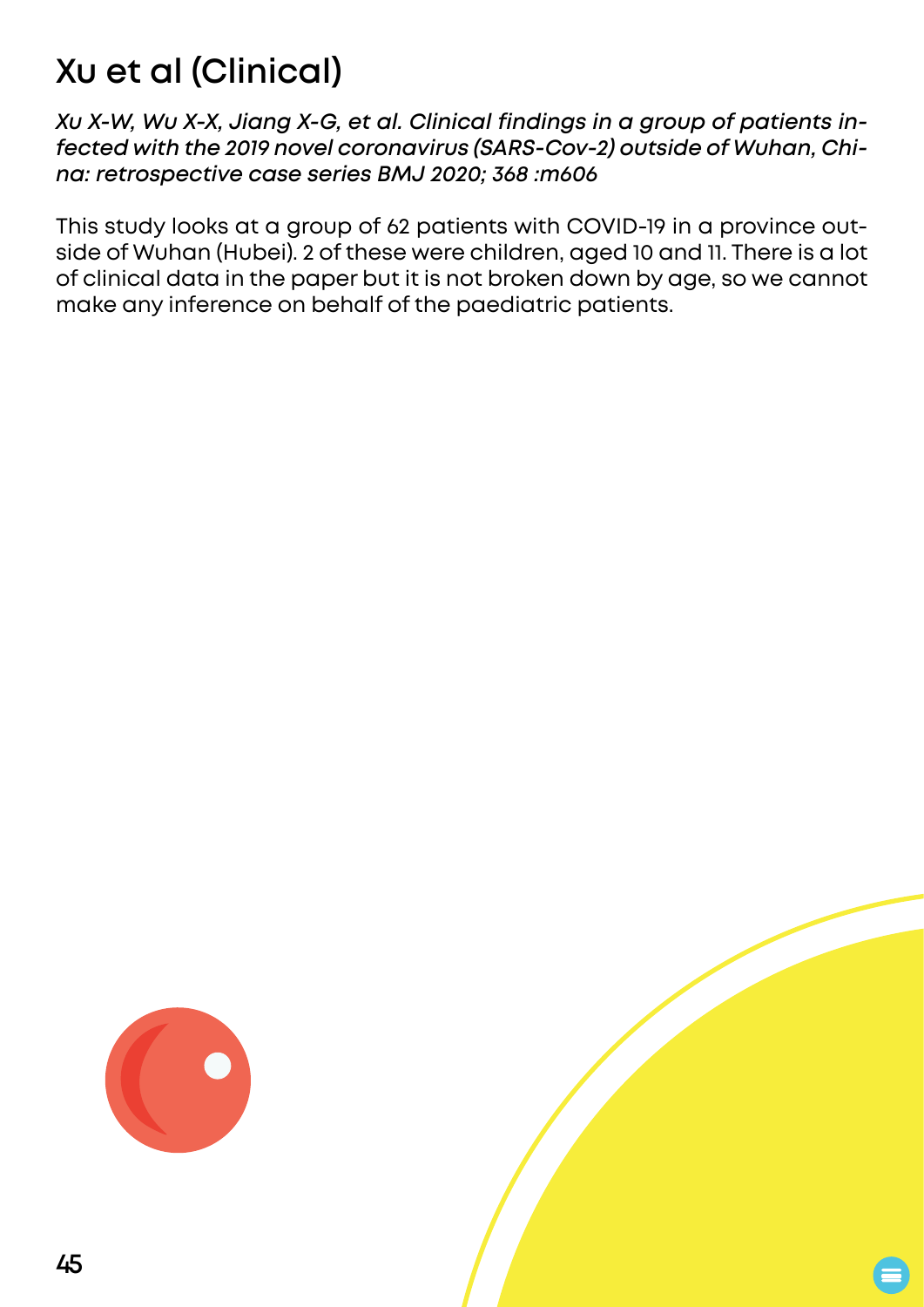#### **Pan et al (Clinical)**

Pan X, Chen D, Xia Y, et al. Asymptomatic cases in a family cluster with *SARS-CoV-2 infection, The Lancet Infectious Diseases, 2020, https://doi. org/10.1016/S1473-3099(20)30114-6.*

This case study looks at another family cluster of COVID-19 involving asymptomatic patients. It involved a 3yr old boy who was positive for SARS-CoV-2 despite having no symptoms, normal bloods and a normal CT.



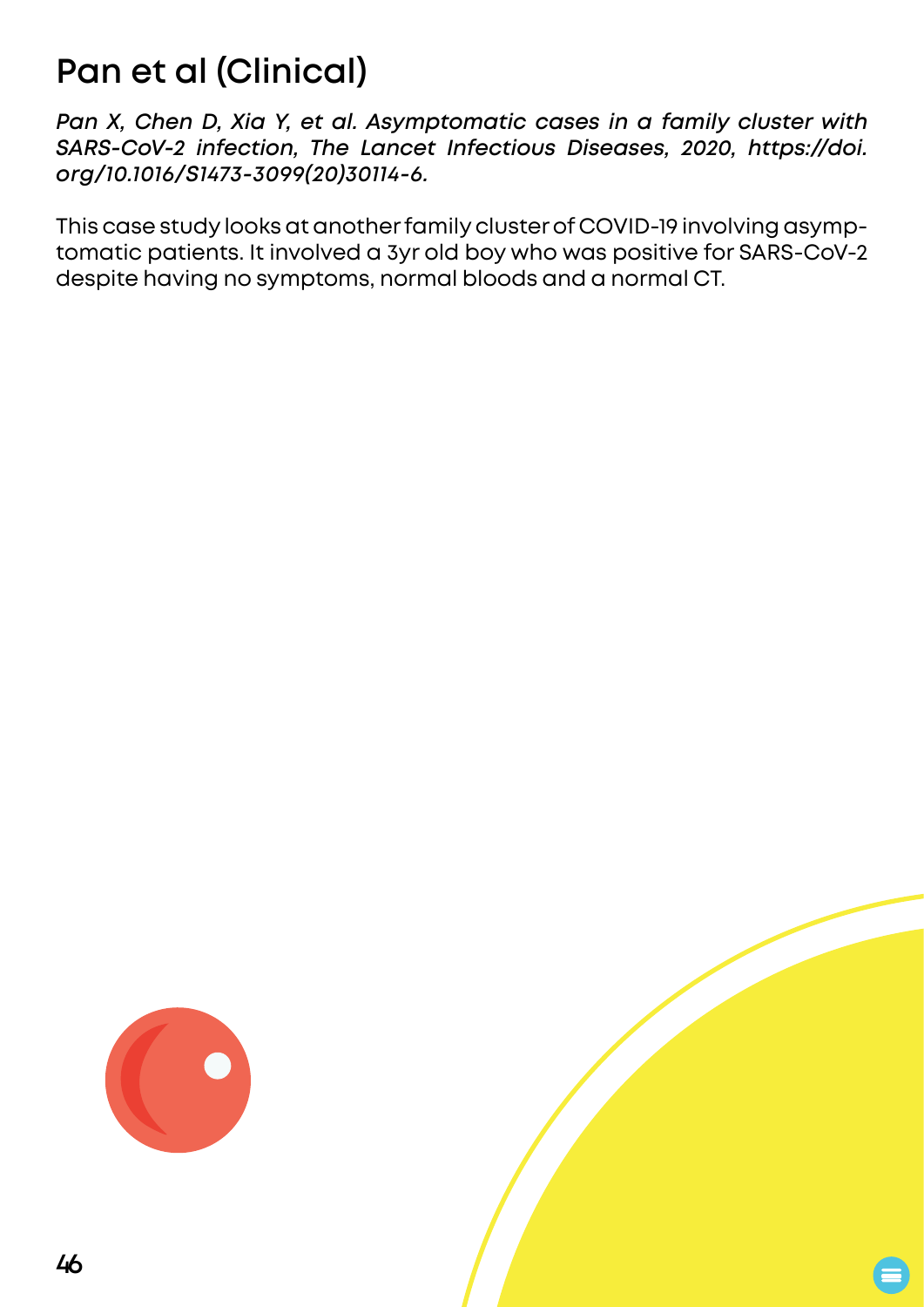#### **Wei et al (Clinical)**

*Wei M, Yuan J, Liu Y, Fu T, Yu X, Zhang Z. Novel Coronavirus Infection in Hospitalized Infants Under 1 Year of Age in China. Published online February 14, 2020. doi:10.1001/jama.2020.2131*

This is a case series of, from Dec 8 2019 to Feb 6 2020, from China of 9 infants – all of whom had been hospitalised.

Clinical presentation: 4/9 fever, 2/9 mild URTI symptoms, 1/9 were asymptomatic. All had family members that were COVID-19 positive. There were no severe complications or ICU admissions.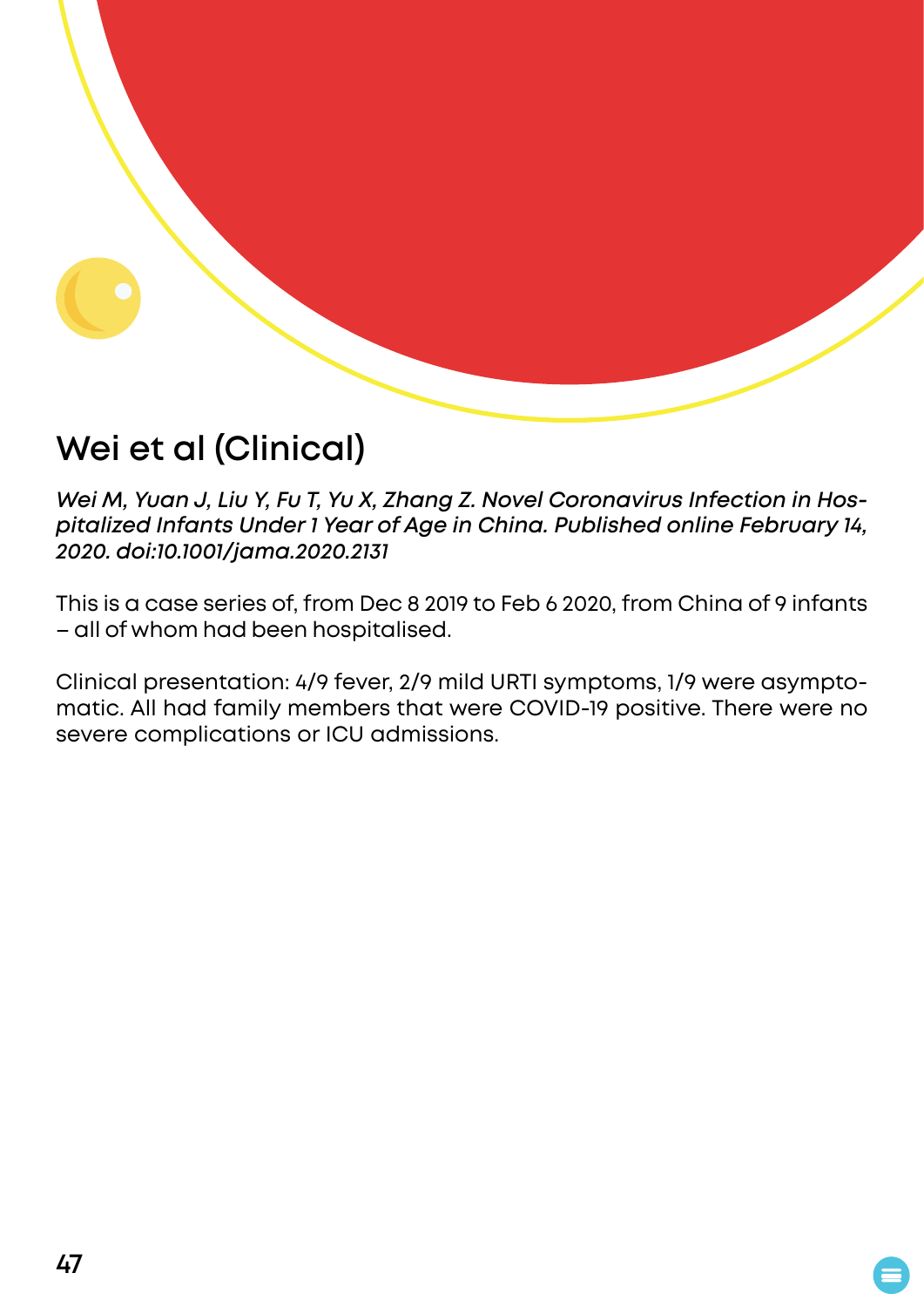#### **CDC et al (Epidemiological)**

*Coronavirus Disease 2019 in Children — United States, February 12–April 2, 2020. MMWR Morb Mortal Wkly Rep. ePub: 6 April 2020. DOI: http://dx.doi. org/10.15585/mmwr.mm6914e4*

This is the first USA CDC report of COVID-19 looking specifically at children, examining confirmed cases nationally between FEbruary 12th and April 2nd. Due to the extremely disparate nature of public health reporting in the USA, the data quality and availability for this report is highly variable. There is no information as to the basis on which tests were performed, whether for presentation to hospital, symptomology or due to contact tracing. This cohort is therefore likely extremely heterogeneous. Of the nearly 150,000 confirmed cases in the US at this time, 2,572 (1.7%) were in children. New York City had 33% of paediatric cases. The median age was 11y and males account for 57%. Nearly 33% of cases were in children aged 15 – 17yrs, 15% in children <1y, 11% in children ages 1 – 4y and 15% in children 5 – 9y. 91% of cases had xposure to a known COVID-19 case.

Data on signs/symptoms was only available for 11% of cases. Fever, cough OR shortness of breath were present in 73% of cases, with fever in 56%, cough in 54%, shortness of breath in 13%, rhinorrhoea 7.2%, sore throat 24%, vomiting 11% and diarrhoea 13%. They have not reported on "asymptomatic" cases due to incomplete reporting on symptoms.CU admission was documented for 2% of cases. Hospitalisation was most common in infants (62%), with little difference between other age groups in regards to hospitalisation or ICU admission. From low numbers infants id not appear significantly more likely to be admitted to ICU. Underlying conditions were present in 23% of cases, most commonly respiratory (such as asthma), followed by cardiac conditions and immunosuppression. There are 3 deaths reported, but review is ongoing to determine whether COVID-19 was the cause. This patchy data from the US is useful as it closely resembles data from Chinese cohorts of children in regards to low frequency of severity and adverse outcomes. It confirms available data suggesting lower frequency of common symptoms in children as compared to adults.

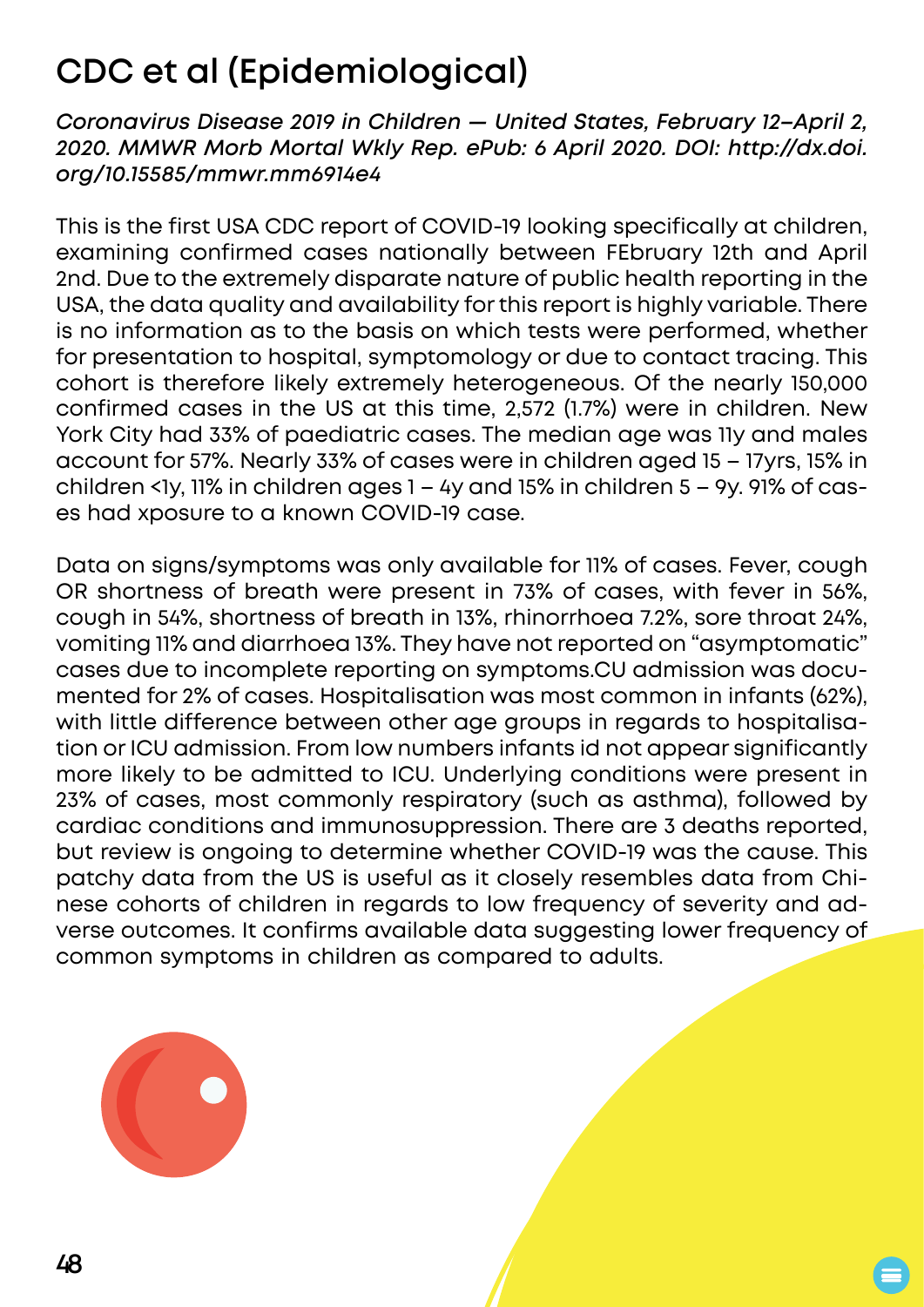#### **Zhu et al (Epidemiological)**

*Zhu Y, Bloxham CJ, Hulme KD, et al. Children are unlikely to have been the primary source of household SARS-CoV-2 infections. medRxiv 2020;:2020.03.26.20044826. doi:10.1101/2020.03.26.20044826 A pre-print, the information should be treated with caution until it has undergone peer review.*

This study includes a review of symptom frequency in children , but most interestingly examines available case series in the literature of family clusters of COVID-19 to determine what contribution is made of children to the chain of transmission. Clusters were taken from China, Singapore, the USA, South Korea and Vietnam, totalling 31 household transmission clusters. Of these cases, only 3 (9.7%) had a child as the index case. Considering a worst case scenario (whereby ALL infected children were the index case in their family and had been mislabelled as a secondary in some studies), still children would only account for 6/28 (21%) infection clusters. They compare this to the H5N1 epidemic where children were the index case in 54% of household clusters. This provides further evidence that children appear to have a fairly limited role in the transmission of COVID-19, which has implications for non-pharmaceutical interventions such as school closures.

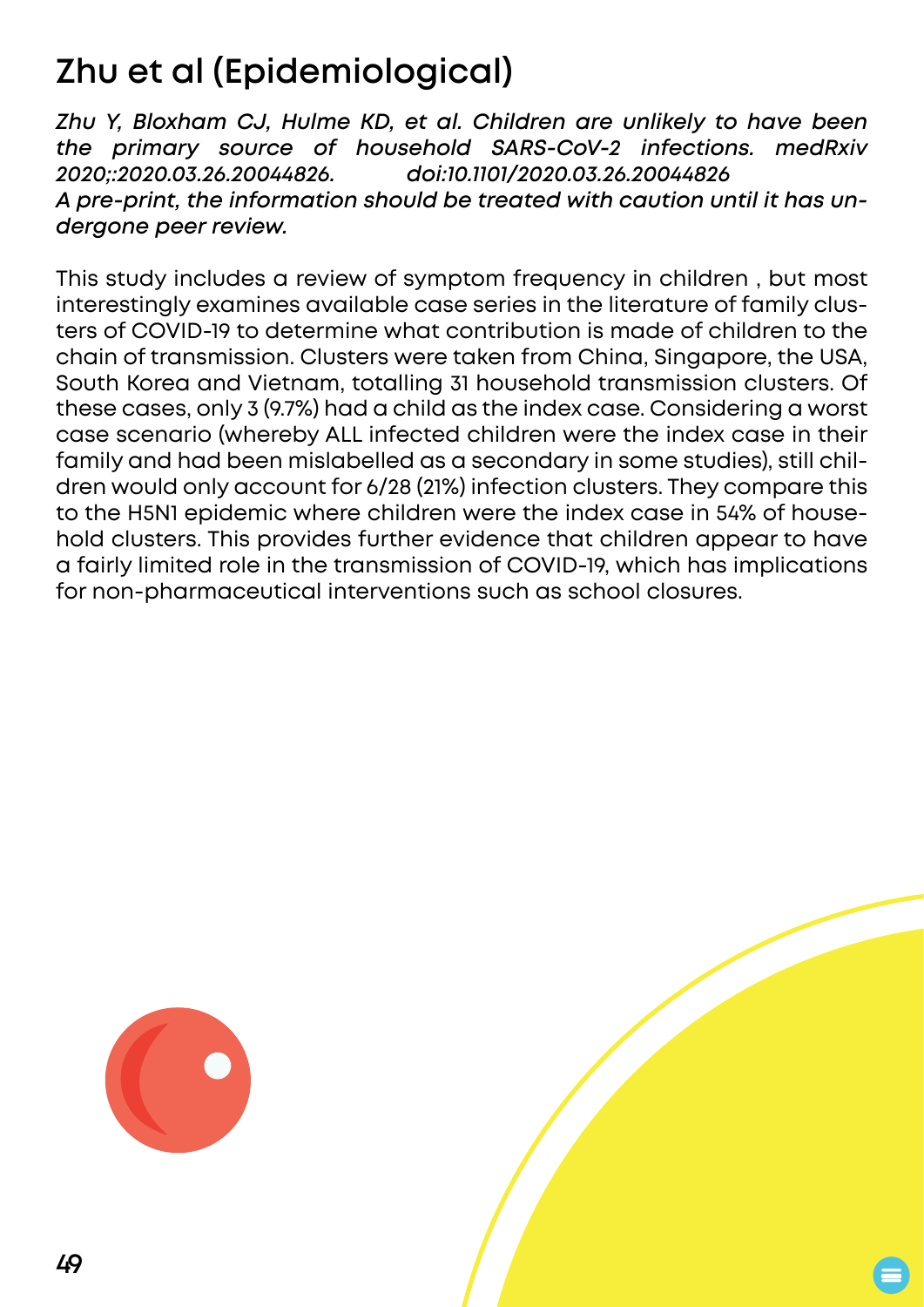#### **Davies et al (Epidemiological)**

*Davies N, Klepac P, Lui Y et al. Age dependent effects in the transmission and control of COVID-19 epidemics. Pre print, first online March 24th 2020. (available https://doi.org/10.1101/2020.03.24.20043018)*

*A pre-print, the information should be treated with caution until it has undergone peer review. This is a mathematical modelling study from the London School of Hygiene and Tropical medicine, examining the explanation for the relatively low numbers of childhood cases of COVID-19. They assess three plausible explanations, including*

*1. Assortative mixing patterns or school closures decreasing mixing and spread between children.* 

*2. Children exhibiting lower susceptibility to infection.*

*3. Children having a lower propensity to show clinical symptoms.*

*They tested these hypotheses by fitting an age structured model to epidemic data from six countries (China, Japan, Singapore, South Korea, Italy and Canada). The details of the modelling and simulations are highly specialist, but essentially they found that there was a strong age dependence in the probability of developing clinical symptoms. There are many implications to this, including limited efficacy of school closures in halting the spread of the pandemic, and that regions with older populations may see disproportionate more cases, in particular during the latter stages of the pandemic. They note that understanding the role of subclinical infection remains vital to informing policy to stem the spread of disease. We should remember this is based on mathematical modelling, and further clinical and epidemiological information will be necessary to confirm or refute their hypothesis.*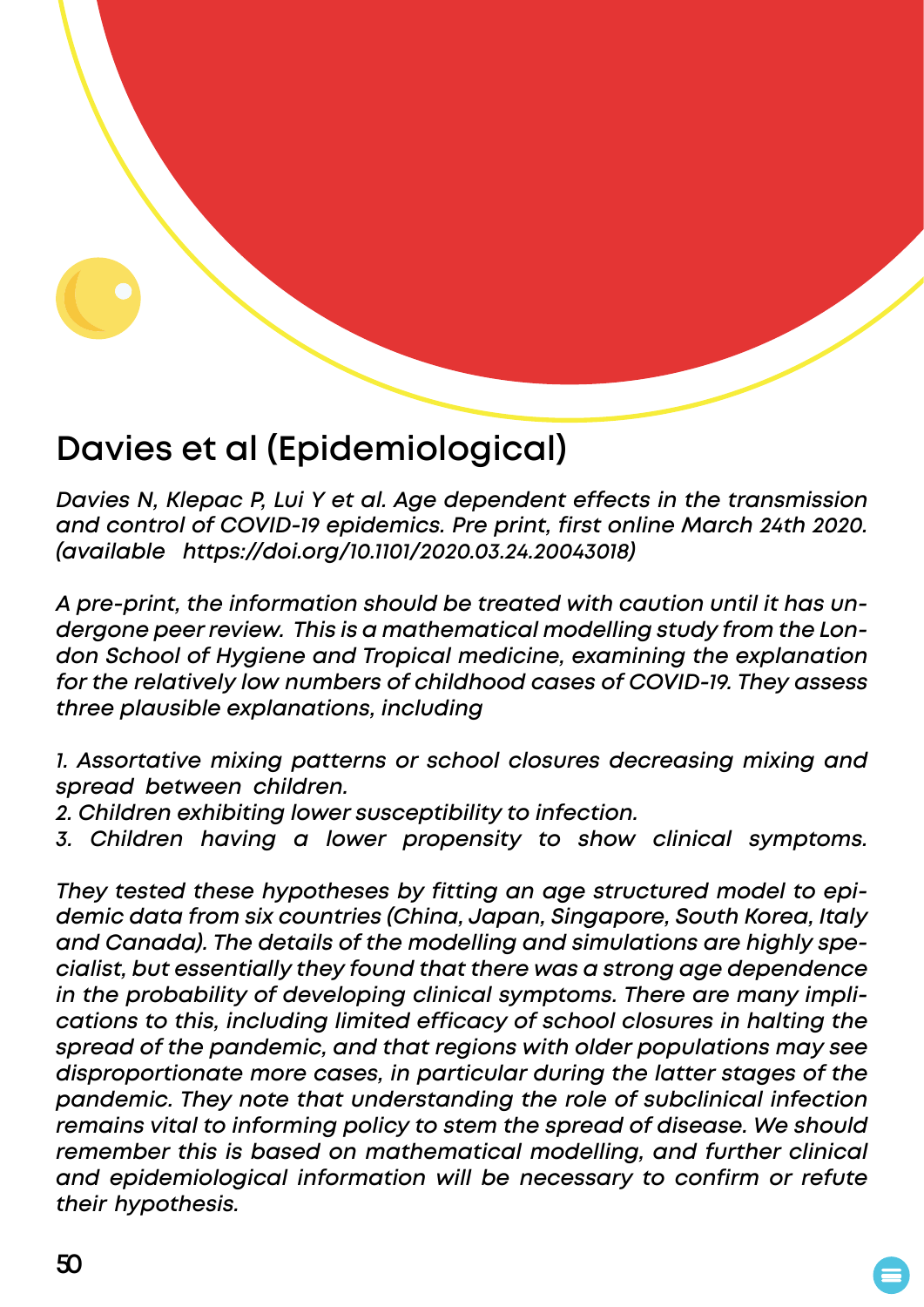#### **Bialke et al (Epidemiological)**

*Bialke, S & Sauber-Schatz, E. Severe Outcomes Among Patients with Coronavirus Disease 2019 (COVID-19) — United States, February 12–March 16, 2020. MMWR Morb Mortal Wkly Rep. ePub: 18 March 2020. DOI: http://dx.doi. org/10.15585/mmwr.mm6912e2 - HG*

*Epidemiologic study of reported COVID–19 cases, by age group published by the United States's CDC for the period, February 12–March 16, 2020. Data includes hospitalization, intensive care unit (ICU) admission, and case–fatality percentages by age, for 2449 patients with confirmed COVID-19 PCR, including 123 cases aged <19 year old.*

*Of which, 1.6-2.5% hospitalisation rate, no ICU admissions, no deaths.*



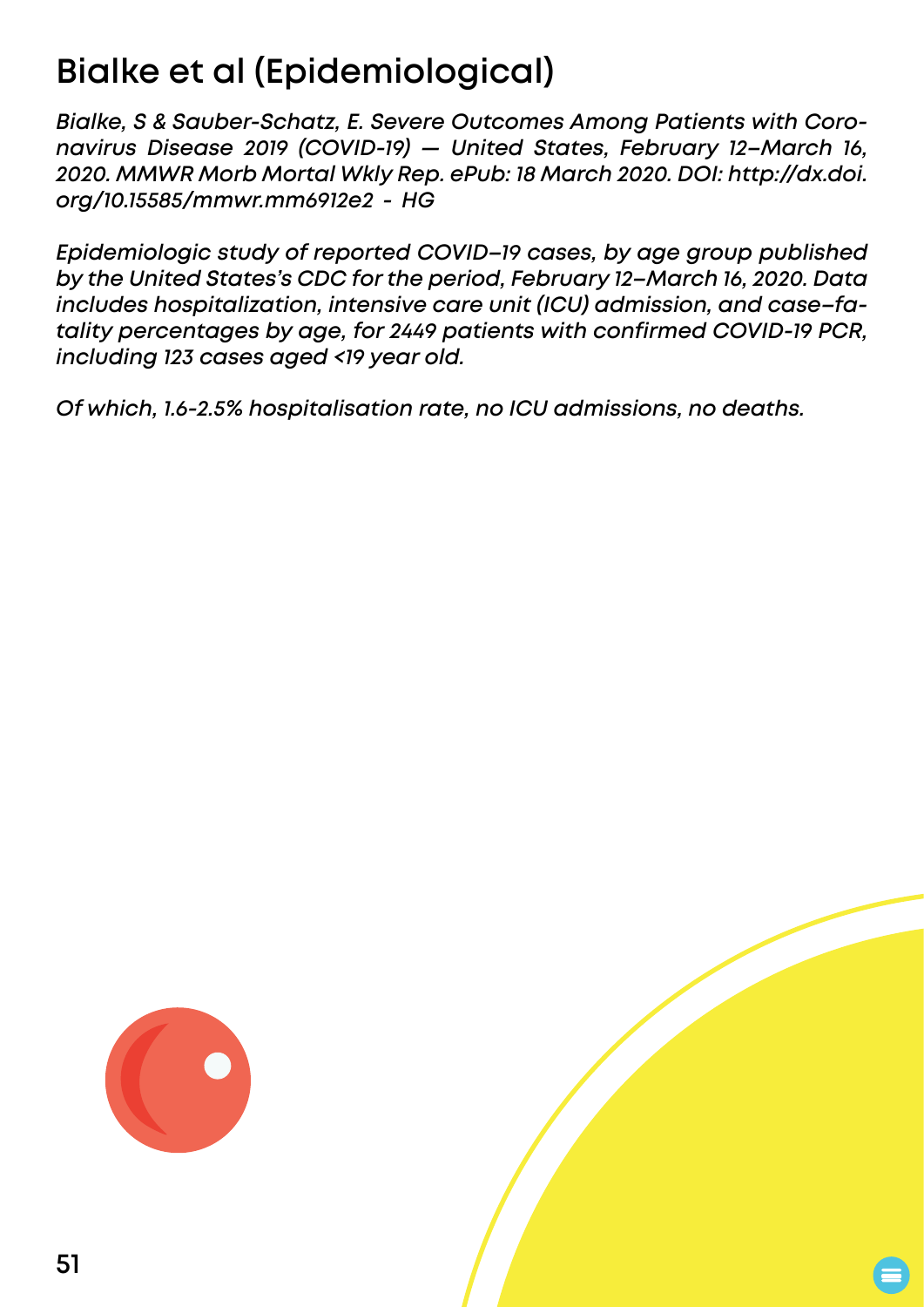#### **Livingston et al (Epidemiological)**

*Livingston E, Bucher K. Coronavirus Disease 2019 (COVID-19) in Italy. JAMA Published Online First: 17 March 2020. doi:10.1001/jama.2020.4344*

This is a helpful one page summary of data around COVID-19 numbers in Italy as of 15th March 2020.

Of note, there have been 22,512 cases of COVID-19 with 2026 (9%) being health care workers. There have been 1625 deaths (7.2%) of cases in Italy, which is a higher case fatality than rates from China and other countries so far. Below are two of the charts below which depict the age range and severity of COVID-19 infections. From a paediatric perspective, 1.2% of cases have been in patients <18 years old and remarkably there have been 0 deaths under 30yrs of age so far.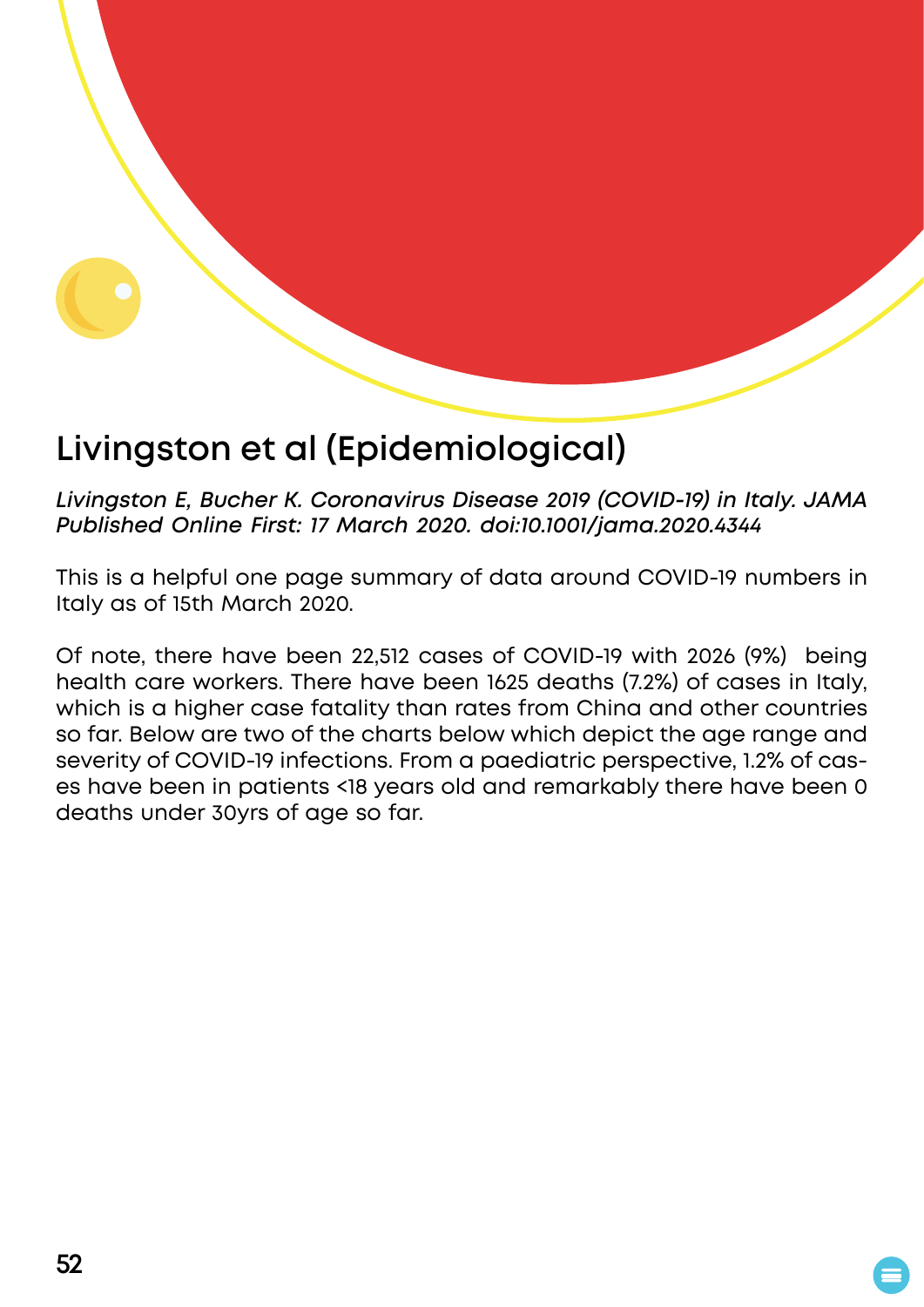#### **Choe et al (Epidemiological)**

*COVID-19 National Emergency Response Center, Young June Choe. Coronavirus disease-19: The First 7,755 Cases in the Republic of Korea. medRxiv 2020.03.15.20036368; doi: https://doi.org/10.1101/2020.03.15.20036368*

This is a report of the first 7755 patients with confirmed COVID-19 in Korea as of March 13th. It is notable as Korea undertook one of the worlds most intensive strategies to community testing, which may give a better understanding of the proportions of different groups affected who may have had mild or subclinical infection and might otherwise not have been tested.

The finding of significance is that children made up a very small proportion of total cases, with only 75 (1%) under 9 years of age, and 405 (5.2%) aged 10–19 years. There were no deaths in patients under 30 years of age. This suggests not just low severity of infection in children, but a low attack rate with such low cases numbers.

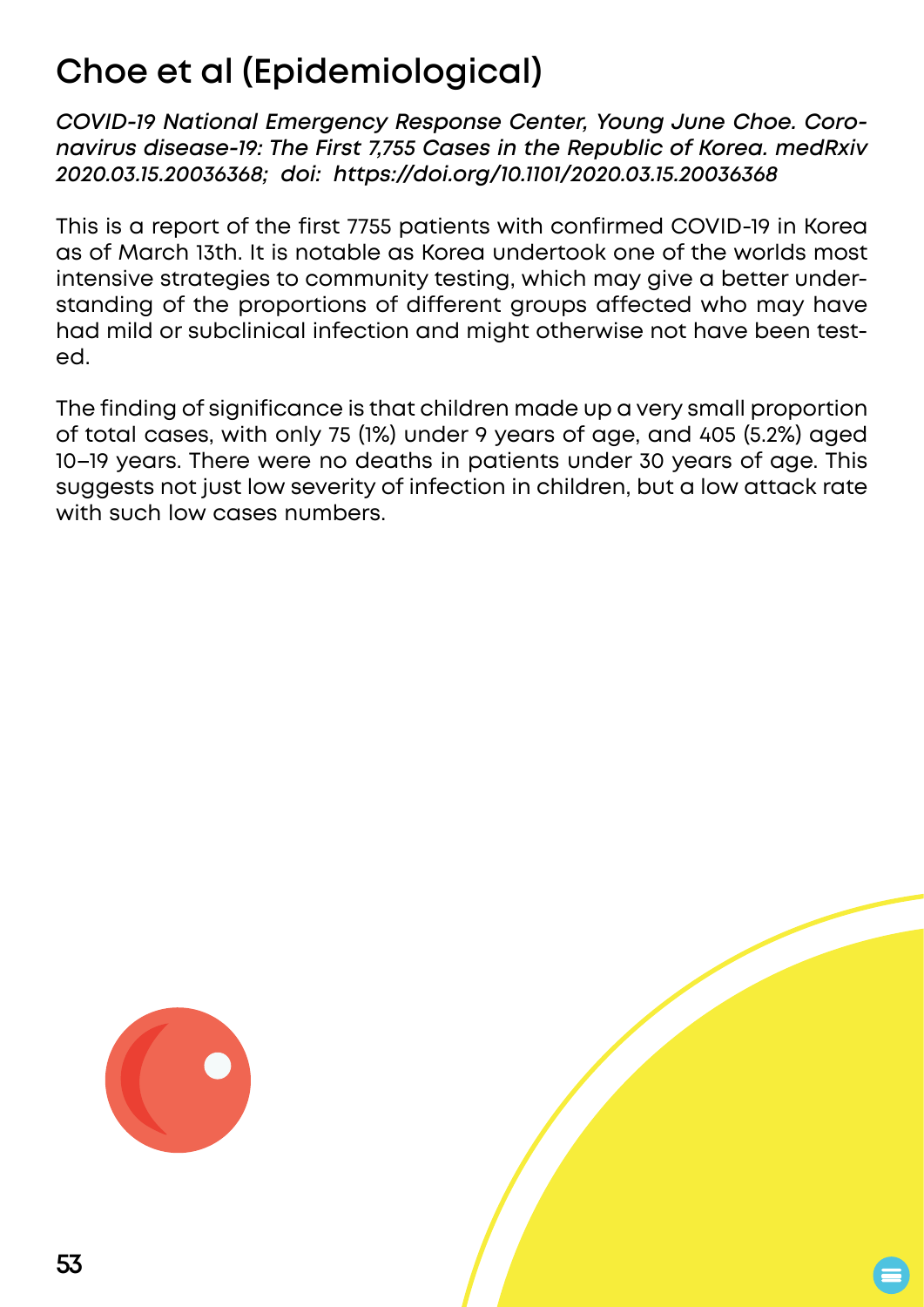#### **Mizumoto et al (Epidemiological)**

*Mizumoto K, Omori R, Nishiura H. Age specificity of cases and attack rate of novel 1 coronavirus disease (COVID-19) 2. doi:10.1101/2020.03.09.20033142*

A pre-print, the information should be treated with caution until it has undergone peer review.

This is a series of the 313 domestically acquired cases of COVID-19, in Japan, up until March 7th 2020. It looks at the ages of patients who acquired the disease and compares this to those exposed (n=2496) to estimate attack rates.

Of note, there was a significantly lower attack rate in children (7.2% in males and 3.8% in females) than in the older populations (up to 22% in 50–59 year olds). This attack rate in children is similar to that observed in Shenzen, but much lower than observed in older adults in Japan. This suggests children are much less likely to acquire the disease than adults if exposed. This is at odds with the findings from Shenzen, and the reason for this disparity is unclear.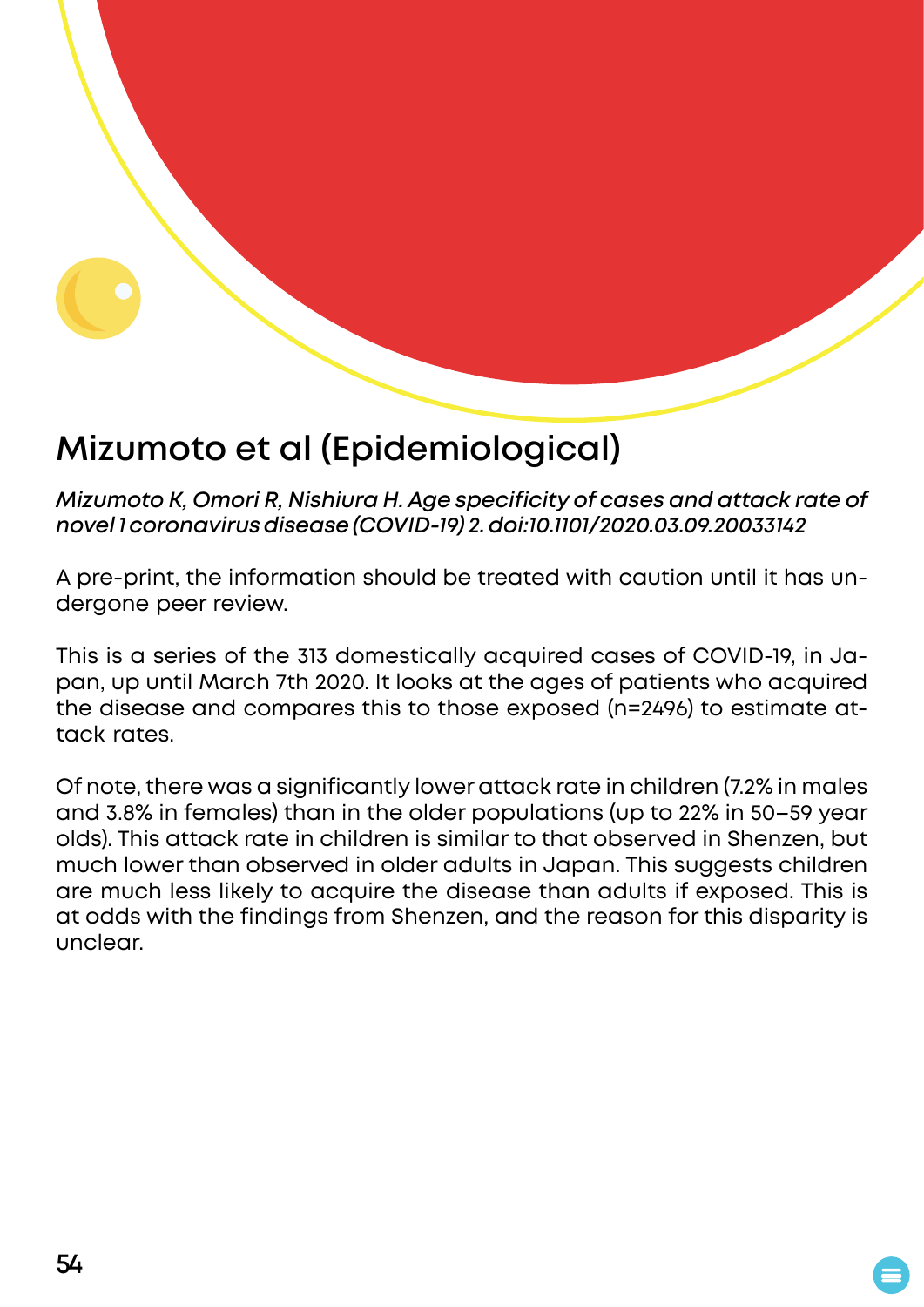#### **Dong et al (Epidemiological)**

*Dong Y, Mo X, Hu Y, Qi X, Jiang F, Jiang Z, et al. Epidemiological Characteristics of 2143 Pediatric Patients With 2019 Coronavirus Disease in China. Pediatrics 2020:e20200702. doi:10.1542/peds.2020-0702*

This landmark paper is a retrospective epidemiological study of 2143 pediatric patients with suspected or confirmed COVID-19 (Jan 16 – Feb 8 2020) from in and around Hubei province in China. Confirmed cases were diagnosed by PCR of NPA or blood or genetic sequencing from the respiratory tract or blood highly homologous with SARS-CoV-2. To be a suspected case you needed to be high risk (based on community exposure) with any 2 of: fever, respiratory symptoms or diarrhoea/vomiting; normal or lower white cell count +/- raised CRP; abnormal CXR. If you were medium/low risk for community exposure, you could still be a suspected case if you met any 2 of the above criteria and had other respiratory viruses excluded. Patients were classed according to severity.

There were 731 (34.1%) laboratory-confirmed and 1412 (65.9%) suspected cases. The median age was 7 years. There were 94 (4.4%) asymptomatic, 1091 (50.9%) mild and 831 (38.8%) moderate, accounting for 94.1% of all cases. Of note, the youngest patients (under 1yr) had the highest proportion of severe and critical illness (10.6%). However, this group also had the highest proportion of "suspected" disease (293/379) – of which we do not know how many had an infection with RSV, HPMV or Flu. This was peak bronchiolitis season. There was one death in a 14yr old boy, for which there are no clinical details available. The highest proportion of asymptomatic cases was in the 6-10yr olds (31.9%), for whom there was no recorded critical illness. Critical illness was uncommon in general (0.6% of all cases). The median time from illness onset to diagnosis was 2 days. Chest imaging was emphasized in delineating the severity (CXR and CT). There are also some interesting epidemiology graphs which essentially map to the well-described adult prevalence of disease and demonstrate Hubei as the epicentre.

This large cohort study provides reassuring data about the severity of illness of COVID-19 in children. There is an indication that younger infants may be most likely to be affected most severely, however, this cohort is highly likely to contain children with normal, severe, winter viral infections such as bronchiolitis. Critical illness was extremely rare.

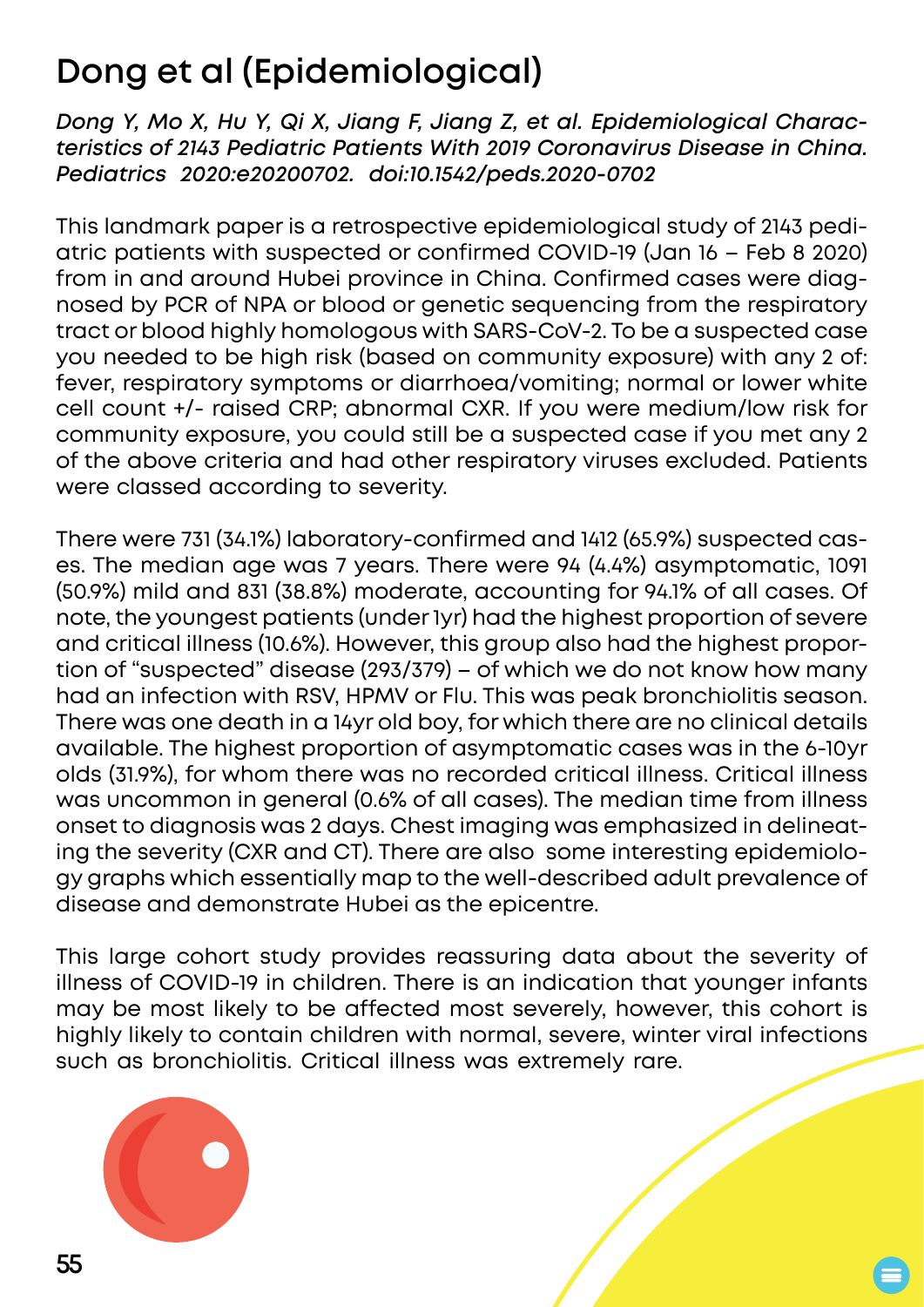#### **Bi et al (Epidemiological)**

Bi Q, Wu Y, Mei S, et al. Epidemiology and Transmission of COVID-19 in *Shenzhen China: Analysis of 391 cases and 1,286 of their close contacts. doi:10.1101/2020.03.03.20028423*

A pre-print, the information should be treated with caution until it has undergone peer review.

This was a fairly impressive study looking at contact tracing of 1286 contacts of 391 patients with COVID-19. Only 20 (5.1%) of the initial 391 cases were children, of which 2/3 were asymptomatic. They discovered a secondary attack rate of 15% for household contacts and 9.6% overall. The most important finding is that the rate of infection in children <10 years (7.4%) was similar to the population average (7.9%). This demonstrates that children are becoming infected at a similar rate to adults, despite rarely having symptoms.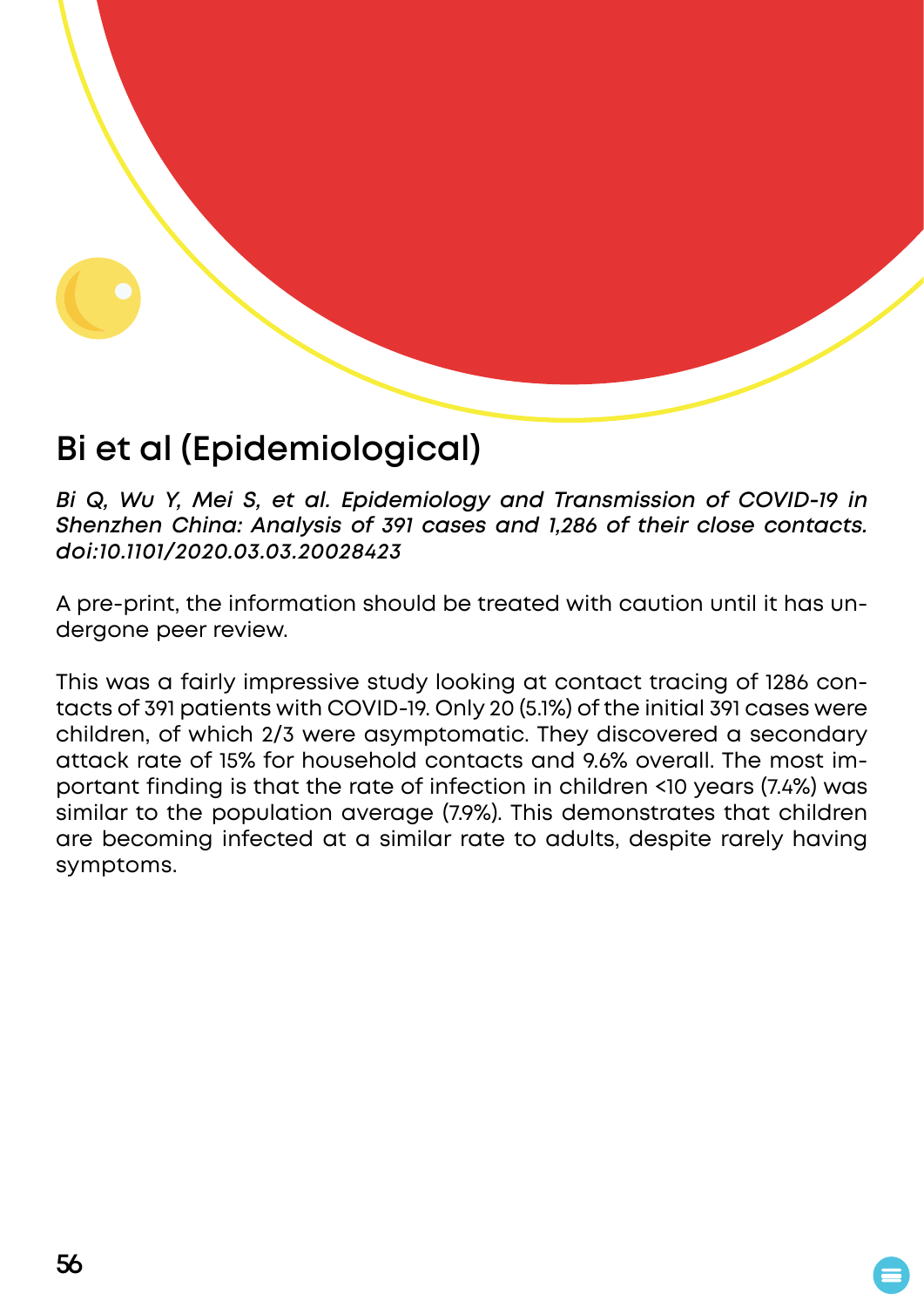#### **Wu et al (Epidemiological)**

*Wu Z, McGoogan JM. Characteristics of and Important Lessons from the Coronavirus Disease 2019 (COVID-19) Outbreak in China. JAMA Published Online First: 24 February 2020. doi:10.1001/jama.2020.2648*

A cornerstone paper outlining the initial epidemiological data from the outbreak (up to February 11th 2020). This paper gave us the first indication of the enormous impact of age on prognosis from the disease. It reports on 72,312 cases (44,672 confirmed and 16,186 suspected). Of these only 1% were aged <9 years (2% <19 years) with no deaths aged under 9 years.